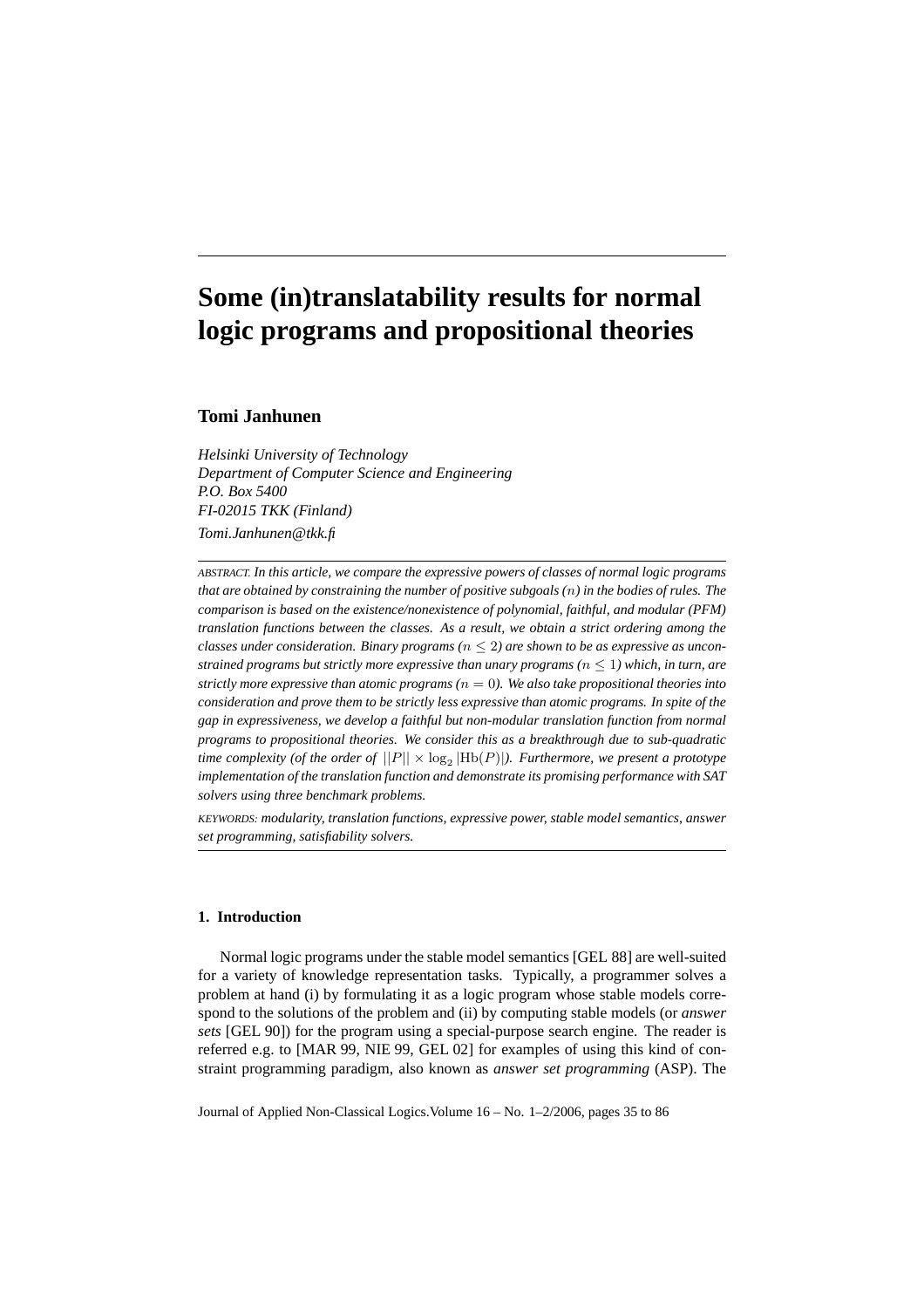paradigm differs from conventional logic programming [EMD 76, LLO 87] which is based on query evaluation using the resolution principle [ROB 65]. The success of stable models and answer set programming is much due to efficient implementations, such as SMODELS [SIM 02] and DLV [EIT 98], which were developed in the 90s.

A basic approach to computing stable models is to use a *branch and bound* search algorithm [SUB 95] and the *well-founded model* [VAN 91] as an approximation in order to prune search space. Even tighter approximations can be employed given some assumptions (truth values of atoms) on stable models to be computed [SIM 02]. One particular approximation technique tries to apply rules *contrapositively*: if the *head* h of a rule h  $\leftarrow$  a<sub>1</sub>, ..., a<sub>n</sub> is known/assumed to be false in a stable model M being computed, then one of the positive subgoals  $a_i$  in the *body* must also be false in M. This becomes particularly effective when  $n = 1$  or all other atoms except  $a_1$  are known/assumed to be true in M. Then  $a_1$  can be inferred to be false in M which refines the approximation a bit. These observations lead to the basic question that initiated our research: *Is it possible to reduce the number of positive subgoals appearing in rules in order to accelerate contrapositive reasoning?*

To address this problem, we analyze the expressiveness of classes of logic programs that are obtained by restricting the number of positive subgoals in the bodies of rules. The aim is to develop and apply a method that is similar to the one developed for non-monotonic logics [JAN 99b, JAN 03a]. According to this method, a basic step is to check the existence of a *polynomial, faithful and modular* (PFM) translation functions between classes. If such a translation function turns out to be non-existent, then the syntactic constraints imposed on the classes are significant and affect expressive power. In particular, if there is no PFM translation function that reduces the number of positive subgoals, then the reduction is likely to be infeasible in practice as it cannot be done in a localized (modular) way. The results of the expressiveness analysis indicate that the number of positive subgoals in a rule can be reduced down to two, but going below that limit is impossible in a faithful and modular way. In spite of this negative result, we manage to develop a faithful and *non-modular*, but still fairly systematic, translation function  $Tr_{AT}$  for removing positive subgoals altogether.

The elimination of positive subgoals is also interesting as concerns propositional logic: by composing  $Tr_{AT}$  with Clark's completion procedure [CLA 78] we obtain a novel reduction from normal logic programs to propositional theories. This opens new prospects as regards implementing ASP using SAT solvers for actual computations: a program can be reduced completely before computing models for the resulting propositional theory. This is in contrast with earlier approaches [LIN 04, LIE 04] that introduce *loop formulas* and extend the completion of the program incrementally while computing models. Moreover, by analyzing and composing reductions from ASP to SAT we gain new insight into their relationship. In fact, many problems that have been solved using ASP have also formulations as classical satisfiability problems. But such formulations tend to be more tedious to accomplish and less concise. For instance, formulating an AI planning problem is much easier as a normal logic program [DIM 97] than as a set of clauses [KAU 96]. Such practical experiences suggest a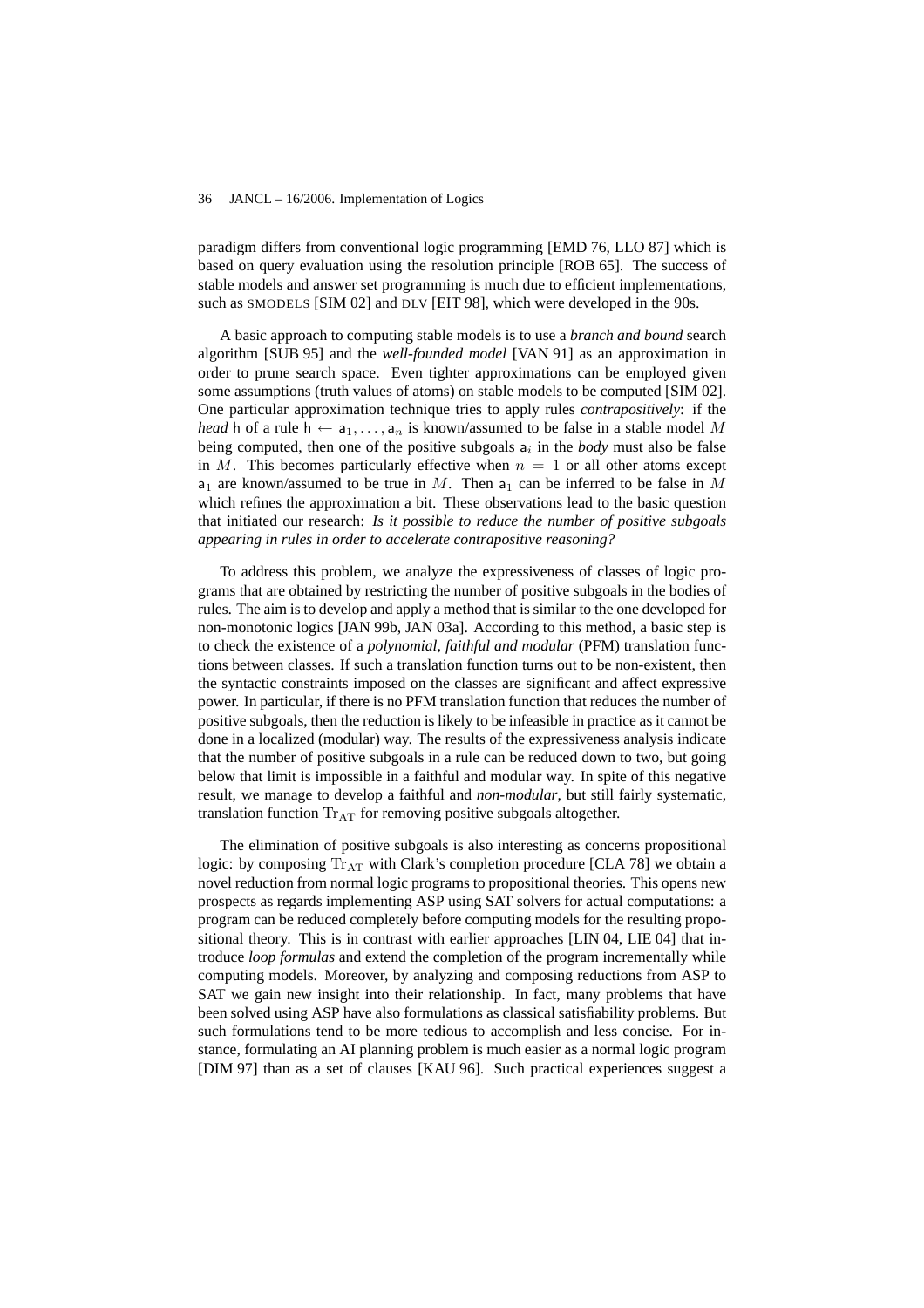real difference in expressive power which has already been demonstrated in terms of formal counter-examples [NIE 99].

These observations on the interconnection of ASP and satisfiability checking led to a further objective for our research. The goal is to develop efficient reductions from ASP to propositional theories and thus combine the knowledge representation capabilities of ASP with the efficiency of SAT solvers so that we can benefit from their rapid development. In this article, we approach this goal in the following respects. First, propositional theories are taken into account in the expressiveness analysis to better understand their relationship with the classes of normal logic programs under consideration. Second, a concrete reduction from ASP to propositional satisfiability is developed following the lines discussed above. Third, preliminary experiments are conducted using a prototype implementation and existing solvers. We aim at a proof of concept by comparing the performance of our translation-based approach with others.

The rest of this article is organized as follows. In Section 2, we review the syntax and semantics of the formalisms of our interest: normal logic programs and propositional theories. Moreover, we distinguish syntactic subclasses of normal logic programs to be analyzed in the sequel. Three central properties of translation functions are distinguished in Section 3: polynomiality, faithfulness, and modularity. Consequently, a method for comparing the expressive powers of classes of logic programs is established. The actual expressiveness analysis takes place in Section 4. The classes of logic programs are ordered on the basis of their expressive powers which gives rise to an expressive power hierarchy for the classes under consideration. These comparisons involve intranslatability results that count on the modularity property. This is why we pursue non-modular translation functions in Section 6. A particular objective in this respect is to translate faithfully normal logic programs into propositional theories in sub-quadratic time (The resulting translation function is based an alternative characterization of stable models devised earlier in Section 5.) After that related work is addressed in Section 7. We present a prototype implementation of the translation in Section 8 and compare its performance with a variety of answer set solvers using three benchmark problems. Finally, we present our conclusions in Section 9.

### **2. Preliminaries**

In this section, we review the basic terminology and definitions of normal logic programs as well as propositional theories.

# **2.1.** *Normal logic programs*

In this article, we restrict ourselves to the purely propositional case and consider only programs that consist of propositional atoms<sup>1</sup>. A *normal (logic) program P* is a set of *rules* which are expressions of the form

<sup>1.</sup> Programs with variables, constants and function symbols are encompassed implicitly through Herbrand instantiation. However, the forthcoming expressiveness analysis is based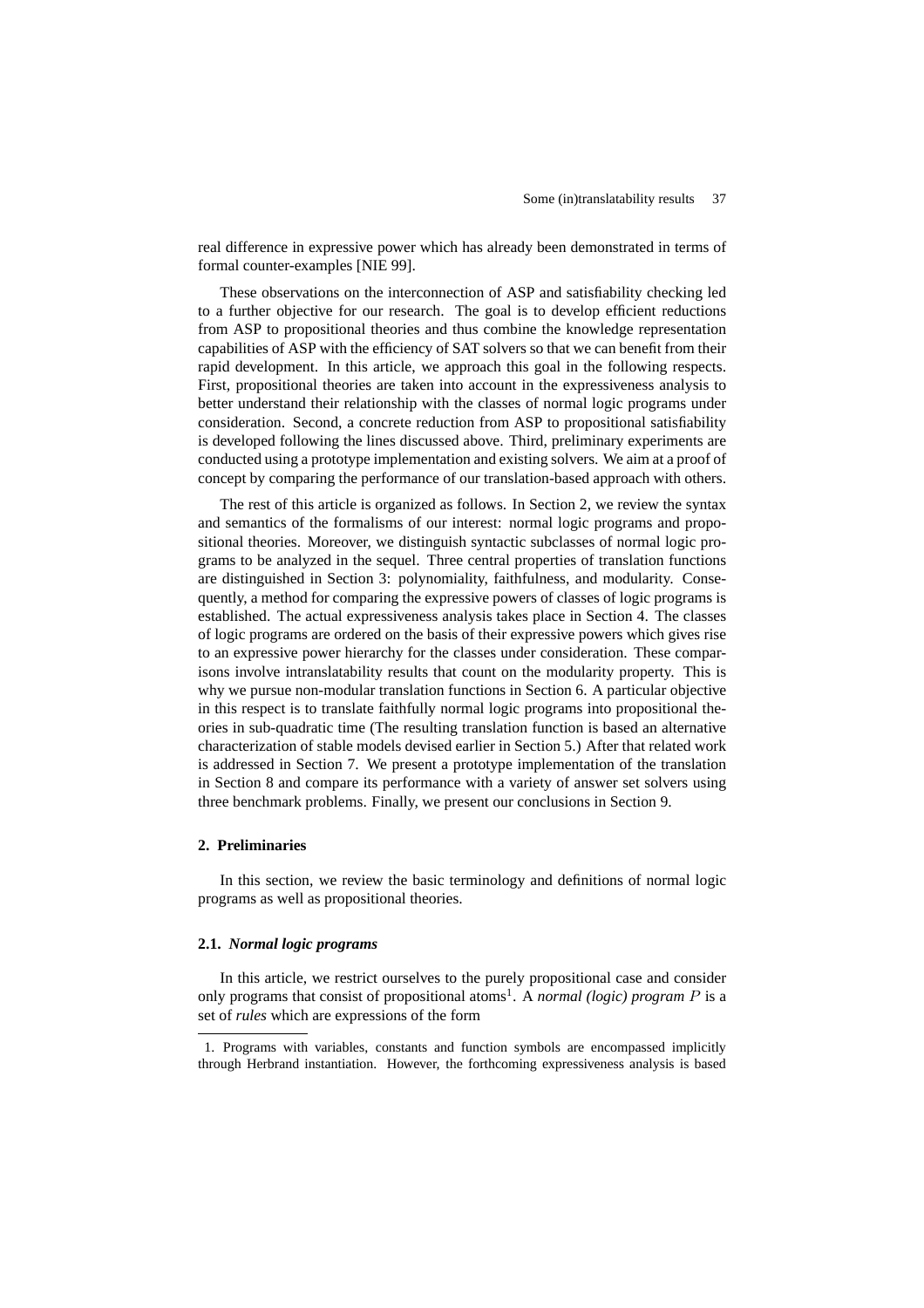$$
\mathsf{a} \leftarrow \mathsf{b}_1, \dots, \mathsf{b}_n, \sim \mathsf{c}_1, \dots, \sim \mathsf{c}_m \tag{1}
$$

where a is an atom, and  $\{b_1, \ldots, b_n\}$  and  $\{c_1, \ldots, c_m\}$  form sets of atoms. Here ∼ denotes *default negation* or Clark's *negation as failure to prove* [CLA 78], which differs from *classical negation* denoted by ¬. We define *default literals* in the standard way using  $\sim$  as negation, and given a set of atoms A, we let  $\sim$ A denote the set of negative literals  $\{\sim a \mid a \in A\}$ . Intuitively speaking, a rule r of the form (1) is used as follows: the *head*  $H(r) = a$  of r can be inferred by applying r whenever the conditions in the body  $B(r) = \{b_1, \ldots, b_n\} \cup \{\sim c_1, \ldots, \sim c_m\}$  of r are met. This is the case when the *positive body atoms* in  $B^+(r) = \{b_1, \ldots, b_n\}$  are inferable by the rules of the program, but not the *negative body atoms* in  $B^-(r) = \{c_1, \ldots, c_m\}$ . These intuitions will be made exact by model theory presented in Section 2.2.

In the sequel, the class of normal programs is denoted by  $P$ . We extend the preceding notations to cover any  $P \in \mathcal{P}$ . For instance,  $H(P) = {H(r) | r \in P}$ , and  $B(P)$ ,  $B^+(P)$ , and  $B^-(P)$  are analogously defined. The positive part  $r^+$  of a rule r is defined as  $H(r) \leftarrow B^+(r)$ . A (normal) program P is *positive*, if  $r = r^+$  holds for all rules  $r \in P$ . In addition to positive programs, we distinguish normal programs that are obtained by restricting the number of positive body atoms allowed in a rule r.

DEFINITION 1. — *A rule* r *of a normal program is called atomic, unary or binary,*  $if |B^+(r)| = 0, |B^+(r)| \le 1, or |B^+(r)| \le 2, respectively.$ 

Moreover, we say that a rule r is *strictly* unary if  $|B^+(r)| = 1$ , i.e. it is unary and not atomic. *Strictly* binary rules are defined analogously, i.e.  $|B^+(r)| = 2$ . We extend these conditions to cover a normal program  $P$  in the obvious way:  $P$  is atomic, unary, or binary if every rule of P satisfies the respective condition. E.g., an *atomic normal program* P contains only rules of the form  $a \leftarrow \neg c_1, \dots, \neg c_m$ . The conditions set in Definition 1 imply that atomic programs are unary ones and unary programs are binary ones. Consequently, the respective classes of normal programs (denoted by  $A$ , U, and B) are ordered by inclusion as follows:  $A \subset U \subset B \subset \mathcal{P}$ . The last includes also *non-binary* normal programs having at least one rule r with  $|B^+(r)| > 2$ .

The same syntactic restrictions can be applied within the class of *positive* normal programs  $\mathcal{P}^+ \subset \mathcal{P}$ . For instance, any unary positive program consists of rules of the very simple forms a  $\leftarrow$  and b  $\leftarrow$  c. We let the superscripted symbols  $\mathcal{A}^+$ ,  $\mathcal{U}^+$ ,  $\mathcal{B}^+$ denote the respective subclasses of  $\mathcal{P}^+$ , which are ordered analogously  $\mathcal{A}^+ \subset \mathcal{U}^+ \subset$  $\mathcal{B}^+\subset\mathcal{P}^+$ . Moreover,  $\mathcal{C}^+\subset\mathcal{C}$  holds for each class  $\mathcal C$  among  $\mathcal A,\mathcal U,$  and  $\mathcal B.$ 

# **2.2.** *Semantics*

Normal programs can be given a standard model-theoretic semantics. For now, the *Herbrand base* Hb(P) of a normal logic program P is defined as the set of atoms that appear in the rules of  $P$ , although a slightly more general definition will be introduced

on finite programs and Herbrand instances, which means that function symbols are not fully covered.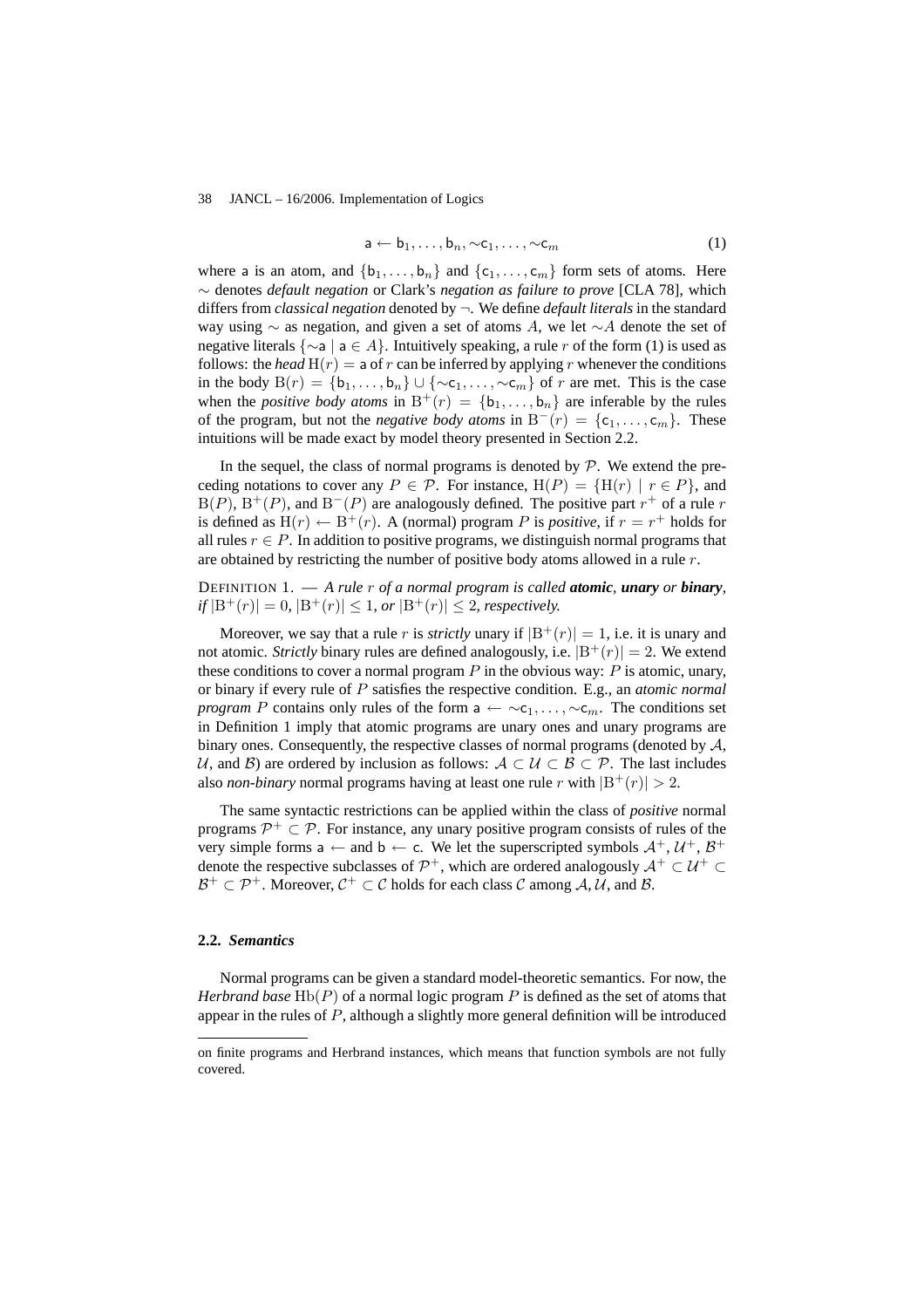in Section 3.1. An *interpretation*  $I \subseteq \text{Hb}(P)$  of a normal program P determines which atoms a of Hb(P) are *true* (a ∈ I) and which atoms are *false* (a ∈ Hb(P) – I). A negative default literal  $\sim$ a is given a classical interpretation at this point:  $I \models \sim$ a  $\iff I \not\models$  a. Given a set of literals L, we define  $I \models L \iff I \models l$  for every  $l \in L$ . The interpretation of rules is similar to that of classical implications:  $I \models r$ holds for a rule r iff  $\iff I \models B(r)$  implies  $I \models H(r)$ . Finally, an interpretation I is a (classical) model of  $P(I \models P)$  iff  $I \models r$  for every  $r \in P$ . However, the classical semantics is not sufficient to capture the intended meaning of default literals and we have to distinguish models that are minimal in the following sense.

DEFINITION 2. — A model  $M \models P$  is a minimal model of P if and only if there is *no model*  $M' \models P$  *such that*  $M' \subset M$ *.* 

In particular, every positive program  $P$  is guaranteed to possess a unique minimal model of which equals to the intersection of all models of P [LLO 87]. We let  $LM(P)$ stand for this particular model, i.e. the *least model* of P. The least model semantics is inherently *monotonic*: if  $P \subseteq P'$  holds for two positive programs, then  $LM(P) \subseteq$  $LM(P')$ . Moreover, the least model  $LM(P)$  can be constructed iteratively as follows; see [LLO 87] for a complete treatment. Define an operator  $T_P$  on sets of atoms  $A \subseteq$  $\text{Hb}(P)$  by setting  $\text{T}_P(A) = \{ \text{H}(r) \mid r \in P \text{ and } \text{B}^+(r) \subseteq A \}.$  The iteration sequence of the operator  $T_P$  is defined inductively: (i)  $T_P \uparrow 0 = \emptyset$ , (ii)  $T_P \uparrow i = T_P (T_P \uparrow i)$ *i* − 1) for *i* > 0, and (iii)  $T_P \uparrow \omega = \bigcup_{i < \omega} T_P \uparrow i$ . It follows that  $LM(P) = T_P \uparrow$  $\omega =$  lfp(T<sub>P</sub>) which is reached in a finite number of steps if P is finite. Given a positive program P and an atom  $a \in LM(P)$ , we define the *level number* lev(a) of a as the least natural number i such that  $a \in T_P \uparrow i$ .

Gelfond and Lifschitz [GEL 88] propose a way to apply the least model semantics to an arbitrary normal program P. Given an interpretation  $M \subseteq \text{Hb}(P)$ , i.e. a model candidate, their idea is to reduce  $P$  to a positive program

$$
P^{M} = \{r^{+} \mid r \in P \text{ and } M \cap B^{-}(r) = \emptyset\}.^{2}
$$
 (2)

In this way, the negative default literals appearing in the bodies of the rules of  $P$ are simultaneously interpreted with respect to M. Since the reduct  $P^M$  is a positive program, it has a natural semantics determined by the least model  $LM(P^M)$ . Equating this model with the model candidate M used to reduce P leads to the idea of *stability*.

DEFINITION 3 ( $[GEL 88]$ ). — An interpretation  $M \subseteq \text{Hb}(P)$  of a normal logic *program* P *is a stable model of*  $P \iff M = LM(P^M)$ *.* 

In general, a normal logic program need not have a unique stable model (see  $P_1$  in Example 4 below) nor a stable models at all (see  $P_2$  in Example 4). The minimality of stable models is demonstrated by  $P_3$  in Example 4:  $M' = \{a, b\}$  is not stable. In contrast to the least models of positive programs, stable models may change in a *nonmonotonic* way which implies that conclusions may be retracted under stable model

<sup>2.</sup> The conditions of Definition 1 have been designed to be compatible with Gelfond-Lifschitz reduction: If P belongs to a class  $C \in \{A, U, B, P\}$  and  $M \subseteq \text{Hb}(P)$ , then  $P^M \in \mathcal{C}^+$ .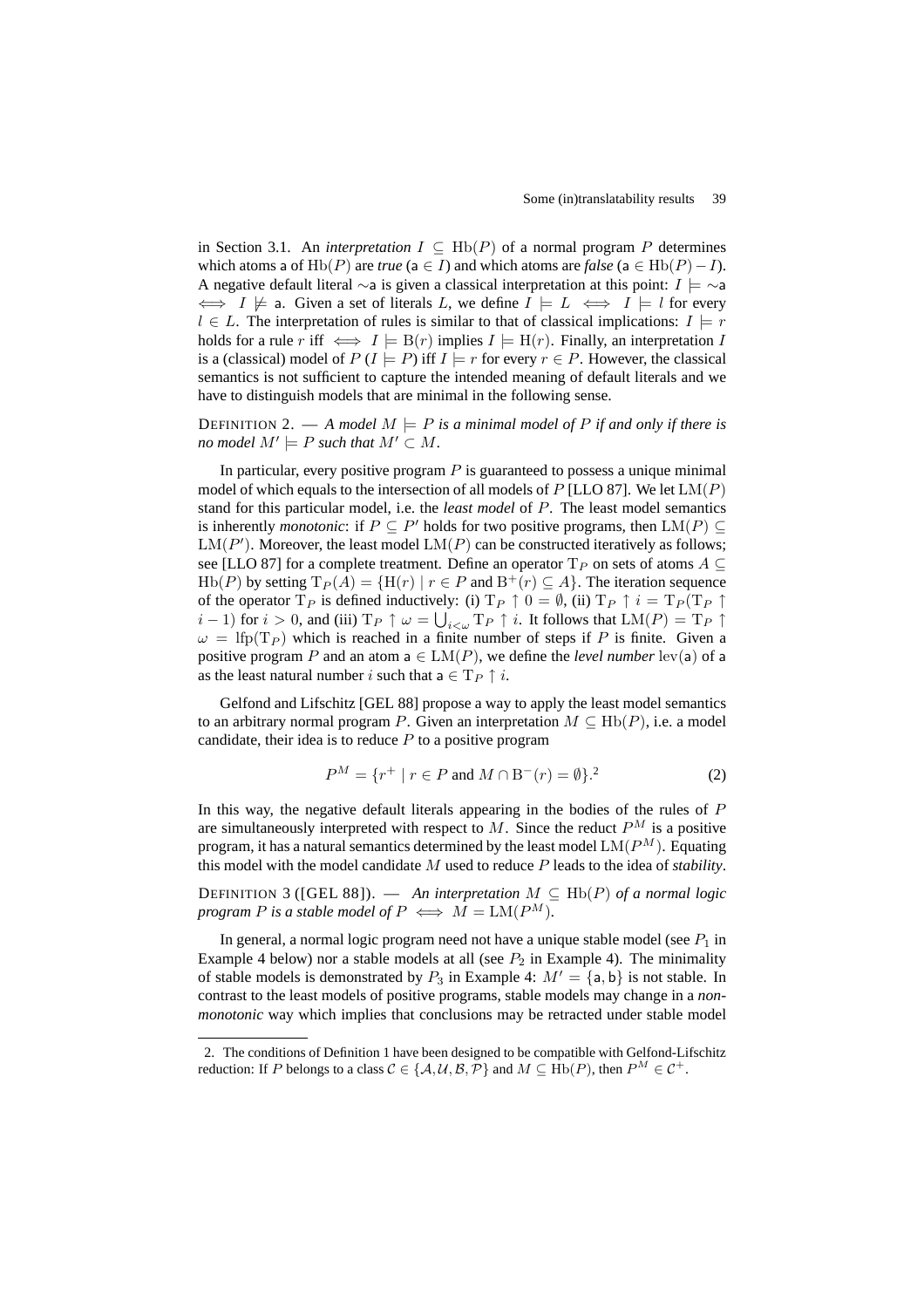semantics. This is demonstrated below using programs  $Q_1$  and  $Q_2$  in Example 4. Normal logic programs are well-suited for a variety of knowledge representation and reasoning tasks. The reader is referred e.g. to [MAR 99, NIE 99] for further examples on using normal logic programs for such tasks in practice.

EXAMPLE 4. — (i) Program  $P_1 = \{a \leftarrow \sim b; \ b \leftarrow \sim a\}^3$  has two stable models  $M_1 = \{a\}$  and  $M_2 = \{b\}$ . (ii) Program  $P_2 = \{a \leftarrow \sim a\}$  has no stable models. (iii) Program  $P_3 = \{a \leftarrow b; b \leftarrow a\}$  has a unique stable model  $M = \emptyset$ . (iv) Programs  $Q_1 = \{a \leftarrow \neg b\}$  and  $Q_2 = Q_1 \cup \{b \leftarrow\}$  have unique stable models  $N_1 = \{a\}$  and  $N_2 = \{b\}$ , respectively, but  $N_1 \nsubseteq N_2$ .

We emphasize that the semantics of the logic programs in the classes introduced so far is determined by the stable/least model semantics. Nevertheless, we would like to remind the reader about its predecessor, namely the one based on *supported models* [APT 88]. A model  $M \subseteq \text{Hb}(P)$  of P is supported by P if and only if for each atom a true in M there is a rule  $r \in P$  such that  $H(r) = a$  and  $M \models B(r)$ . In contrast to [APT 88], our definition of T<sub>P</sub> covers only positive programs and we have to use  $P^M$ to characterize supported models in terms of  $T_P$ .

PROPOSITION 5. — An interpretation  $M \subseteq \text{Hb}(P)$  is a supported model of  $P \iff$  $M = T_{PM}(M)$ .

PROOF. — Now  $M \models P \iff M \models P^M \iff T_{P^M}(M) \subseteq M$  [APT 88, Lemma 2]. On the other hand, the interpretation M is supported by  $P \iff M$  is supported by  $P^M \iff M \subseteq T_{P^M}(M)$  [APT 88, Lemma 3].

Thus every stable (resp. supported) model of  $P$  is also a supported (resp. classical) model of P [MAR 92] but not necessarily vice versa. For instance,  $M' = \{a, b\}$  is a supported model of  $P_3$  (resp.  $N' = {\{b\}}$  is a classical model of  $Q_1$ ) in Example 4.

# **2.3.** *Propositional theories*

We define *classical literals* in the standard way using classical negation  $\neg$  as the connective. A *clause* C is a finite set of classical literals

$$
\{a_1,\ldots,a_n,\neg b_1,\ldots,\neg b_m\}\tag{3}
$$

representing a disjunction of its constituents. A *propositional theory in a conjunctive normal form*<sup>4</sup> is a set of clauses  $S$  representing a conjunction of the clauses (3) contained in  $S$ . In the sequel, the class of propositional theories is denoted by  $\mathcal{PT}$ .

Given a set of clauses S, we let  $Hb(S)$  denote its Herbrand base so that interpretations I for S can be defined as subsets of  $Hb(S)$  in analogy to Section 2.2. The satisfaction relation  $\models$  is defined in the standard way for clauses (3). Similarly to logic programs, a set of clauses S gives rise to a set of models  $\{M \subseteq \text{Hb}(S) \mid M \models S\}$ ,

<sup>3.</sup> To avoid confusions, we use semicolons ";" to separate rules in logic programs.

<sup>4.</sup> Without loss of generality under polynomial and faithful translations; see Section 3.3.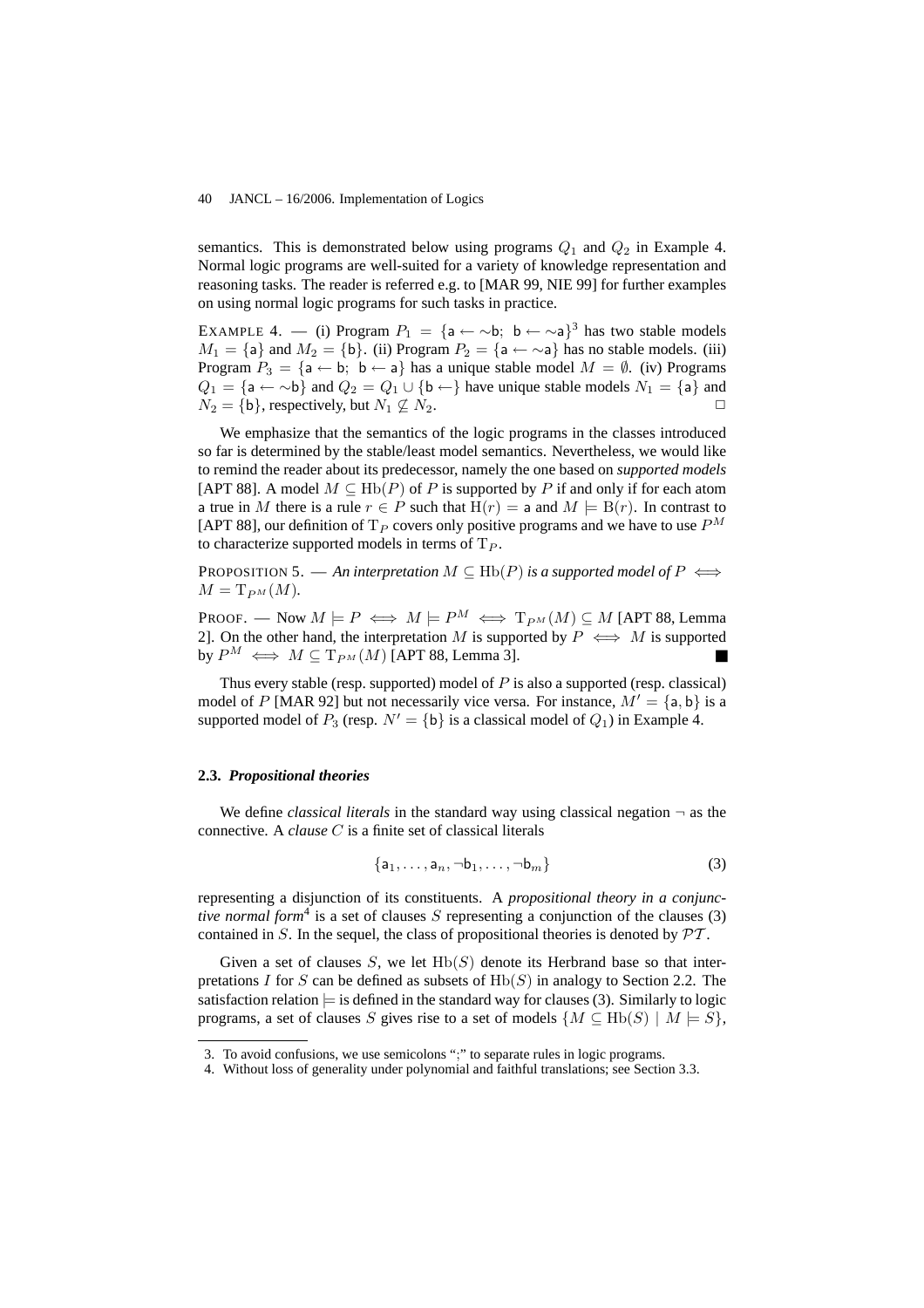but the essential difference is that all classical models are taken into account. A set of clauses S is *satisfiable* if it has at least one model, and *unsatisfiable* otherwise.

# **3. Translation functions**

The author has analyzed the expressive powers of *non-monotonic logics* in a systematic fashion [JAN 99b, JAN 03a, JAN 00a] which extends previous results obtained by Imielinski [IMI 87] and Gottlob [GOT 95]. The comparison is based on the existence/non-existence of *polynomial*, *faithful* and *modular* (PFM) translation functions between non-monotonic logics under consideration. As a result, the expressive power hierarchy (EPH) of non-monotonic logics [JAN 03a] was gradually established. In this section, we propose an analogous framework to compare the expressive powers of classes  $\mathcal C$  of logic programs. We begin by making certain general assumptions about (classes of) logic programs in Section 3.1. Based on these assumptions we are ready to define the notion of *visible equivalence* in Section 3.2 and to introduce PFM translation functions between classes of logic programs in Section 3.3. The resulting classification method for expressiveness analysis is summarized in Section 3.4.

# **3.1.** *General assumptions about (classes of) logic programs*

At this level of abstraction, logic programs  $P$  are understood syntactically as sets of expressions built of propositional atoms. This is to cover also other formalisms in addition to those introduced in Section 2. There we defined the Herbrand base  $Hb(P)$  as the set of atoms that effectively *appear* in P. Basically, we would like to apply the same principle at this level abstraction, but sometimes there is a need to extend  $Hb(P)$  with certain atoms that do not appear in  $P$ . This kind of a setting may arise e.g. when a particular logic program  $P$  is being optimized. Suppose that an atom  $a \in Hb(P)$  is recognized useless in the program P and all of its occurrences (and possibly the rules involved) are removed from P. Thus a  $\notin$  Hb( $P'$ ) holds for the resulting program P'. Let us mention  $P = \{a \leftarrow a\}$  and  $P' = \emptyset$  as concrete examples of such programs, whose least models coincide. The fact that a is forgotten in this way impedes the comparison of  $P$  and  $P'$  in a sense (to be made precise in Section 3.2), since their Herbrand bases become different according to our preliminary definition. For this reason, we propose a revised definition:  $Hb(P)$  is any *fixed* set of atoms containing all atoms that actually appear in the rules of  $P$ . Thus  $Hb(P)$  acts as the *symbol table* of P which also contributes to the length of the program; viewed now as a pair  $\langle P, Hb(P) \rangle$  rather than just a set of rules. For instance, the pair  $\langle \emptyset, \{a\} \rangle$ properly represents the program  $P'$  discussed above.

However, there is a further aspect of atoms that affects the way we treat Herbrand bases, namely the *visibility* of atoms. It is typical in answer set programming that only certain atoms appearing in a program are relevant for representing the solutions of the problem being solved. Others act as auxiliary concepts that can be usually *hidden* from the user altogether. In fact, the choice of such concepts may vary in other programs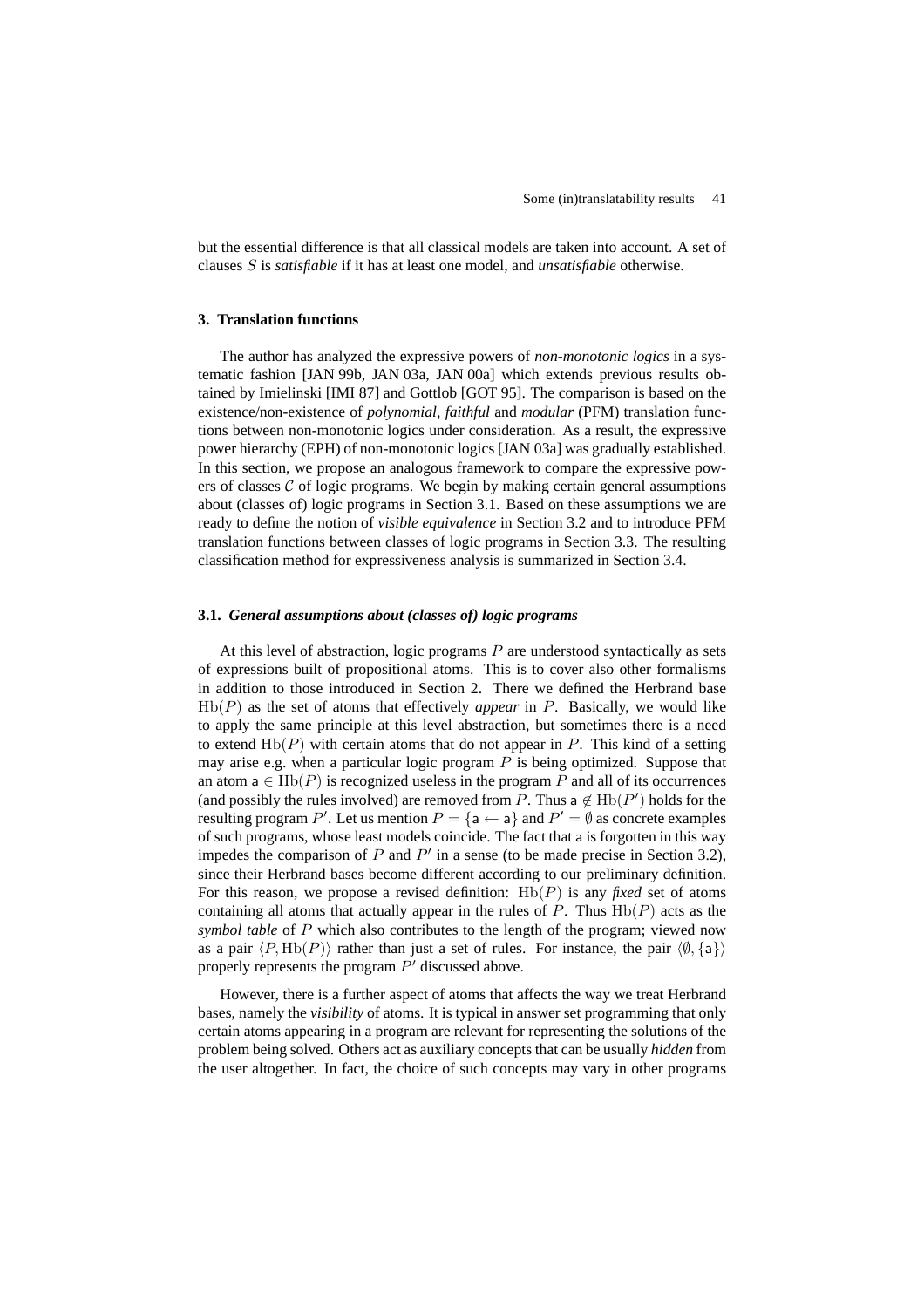written for the same problem. As a side effect, the models assigned to programs may differ already on the basis of auxiliary atoms although they capture the same set of solutions. Rather than introducing a hiding mechanism in the rule language, we let the programmer<sup>5</sup> decide the visible part of Hb(P), i.e.  $Hb_v(P) \subseteq Hb(P)$  which determines the set of hidden atoms  $Hb<sub>h</sub>(P) = Hb(P) - Hb<sub>v</sub>(P)$ . The ideas presented so far are combined in the following definition.

# **DEFINITION 6.** — A logic program is a triple  $\langle P, Hb_v(P), Hb_h(P) \rangle$  where

*1)* P *is a set of syntactic expressions (e.g. rules) built of propositional atoms,*

2)  $\text{Hb}_{\text{v}}(P)$  *and*  $\text{Hb}_{\text{h}}(P)$  *are disjoint sets of atoms and determine the visible and hidden Herbrand bases of the program, respectively, and*

*3) all atoms occurring in* P are contained in  $Hb(P) = Hb_v(P) \cup Hb_h(P)$ .

*Finally, we define*  $\text{Hb}_{a}(P)$  *as the set of atoms*  $a \in \text{Hb}(P)$  *not occurring in* P.

Note that the atoms of  $\text{Hb}_a(P)$  can be viewed as *additional* atoms that just extend  $Hb(P)$ . By a slight abuse of notation, we often use P rather than the whole triple when referring to a program  $\langle P, Hb_v(P), Hb_h(P)\rangle$ . To ease the treatment of programs in the sequel, we make some default assumptions regarding the sets  $Hb(P)$  and  $Hb_v(P)$ . Unless otherwise stated, we assume that  $Hb_v(P) = Hb(P)$ ,  $Hb_h(P) = \emptyset$ , and  $\text{Hb}_a(P) = \emptyset$ , i.e.  $\text{Hb}(P)$  contains only atoms that actually appear in P.

EXAMPLE 7. — Given  $P = \{a \leftarrow \neg b\}$ , the default interpretation is that  $Hb(P) =$  ${a, b}$ ,  $Hb_v(P) = Hb(P) = {a, b}$ , and  $Hb_h(P) = \emptyset$ . To make an exception, we have to add explicitly that  $\text{Hb}_v(P) = \{a, c\}$  and  $\text{Hb}_h(P) = \{b\}$ , for example.  $\Box$ 

Having now settled our concerns regarding the Herbrand bases of programs, we make some general assumptions about classes of logic programs. These will be needed when the requirements for translation functions are formulated in Sections 3.2 and 3.3.

# DEFINITION 8. — *Any class* C *of logic programs must satisfy the following.*

*A1. Every*  $P \in \mathcal{C}$  *and its Herbrand bases*  $Hb_v(P)$  *and*  $Hb_h(P)$  *are finite.* 

*A2. The class* C *has a semantic operator*  $\text{Sem}_{\mathcal{C}}$  *which maps a program*  $P \in \mathcal{C}$  *to a* set of interpretations  ${\rm Sem}_\mathcal{C}(P)\subseteq\mathbf{2}^{\operatorname{Hb}(P)}$  which determines the semantics of  $P.$ 

The first assumption reflects the fact that we take propositional logic programs as potential inputs to translator programs as well as solvers that compute models for them. Hence we must be able to encode any program under consideration as a finite string of symbols. This excludes the possibility of instantiating a logic program involving variables and function symbols to a fully propositional one. By the second assumption, the semantics of each program  $P$  in a class  $\mathcal C$  is determined by a set of *total* <sup>6</sup> interpretations Sem<sub>C</sub>(P). Given an interpretation  $I \in \text{Sem}_\mathcal{C}(P)$ , each atom

<sup>5.</sup> E.g., the front-end of the SMODELS system [SIM 02] enables visibility control in terms of *hide* and *show* statements.

<sup>6.</sup> It is quite possible to generalize A2 to cover *partial models* like the well-wounded model [VAN 91], but such models are not addressed in this article.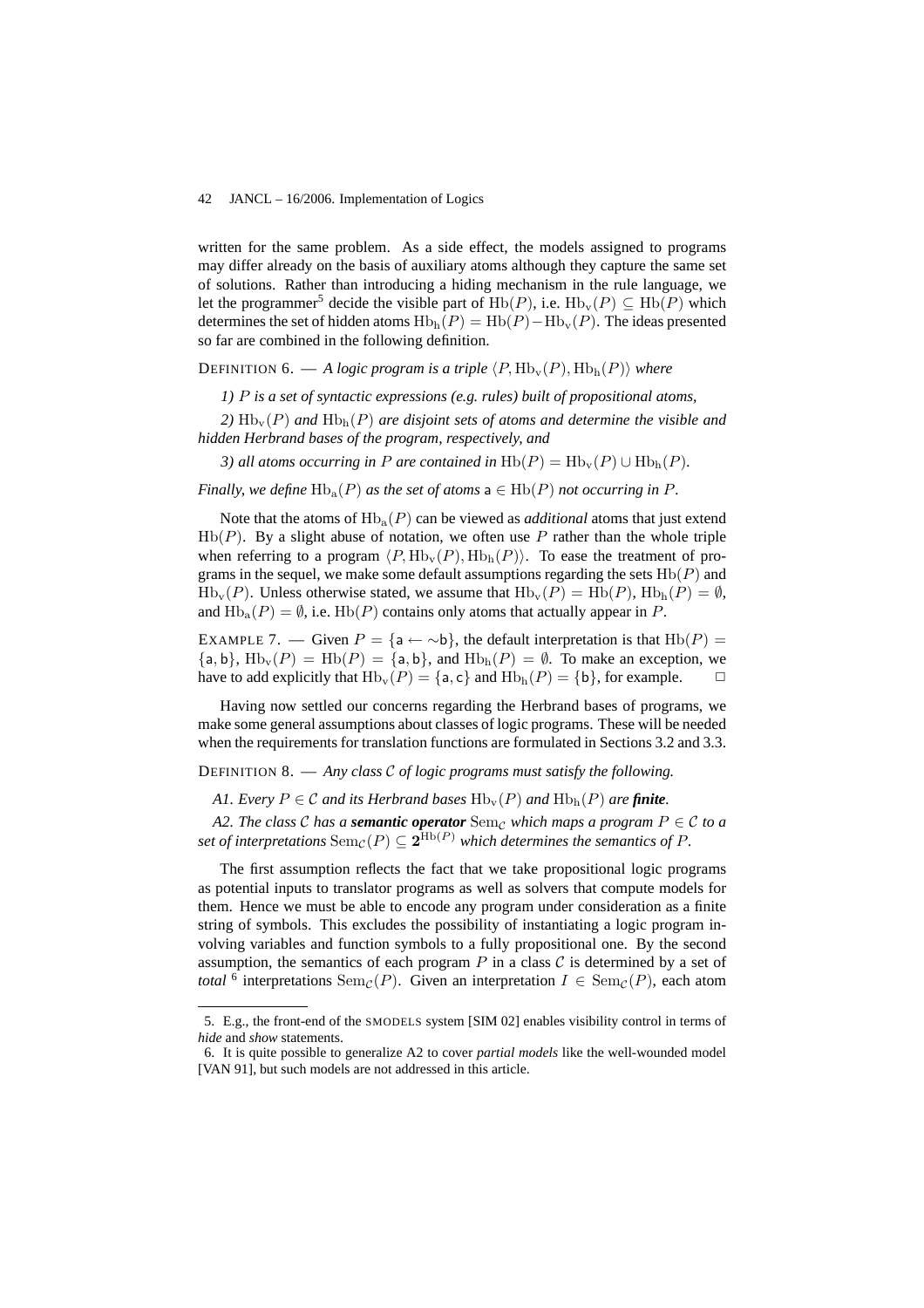$a \in \text{Hb}(P)$  is assigned to either true or false as done in Sections 2.2 and 2.3. Hence we assume a two-valued semantics for each class of logic programs in this article.

It is easy to see that the finite fragments of the classes of logic programs  $\mathcal C$  introduced in Section 2.1 satisfy these assumptions. In the sequel, we identify these classes with their finite fragments. The semantic operator is given below in (4). Note that the stable semantics coincides with the least model semantics in the case of positive programs. Due to flexibility of Definitions 6 and 8 it is possible to view the class of finite propositional theories  $\mathcal{PT}$  as a class of logic programs given the respective semantic operator in (5). This enables the comparison of these classes in sections to come.

$$
Sem_{\mathcal{C}}(P) = SM(P) = \{ M \subseteq Hb(P) \mid M = LM(P^M) \}
$$
 (4)

$$
Sem_{\mathcal{PT}}(S) = CM(S) = \{ M \subseteq Hb(S) \mid M \models S \}
$$
 (5)

# **3.2.** *Visible equivalence*

Having defined the semantics of logic programs on an abstract level, the next issue is to define the conditions on which two representatives  $P$  and  $Q$  of a given class of logic programs  $\mathcal C$  can be considered to be equivalent. It is natural that the answer to this question goes back to semantics. A straightforward notion of equivalence is obtained by equating  $Sem_{\mathcal{C}}(P)$  and  $Sem_{\mathcal{C}}(Q)$ . This corresponds to the basic notion of equivalence proposed for normal programs under stable model semantics, but stronger notions have also been proposed. For instance, Lifschitz et al. [LIF 01] consider P and Q *strongly equivalent* given that  $\text{Sem}_{\mathcal{C}}(P \cup R) = \text{Sem}_{\mathcal{C}}(Q \cup R)$  for all other programs  $R$ . Consequently, the strong equivalence of  $P$  and  $Q$  implies that  $P$  and  $Q$ can be freely used as substitutes of each other. Although such a notion seems attractive at the first glance, a drawback is that it is rather restrictive — allowing only relatively straightforward semantics-preserving modifications to rules [EIT 04].

Both approaches share another problem: the models in  $Sem_{\mathcal{C}}(P)$  and  $Sem_{\mathcal{C}}(Q)$ have to be identical subsets of  $\text{Hb}(P)$  and  $\text{Hb}(Q)$ , respectively. Therefore, we propose a notion of equivalence which tries to take the interfaces of logic programs properly into account. The idea is that atoms in  $Hb<sub>h</sub>(P)$  and  $Hb<sub>h</sub>(Q)$  are considered as local to P and Q and negligible as far as the equivalence of the programs is concerned.

DEFINITION 9. — *Logic programs*  $P \in \mathcal{C}$  *and*  $Q \in \mathcal{C}'$  *are visibly equivalent, denoted by*  $P \equiv_v Q$ , *if and only if*  $Hb_v(P) = Hb_v(Q)$  *and there is a bijection*  $f : Sem_{\mathcal{C}}(P) \rightarrow$  $\text{Sem}_{\mathcal{C}'}(Q)$  *such that for every*  $M \in \text{Sem}_{\mathcal{C}}(P)$ *,* 

$$
M \cap \text{Hb}_{\text{v}}(P) = f(M) \cap \text{Hb}_{\text{v}}(Q). \tag{6}
$$

Note that this notion of equivalence can be applied both within a single class of logic programs, and between different classes, which may be syntactically and/or se-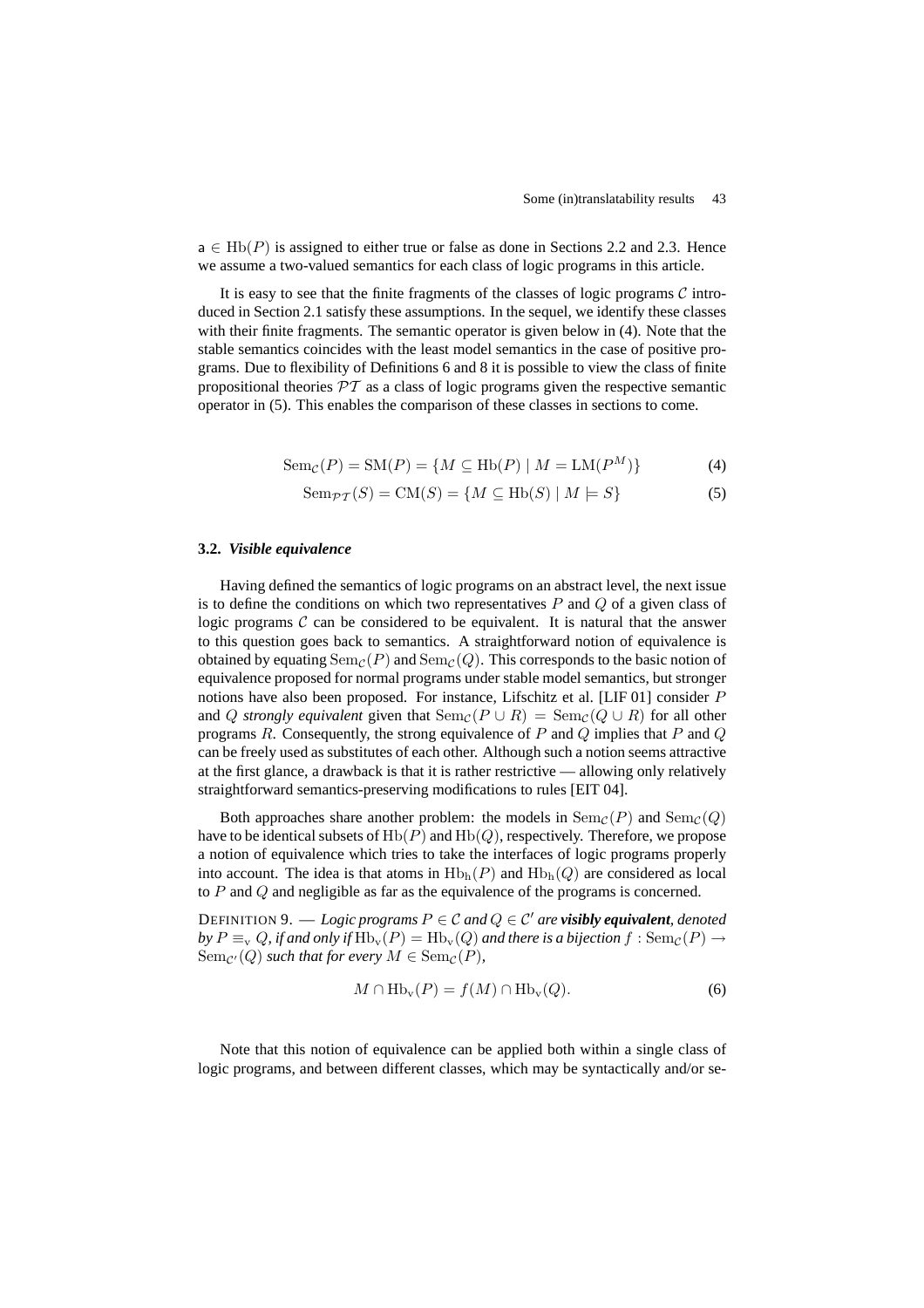mantically different. This is a very important aspect, as we intend to study the interrelationships of such classes of programs in the sequel.

EXAMPLE 10. — Consider a program  $P = \{a \leftarrow \sim b; \ b \leftarrow \sim a; \ c \leftarrow a; \ c \leftarrow \sim a\}$ with  $Hb_v(P) = \{a, c\}$  and stable models  $M_1 = \{a, c\}$  and  $M_2 = \{b, c\}$ . Thus  $Hb<sub>h</sub>(P) = {b}$  remains hidden when we compare P with a set of clauses  $S =$  $\{\{a, d\}, \{\neg a, \neg d\}, \{a, c\}, \{\neg a, c\}\}\$  possessing exactly two classical models  $N_1 =$  ${a, c}$  and  $N_2 = {d, c}$ , as  $Hb(S) = {a, c, d}$ . We can hide d by setting  $Hb<sub>v</sub>(S) =$  ${a, c}$ . Then  $P \equiv_v S$  holds, as  $Hb_v(P) = Hb_v(S)$  and there is a bijection from  $f : SM(P) \rightarrow CM(S)$  that (i) maps  $M_1$  to  $N_1$  so that  $M_1 \cap H_{\text{D}_V}(P) = \{a, c\}$  $N_1 \cap \text{Hb}_v(Q)$ , and (ii) maps  $M_2$  to  $N_2$  so that  $M_2 \cap \text{Hb}_v(P) = \{c\} = N_2 \cap \text{Hb}_v(Q)$ .  $\Box$ 

PROPOSITION 11.  $-\equiv_{v}$  *is an equivalence relation among all programs.* 

PROOF. — The reflexivity of  $\equiv_{\rm v}$  follows essentially by the identity mapping i:  $Sem_{\mathcal{C}}(P) \rightarrow Sem_{\mathcal{C}}(P)$  for any P from any C. The symmetry of  $\equiv_{\rm v}$  is also easily obtained. Given  $P \equiv_{\rm v} Q$  for any programs P and Q from any classes C and C', the existence of an inverse for a bijection  $f : \text{Sem}_{\mathcal{C}}(P) \to \text{Sem}_{\mathcal{C}'}(Q)$  is guaranteed. For the transitivity of  $\equiv_{\rm v}$ , let  $f_1$  and  $f_2$  be the respective bijections involved in  $P \equiv_{\rm v} Q$ and  $Q \equiv_{\rm v} R$  where  $P \in C_1$ ,  $Q \in C_2$ , and  $R \in C_3$ . It is clear that  $f_1 \circ f_2$  is also a bijection, and we have for all  $M \in \text{Sem}_{\mathcal{C}_1}(P)$  that  $M \cap \text{Hb}_v(P) = f_1(M) \cap$  $Hb_v(Q) = f_2(f_1(M)) \cap Hb_v(R) = (f_1 \circ f_2)(M) \cap Hb_v(R)$ . Moreover,  $Hb_v(P) =$  $Hb_v(Q)$  and  $Hb_v(Q) = Hb_v(R)$  imply  $Hb_v(P) = Hb_v(R)$ . Thus  $P \equiv_v R$ .

It is worthwhile to do some comparisons. By setting  $Hb_v(P) = Hb(P)$  and  $Hb_v(Q) = Hb(Q)$ , the relation  $\equiv_v$  becomes very close to the notion of weak equivalence discussed in the beginning of this section, if interpreted with respect to the class of normal programs under the stable model semantics. The only difference is the implied additional requirement that  $Hb(P) = Hb(Q)$  in order to  $P \equiv Q$  to hold. By the approach taken in Section 3.1 this requirement becomes of little account: Herbrand bases are always extendible to meet  $Hb(P) = Hb(Q)$ . Actually, we can state the same about  $\equiv_{\rm v}$  using a generalized notion of weak equivalence:  $P \equiv Q$  is defined to hold for  $P \in \mathcal{C}$  and  $Q \in \mathcal{C}' \iff \text{Sem}_{\mathcal{C}}(P) = \text{Sem}_{\mathcal{C}}(Q)$ . It is clear that  $\equiv$  is also an equivalence relation among all programs.

PROPOSITION 12 ([JAN 03B]). — *If* P *and* Q *are logic programs having equal Herbrand bases*  $\text{Hb}_v(P)$ *,*  $\text{Hb}(P)$ *,*  $\text{Hb}_v(Q)$ *, and*  $\text{Hb}(Q)$ *, then*  $P \equiv Q \iff P \equiv_v Q$ *.* 

As regards the equivalence of logic programs, an alternative approach is to use their *skeptical* and *brave* consequences as a criterion. A propositional formula φ based on  $Hb_v(P)$  is a skeptical (resp. brave) consequence of P iff  $M \models \phi$  for all (resp. for some)  $M \in SM(P)$ . For the sake of comparison, we define P and Q to be equivalent in the skeptical (resp. brave) sense, denoted  $P \equiv_{\text{vs}} Q$  (resp.  $P \equiv_{\text{vb}} Q$ ) iff  $Hb_v(P) = Hb_v(Q)$  and the skeptical (resp. brave) consequences of P and Q are the same. Yet weaker notion of equivalence is obtained by using *consistency* as the only criteria:  $P \equiv_{\text{vc}} Q$  iff  $\text{Hb}_{\text{v}}(P) = \text{Hb}_{\text{v}}(Q)$  and  $\text{SM}(P) = \emptyset \iff \text{SM}(Q) = \emptyset$ . These alternative notions of equivalence relate with visible equivalence as follows.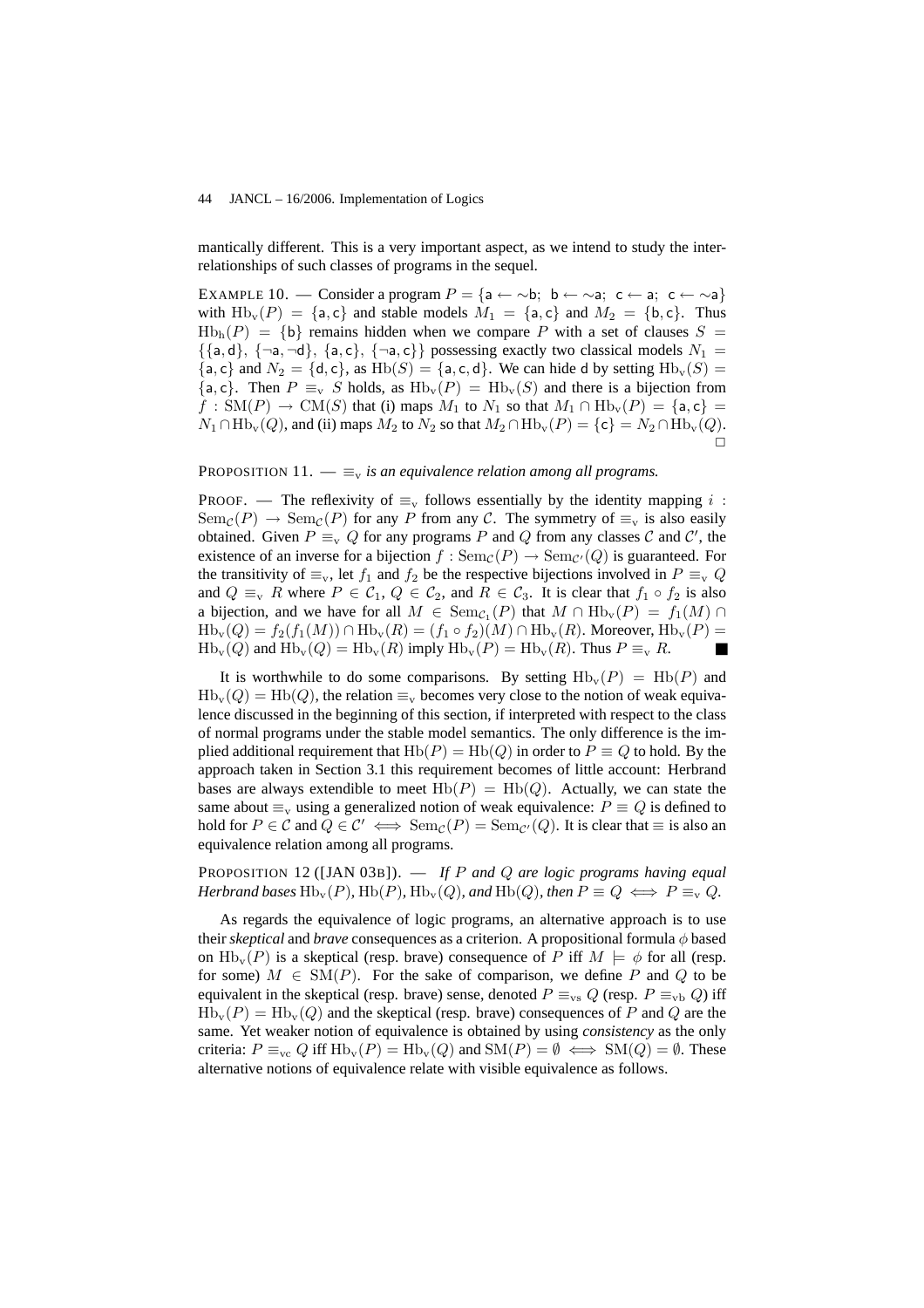PROPOSITION 13. — Let P and Q be two logic programs. Then  $P \equiv_v Q$  implies *both*  $P \equiv_{\text{vs}} Q$  *and*  $P \equiv_{\text{vb}} Q$  *which, in turn, separately imply*  $P \equiv_{\text{vc}} Q$ *.* 

PROOF. — Suppose  $Hb_v(P) = Hb_v(Q)$  since these implications hold otherwise. (i) If  $P \not\equiv_{\text{vc}} Q$ , then we may assume  $\text{SM}(P) = \emptyset$  and  $\text{SM}(Q) \neq \emptyset$  without loss of generality. It follows that  $\perp$  is a skeptical consequence of P but not that of Q, i.e.  $P \neq_{vs} Q$ . On the other hand,  $\top$  is a brave consequence of Q but not that of P which indicates that  $P \not\equiv_{\text{vb}} Q$ . (ii) If  $P \not\equiv_{\text{vs}} Q$ , we may assume without loss of generality that Q has a skeptical consequence  $\phi$  based on  $Hb_v(Q) = Hb_v(P)$  which is not that of P. Then there is  $M \in SM(P)$  such that  $M \not\models \phi$ . Assuming  $P \equiv_{\rm v} Q$ , there is a bijection f so that  $N = f(M) \in SM(Q)$  coincides with with M up to  $Hb_v(P) = Hb_v(Q)$ . It follows that  $N \not\models \phi$ . A contradiction, as  $\phi$  is a skeptical consequence of Q. Hence  $P \not\equiv_{\rm v} Q$ . (iii) Analogously, if  $P \not\equiv_{\rm vb} Q$ , we may assume a brave consequence  $\phi$  of P which is based on  $\text{Hb}_v(P) = \text{Hb}_v(Q)$  and which is not a brave consequence of Q. It follows that  $M \models \phi$  for some  $M \in SM(P)$ . Let us then assume  $P \equiv_{\rm v} Q$  and let f be the respective bijection for stable models. Then  $N \models \phi$ holds for  $N = f(M) \in \text{Hb}(Q)$ , a contradiction. Thus  $P \not\equiv_{\text{v}} Q$ .

The converse implications do not hold in general. For  $P = \{a \leftarrow \neg b\}$  and  $Q = \emptyset$ with  $\text{Hb}_v(P) = \text{Hb}_v(Q) = \{a\}$ , we have  $\text{SM}(P) = \{\{a\}\}\$  and  $\text{SM}(Q) = \{\emptyset\}$ so that  $P \equiv_{\text{vc}} Q$ . However, a is a skeptical/brave conclusion of P but not that of Q. Thus  $P \neq_{vs} Q$  and  $P \neq_{vb} Q$ . On the other hand, let us consider  $P =$  ${a \leftarrow b; a \leftarrow c; b \leftarrow \neg c; c \leftarrow \neg b}$  and  $Q = {a \leftarrow}$  with  $Hb_v(P) = Hb_v(Q) = {a}.$ Now  $P \equiv_{\text{vs}} Q$  and  $P \equiv_{\text{vb}} Q$  as  $\text{SM}(P) = \{\{\text{a},\text{b}\},\{\text{a},\text{c}\}\}\$  and  $\text{SM}(Q) = \{\{\text{a}\}\}\$ . But a bijective correspondence between SM(P) and SM(Q) is impossible. Thus  $P \neq_{\rm v} Q$ .

# **3.3.** *Requirements for translation functions*

We are now ready to formulate our criteria for a translation function Tr :  $C \rightarrow C'$ that transforms logic programs P of one class C into logic programs  $\text{Tr}(P)$  of another class  $C'$ . In many cases of interest, the latter class is a subclass or a superclass of  $C$ , but it makes also sense to perform translations between classes that are incomparable in this respect (such as  $\mathcal P$  and  $\mathcal PT$  introduced so far). It is assumed below that both the source class  $\mathcal C$  and the target class  $\mathcal C'$  satisfy assumptions listed in Definition 8.

DEFINITION 14.  $-$  *A translation function*  $\text{Tr}$  :  $C \rightarrow C'$  *is polynomial if and only if for all programs*  $P \in \mathcal{C}$ , the time required to compute the translation  $\text{Tr}(P) \in \mathcal{C}'$  is *polynomial in* ||P||*, i.e. the length of* P *in symbols.*

Note that the length of the translation  $||\text{Tr}(P)||$  is also polynomial in  $||P||$  if Tr is polynomial. In many cases, even linear time translation functions can be devised for particular classes of logic programs. Such transformations are highly desirable to allow efficient transformation of knowledge from one representation to another.

DEFINITION 15.  $-$  *A translation function*  $\text{Tr}$  :  $C \rightarrow C'$  *is faithful if and only if for all*  $P \in \mathcal{C}$ ,  $P \equiv_{\rm v} \text{Tr}(P)$ .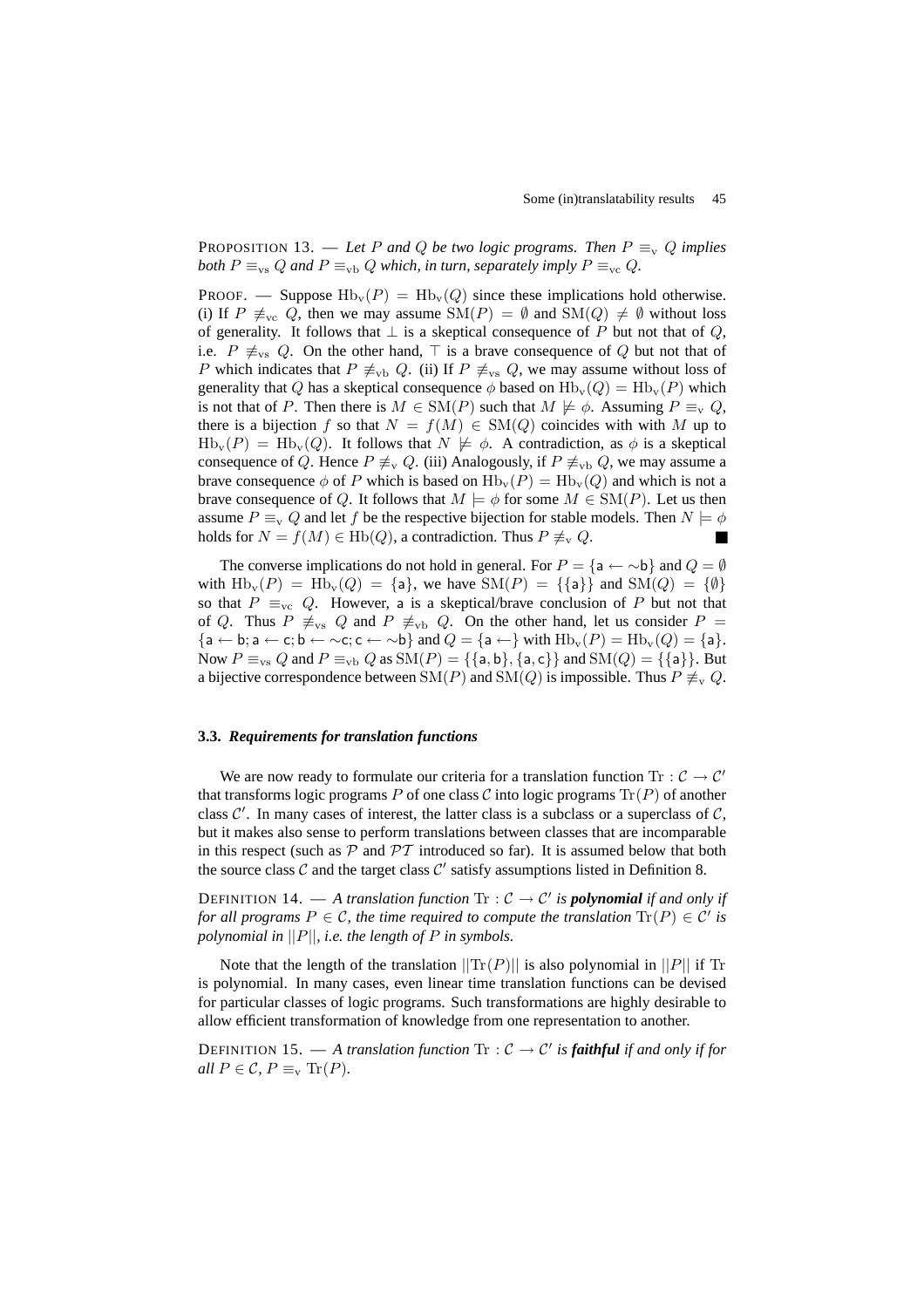Here we emphasize that  $P \equiv_{v} \text{Tr}(P)$  implies  $\text{Hb}_{v}(P) = \text{Hb}_{v}(\text{Tr}(P))$  by the definition of  $\equiv_v$ . Thus a faithful translation function Tr may introduce new atoms, which have to remain invisible, or forget old invisible atoms. Moreover, if we insist on polynomiality, then the number of new atoms gets limited, too. The possibility of introducing new atoms is a crucial option for translation functions to be presented in the sequel. This is because new atoms serve as shorthands for more complex logical expressions that save space and enable translation functions between certain classes.

The existence of a bijection f between  $\text{Sem}_{\mathcal{C}}(P)$  and  $\text{Sem}_{\mathcal{C}'}(\text{Tr}(P))$  ensures that the semantics of P is captured by  $\text{Tr}(P)$  to a sufficient degree as regards ASP: there is a bijective correspondence of models and the models coincide up to  $H_{\text{b}}(P)$ . Recall that in ASP the models in  $Sem_C(P)$  correspond to the solutions of the problem being solved, and such a tight relationship is necessary in order to preserve the *number* of solutions. This is an important aspect often neglected in literature. The number of solutions would not be preserved if the notion of faithfulness were weakened by replacing  $\equiv_{\rm v}$  in Definition 15 with any of the weaker equivalence relations  $\equiv_{\rm vs}$ ,  $\equiv_{\rm vb}$ , and  $\equiv_{\text{vc}}$  considered in Proposition 13. On the other hand, if a particular translation function Tr is proved faithful in the sense of Definition 15, then also  $P \equiv_{vs} \text{Tr}(P)$ ,  $P \equiv_{\text{vb}} \text{Tr}(P)$ , and  $P \equiv_{\text{vc}} \text{Tr}(P)$  hold for all  $P \in \mathcal{C}$ , i.e. Tr preserves skeptical and brave conclusions as well as consistency within the language determined by  $Hb_v(P) = Hb_v(Tr(P))$ . Nevertheless, any intranslatability results may be affected by such weakenings. E.g., if a faithful translation is proved non-existent using  $\equiv_v$ , the proof may not be valid if weaker notions of faithfulness are taken into consideration.

The third requirement for translation functions, namely *modularity*, is based on the idea of combining *disjoint* program modules together. The module conditions below make precise which combinations of programs are considered appropriate.

DEFINITION 16. — *Logic programs*  $P \in \mathcal{C}$  and  $Q \in \mathcal{C}$  *satisfy module conditions if and only if*

*M1.*  $P \cap Q = \emptyset$ , *M2.*  $Hb_a(P) \cap Hb_a(Q) = \emptyset$ <sup>7</sup> *M3.* Hb<sub>h</sub> $(P) \cap \text{Hb}(Q) = \emptyset$ *, and M4.* Hb( $P$ ) ∩ Hb<sub>h</sub>( $Q$ ) =  $\emptyset$ *.* 

DEFINITION 17.  $-$  *A translation function*  $\text{Tr}$  :  $C \rightarrow C'$  *is modular if and only if for all programs*  $P \in \mathcal{C}$  *and*  $Q \in \mathcal{C}$  *satisfying module conditions M1–M4,* 

$$
Tr(P \cup Q) = Tr(P) \cup Tr(Q)
$$
\n(7)

*and the translations* Tr(P) *and* Tr(Q) *satisfy module conditions M1–M4.*

The aim of the modularity condition is to enforce the locality of Tr with respect to subprograms  $P$  and  $Q$  which can be viewed as program modules that interact through

<sup>7.</sup> To see why M2 is analogous to M1, note that for a normal program P, an atom  $a \in Hb_a(P)$ is parallel to a *useless* (tautological) rule  $a \leftarrow a \in P$  such that a does not occur elsewhere in the program. Such rules do not affect stable models but may create new classical models.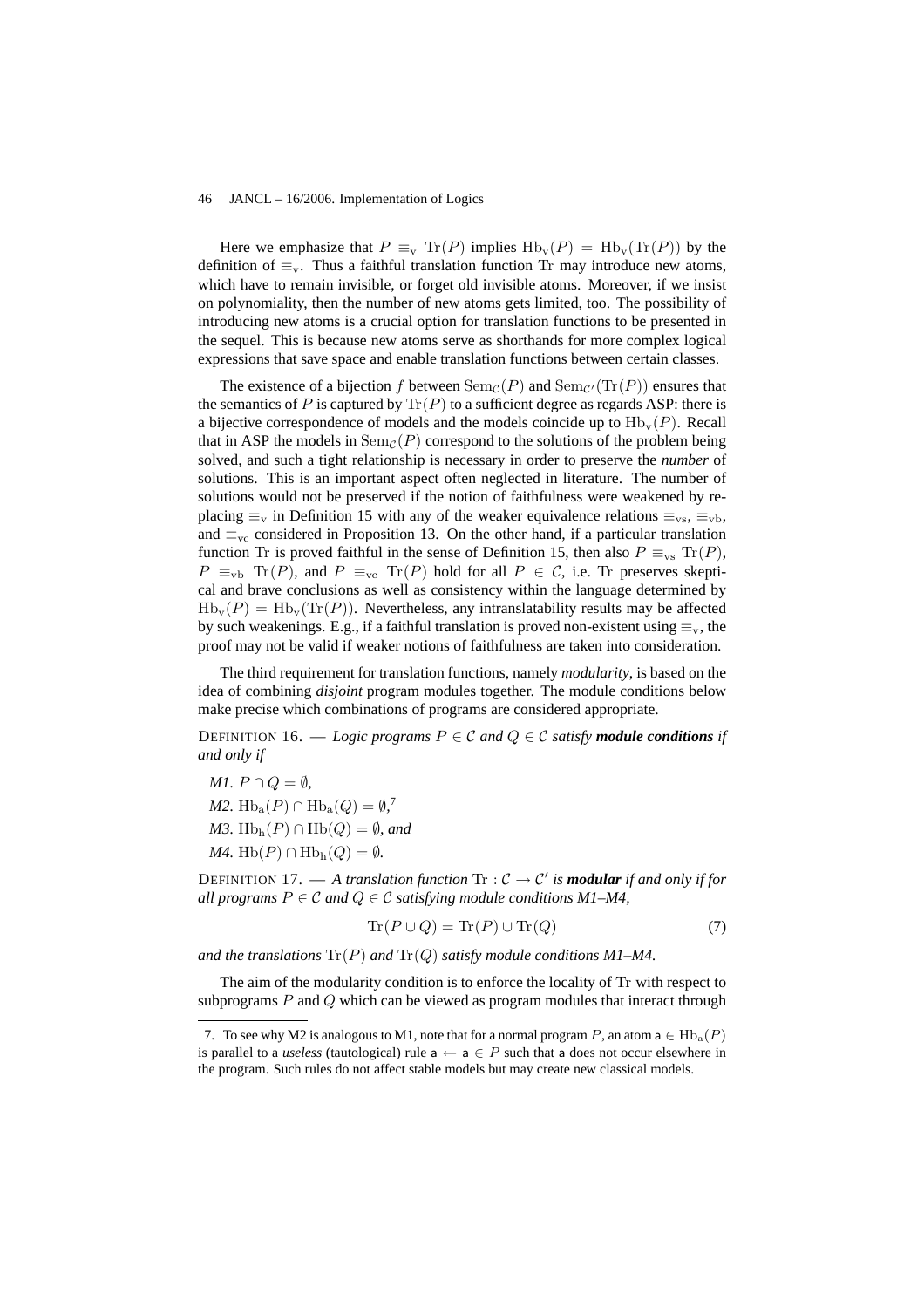visible atoms only. By (7), the modules  $P$  and  $Q$  have to be separately translatable and the translation  $\text{Tr}(P \cup Q)$  is obtained as the union of the translations of the modules. In addition, a modular translation function is supposed to preserve module conditions M1–M4, i.e. the respective translations  $\text{Tr}(P)$  and  $\text{Tr}(Q)$  are supposed to remain disjoint and share only visible atoms. The modularity condition becomes void when programs share rules or hidden atoms.

PROPOSITION 18 ([JAN 03B]). — *If*  $\text{Tr}_1 : C_1 \rightarrow C_2$  *and*  $\text{Tr}_2 : C_2 \rightarrow C_3$  *are two polynomial, faithful, or modular translation functions, then their composition*  $Tr_1 \circ$  $Tr_2: C_1 \rightarrow C_3$  *is also polynomial, faithful, or modular, respectively.* 

# **3.4.** *Classification method*

The criteria collected in Definitions 14–17 lead to a method for comparing classes of logic programs on the basis of their expressive power. We say that a translation function Tr :  $C \rightarrow C'$  is PFM if and only if it is polynomial, faithful, and modular simultaneously. If there exists such a translation function Tr, we write  $\mathcal{C} \leq_{\text{PFM}} \mathcal{C}'$  to denote that the class  $C'$  is at least as expressive as the class  $C$ . This is simply because the essentials of any program  $P \in \mathcal{C}$  can be captured using the translation  $\text{Tr}(P) \in \mathcal{C}'$ . In certain cases, we are able to construct a counter-example which shows that a PFM translation function is impossible, denoted by  $\mathcal{C} \nleq_{\text{PFM}} \mathcal{C}'$ . The base relations  $\leq_{\text{PFM}}$ and  $\leq_{\text{PFM}}$  among classes of logic programs form the cornerstones of the classification method – giving rise to relations given in Table 1.

**Table 1.** *Relations used by the classification method*

|  | Relation Definition Explanation |                                                                                                                                                                                                                                                                                                                                                                                                                                                                                                     |
|--|---------------------------------|-----------------------------------------------------------------------------------------------------------------------------------------------------------------------------------------------------------------------------------------------------------------------------------------------------------------------------------------------------------------------------------------------------------------------------------------------------------------------------------------------------|
|  |                                 | $\begin{array}{c c c c c c} \hline \mathcal{C} & \subset_{\mathrm{PFM}} \mathcal{C}' & \mathcal{C} \leq_{\mathrm{PFM}} \mathcal{C}' & \mathrm{and} & \mathcal{C}' \not\leq_{\mathrm{PFM}} \mathcal{C} & \mathcal{C} & \mathrm{is} \text{ strictly less expressive than } & \mathcal{C}' \\ \hline \mathcal{C} =_{\mathrm{PFM}} \mathcal{C}' & \mathcal{C} \leq_{\mathrm{PFM}} \mathcal{C}' & \mathrm{and} & \mathcal{C}' \leq_{\mathrm{PFM}} \mathcal{C} & \mathcal{C} & \mathrm{and} & \mathcal{C$ |
|  |                                 |                                                                                                                                                                                                                                                                                                                                                                                                                                                                                                     |
|  |                                 |                                                                                                                                                                                                                                                                                                                                                                                                                                                                                                     |
|  |                                 |                                                                                                                                                                                                                                                                                                                                                                                                                                                                                                     |

It is sometimes convenient to introduce variants of the relations  $\leq_{\text{PFM}}$  and  $\leq_{\text{PFM}}$ which are obtained by dropping some of the three requirements and the corresponding letter(s) in the notation. For instance, if we establish  $\mathcal{C} \nleq_{\text{FM}} \mathcal{C}'$  for certain classes  $\mathcal{C}$ and  $\mathcal{C}'$  of logic programs, then  $\mathcal{C}$   $\nleq$ <sub>PFM</sub>  $\mathcal{C}'$  follows immediately. Also, *non-modular* translation functions will be addressed in this article and the resulting relationships involve  $\leq_{PF}$  rather than  $\leq_{PFM}$ . In certain cases, it is easy to establish relationships regarding  $\leq_{PFM}$ . By the following, we address a frequently appearing case where the syntax is generalized while the semantics is kept compatible with the original one.

PROPOSITION 19 ([JAN 03B]). — If C and C' are two classes of logic programs  $\mathcal{L}$  *such that*  $C \subseteq C'$  *and*  $\text{Sem}_{\mathcal{C}}(P) = \text{Sem}_{\mathcal{C}'}(P)$  *for all*  $P \in \mathcal{C}$ *, then*  $C \leq_{\text{PFM}} C'.$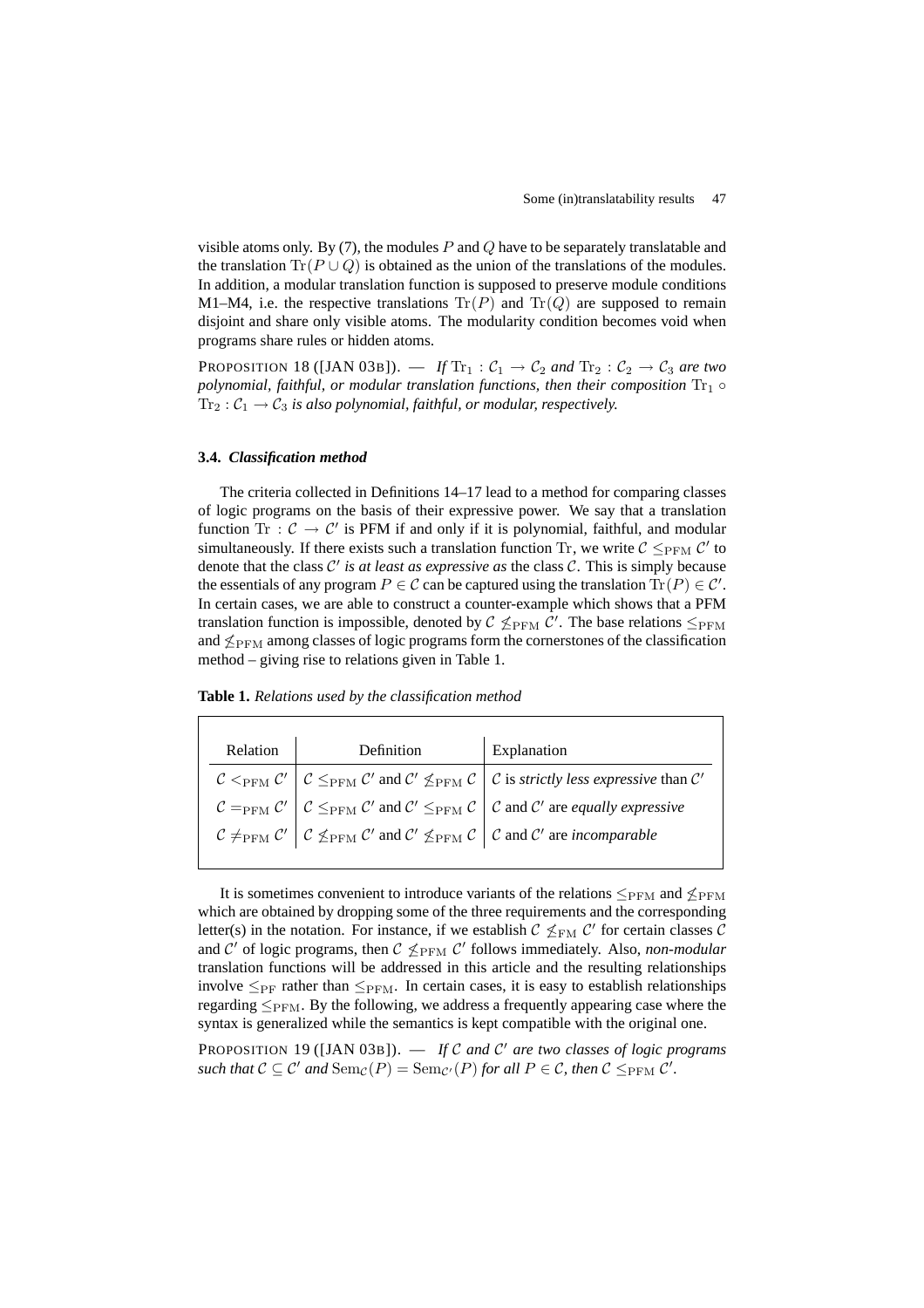In many cases, we manage to construct faithful translation functions that only add new hidden atoms to programs being translated. The following proposition provides us with a sufficient set of conditions using which faithfulness can be proved in a systematic fashion. The proof [JAN 03b] employs the second condition to establish that Ext is indeed an injective function from  $Sem_{\mathcal{C}}(P)$  to  $Sem_{\mathcal{C}'}(Tr(P))$  whereas the third condition ensures that Ext is a surjection and thus also a bijection.

**PROPOSITION 20.**  $-$  *A translation function*  $\text{Tr}$  :  $\mathcal{C} \rightarrow \mathcal{C}'$  *is faithful if for every program*  $P \in \mathcal{C}$ *,* 

*1*)  $\text{Hb}(P) \subset \text{Hb}(\text{Tr}(P))$  *and*  $\text{Hb}_v(\text{Tr}(P)) = \text{Hb}_v(P)$ ;

*2) there is an extension operator* Ext :  $Sem_{\mathcal{C}}(P) \rightarrow Sem_{\mathcal{C}'}(Tr(P))$  *such that*  $\forall M \in \text{Sem}_{\mathcal{C}}(P) : M = \text{Ext}(M) \cap \text{Hb}(P)$ *; and* 

*3)* if  $N \in \text{Sem}_{\mathcal{C}'}(\text{Tr}(P))$ , then  $M = N \cap \text{Hb}(P) \in \text{Sem}_{\mathcal{C}}(P)$  such that  $N =$  $Ext(M)$ .

### **4. Expressive power analysis**

In this section, we compare the expressive powers of the classes of logic programs introduced in Section 2.1 using the classification method presented in Section 3.4. Due to the nature of the syntactic constraints, the key problem is to see whether there are ways to reduce the number of positive body literals in the bodies of rules. The results of this section will indicate that this is possible to some extent, but not in general, i.e. there is no faithful and modular way of removing *all* positive body literals from rules. As a preparation for the expressive power analysis, we distinguish certain properties program modules and positive programs in Section 4.1. Then we analyze the expressiveness of the class of normal programs  $P$  and its subclasses ( $A$ ,  $U$ , and  $\beta$ ) in Section 4.2. The stable model semantics in its full generality makes the analysis rather intricate and involved. The analysis of positive programs is much easier and we basically skip it by concluding analogous relationships for the classes of positive programs. Finally, we take classical propositional logic into consideration in Section 4.3 and relate sets of clauses under classical models with the other classes.

# **4.1.** *Some properties of program modules and positive programs*

We prepare the forthcoming expressive power analysis by presenting two useful properties of program modules under the least/stable model semantics. The first property is related with a positive program  $P \cup Q$  consisting of two subprograms P and Q so that the module conditions M1–M4 from Definition 16 are satisfied. Here the aim is to provide sufficient conditions for removing either one of the modules by evaluating its effect on the joint least model  $LM(P\cup Q)$  and by replacing it with a compensating atomic program. Formally, we propose a reduction that yields a set of atomic rules.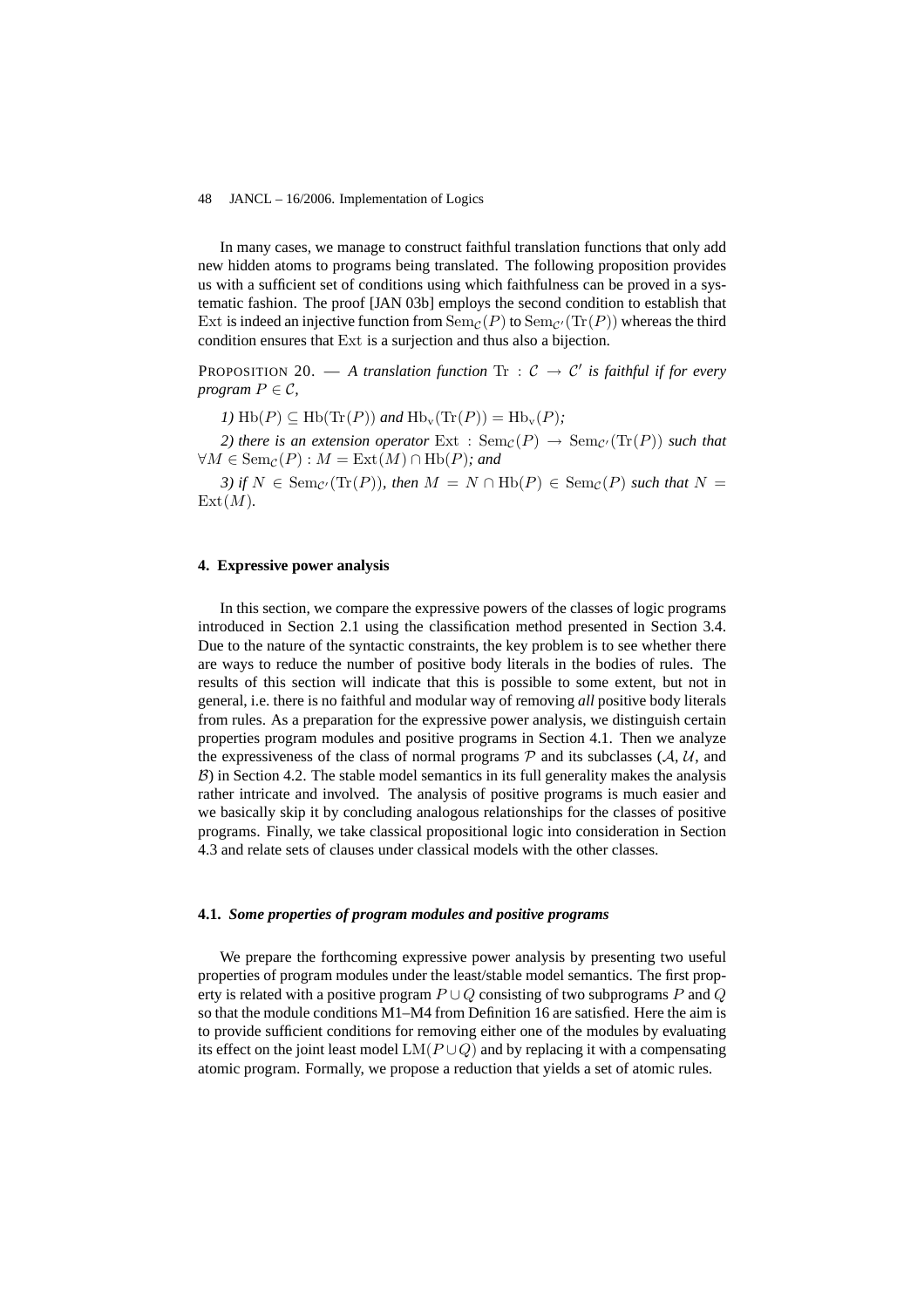DEFINITION 21. — *Given a positive normal program*  $P \in \mathcal{P}^+$  *and an interpretation I*, *the visible* net reduction of P is  $P_I^{\text{v}} = \{a \leftarrow | a \in Hb_{\text{v}}(P) \cap I\}$  so that  $\text{Hb}_{\text{v}}(P_I^{\text{v}}) = \text{Hb}(P_I^{\text{v}}) = \text{Hb}_{\text{v}}(P)$  which makes all atoms of  $P_I^{\text{v}}$  visible.

The reduced program  $P_I^{\rm v}$  overestimates P in a sense, since a  $\leftarrow$  may be included in  $P_I^{\rm v}$  even if there is no rule  $r \in P$  such that  $H(r) = a$ . However, the reduct  $P_I^{\rm v}$  can be formed externally without knowing exactly which rules constitute the program P being reduced. In addition, we assumed that the interpretation  $I$  in Definition 21 may contain atoms outside  $Hb(P)$ . This setting is easily realized when P is placed as a program module in the context of another program Q. If I is a model for  $P \cup Q$ , then the set of atoms encoded as atomic rules in  $P_I^{\rm v}$  can be understood as the maximum contribution of the rules of  $P$  for the atoms that are true in  $I$ . In the sequel, we will apply the visible net reduction w.r.t. least models in the following way.

LEMMA 22 ([JAN 03B]). — *Let* P *and* Q *be two positive programs satisfying the module conditions M1–M4 and*  $M = LM(P \cup Q) \subseteq \text{Hb}(P) \cup \text{Hb}(Q)$ *. Then*  $LM(P_M^{\vee} \cup$  $Q) = M \cap (\mathrm{Hb}_v(P) \cup \mathrm{Hb}(Q))$  *holds for the visible net reduct*  $P_M^v$ .

The second property allows us to combine stable models of program modules under certain circumstances to form a stable model for a larger program.

LEMMA 23 ([JAN 03B]). — *Let* P *and* Q *be two normal programs satisfying the module conditions.* If  $M \in SM(P)$ ,  $N \in SM(Q)$ , and  $M \cap Hb_v(P) \cap Hb_v(Q) =$  $N \cap \text{Hb}_{\text{v}}(P) \cap \text{Hb}_{\text{v}}(Q)$ *, then*  $M \cup N \in \text{SM}(P \cup Q)$  and  $(P \cup Q)^{M \cup N} = P^M \cup Q^N$ .

We need a subsidiary result about *unary programs* P: if an atom a is included in  $LM(P)$ , then P contains at least one atomic rule which causes the atom a to be inferable by the strictly unary rules of  $P$ , i.e. to be included in  $LM(P)$ . Note that  $LM(P) = \emptyset$  for any strictly unary program P.

LEMMA 24. — Let  $P = P_1 \cup P_0$  be a unary positive program where  $P_1$  contains the *strictly unary rules of* P *and*  $P_0$  *contains the atomic rules of* P. If  $a \in LM(P)$ *, then P*<sub>0</sub> *contains an atomic rule*  $\mathbf{b} \leftarrow \text{such that } \mathbf{a} \in LM(P_1 \cup {\mathbf{b}} \leftarrow).$ 

PROOF. — We use complete induction on the level number  $lev(a) > 0$  to prove the claim for any atom  $a \in LM(P_1 \cup P_0) = LM(P)$ .

For the base case, assume that  $lev(a) = 1$  which implies that  $a \in T_{P_1 \cup P_0} \uparrow 1 =$  $T_{P_1\cup P_0}(\emptyset)$ . Thus a  $\leftarrow$  must appear in  $P_0$ . It is also clear that a  $\in T_{P_1\cup\{a\leftarrow\}}$   $\uparrow$  1 =  $T_{P_1 \cup \{a \leftarrow \}}(\emptyset)$  so that  $a \in LM(P_1 \cup \{a \leftarrow \}).$ 

Then consider the case that  $\text{lev}(\mathsf{a}) = i > 1$ . Then  $\mathsf{a} \in \mathrm{T}_{P_1 \cup P_0} \uparrow i$  and there is a unary rule  $a \leftarrow b \in P_1$  such that  $b \in T_{P_1 \cup P_0} \uparrow i - 1$ . Since  $b \in LM(P_1 \cup P_0)$  and  $0 < \text{lev}(b) < \text{lev}(a) = i$ , it follows by the inductive hypothesis that there is an atomic rule  $c \leftarrow$  in  $P_0$  such that  $b \in LM(P_1 \cup \{c \leftarrow\})$ . This implies  $a \in LM(P_1 \cup \{c \leftarrow\})$ , because the rule  $a \leftarrow b$  belongs to  $P_1$ .

LEMMA 25. — *For positive atomic programs* P,  $LM(P) = \{H(r) | r \in P\}$ H(P)*.*

PROOF. — Obviously, we have  $LM(P) = lfp(T_P) = T_P(\emptyset) = {H(r) | r \in P}$ .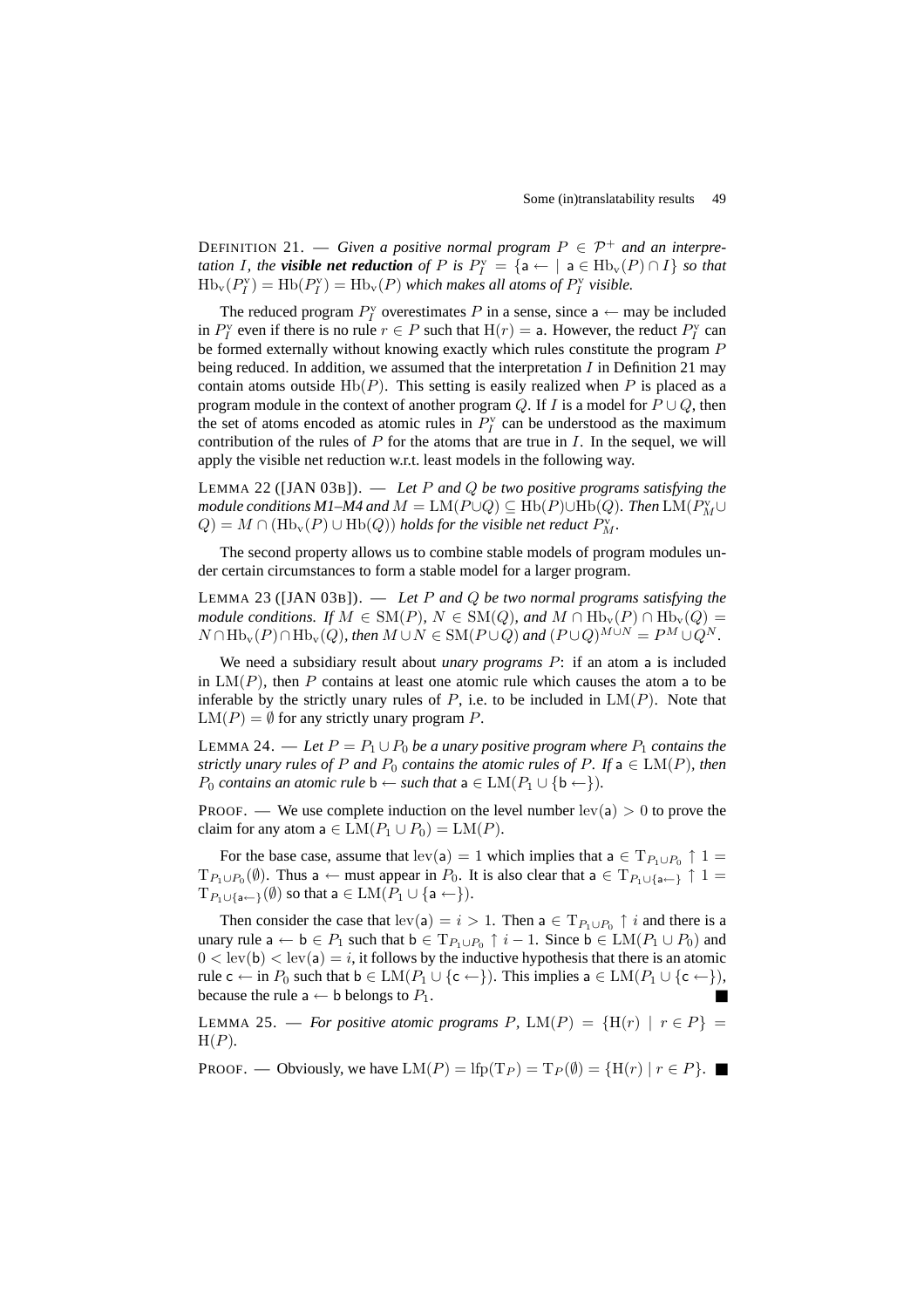# **4.2.** *Expressiveness analysis of normal programs*

In Section 2.1, we identify three subclasses of  $P$  which are obtained by restricting the syntax of the rules whereas the semantics of logic programs in these classes remains unchanged. Thus we obtain the relationships  $A \leq_{PFM} U \leq_{PFM} B \leq_{PFM} P$ directly by Proposition 19, but it remains open whether these relationships are strict or not. We begin with a study of the relationship  $\beta \leq_{PFM} \mathcal{P}$ . In fact, any *non-binary* rule  $a \leftarrow b_1, \ldots, b_n, \sim c_1, \ldots, \sim c_m$  where  $n > 2$  can be rewritten to reduce the number of positive body literals that appear in the rule. One technique is to introduce  $n - 1$ new atoms  $a_1^r, \ldots, a_{n-1}^r$  and a set of binary rules  $\text{Tr}_{\text{BIN}}(r)$ :

$$
a \leftarrow b_1, a_1^r, \sim c_1, \ldots, \sim c_m;
$$
  
\n
$$
a_1^r \leftarrow b_2, a_2^r; \ldots; a_{n-2}^r \leftarrow b_{n-1}, a_{n-1}^r;
$$
  
\n
$$
a_{n-1}^r \leftarrow b_n.
$$
  
\n(8)

It may be tempting to copy the negative body literals  $\sim c_1, \ldots, \sim c_m$  to every rule in (8), but that would lead to a quadratic translation and we prefer a linear one for the sake of efficiency. The new atoms  $a_1^r, \ldots, a_{n-1}^r$  carry the identity or r because they are supposed to be *local*<sup>8</sup> to r and hidden in  $\text{Tr}_{\text{BIN}}(r)$ . This arrangement ensures that the module conditions M3 and M4, i.e.  $Hb_h(Tr_{\text{BIN}}(r_1)) \cap Hb(Tr_{\text{BIN}}(r_2)) = \emptyset$  and  $Hb(Tr_{\text{BIN}}(r_1)) \cap Hb_{h}(Tr_{\text{BIN}}(r_2)) = \emptyset$ , hold for any two non-binary rules  $r_1$  and  $r_2$ sharing no hidden atoms. The translation Tr<sub>BIN</sub> extends for programs as follows.

DEFINITION 26. — *For every*  $P \in \mathcal{P}$ *, define*  $\text{Tr}_{\text{BIN}}(P)$  =

$$
\{r \mid r \in P \text{ and } |B^+(r)| \le 2\} \cup \bigcup \{ \text{Tr}_{\text{BIN}}(r) \mid r \in P \text{ and } |B^+(r)| > 2\}. \tag{9}
$$

*Moreover, let*  $Hb_v(Tr_{\text{BIN}}(P)) = Hb_v(P)$  *and*  $Hb_a(Tr_{\text{BIN}}(P)) = Hb_a(P)$ *.* 

To ease correctness considerations, we define for each non-binary rule  $r \in P$ , the translation  $\text{Tr}_{\text{BIN}}(r)$  in (8), and an interpretation  $I \subseteq \text{Hb}(P)$ , the set of *im*plied body atoms  $IBA(r, I)$  which contains  $a_i^r$  from (8) whenever  $0 < i < n$  and  $b_{i+1} \in I, \ldots, b_n \in I$ . For binary rules  $r \in P$ , IBA $(r, I) = \emptyset$ . Then we may define  $B_{i+1} \in I, \ldots, B_n \in I$ . For binary rules  $r \in P$ ,  $L(A(r, I)) = \emptyset$ . Then we may define<br>  $L(BA(P, I)) = \bigcup \{L(BP, I) \mid r \in P\}$  for a normal program P and an interpretation  $I \subseteq \text{Hb}(P)$ . Note that the Herbrand base  $\text{Hb}(\text{Tr}_{\text{BIN}}(P))$  of the whole translation is obtained as  $Hb(P) \cup IBA(P, Hb(P)).$ 

LEMMA 27 ([JAN 03B]).  $-$  Let P be a normal program and  $\text{Tr}_{\text{BIN}}(P)$  its trans*lation into a binary normal program.*

*1)* If  $M_1 \subseteq M_2 \subseteq \text{Hb}(P)$  and  $M_1 \models P^{M_2}$ , then  $N_1 \models \text{Tr}_{\text{BIN}}(P)^{N_2}$  where  $N_1 = M_1 \cup \text{IBA}(P, M_1)$  *and*  $N_2 = M_2 \cup \text{IBA}(P, M_2)$ *.* 

2) If  $N_1 \subseteq N_2 \subseteq \text{Hb}(\text{Tr}_{\text{BIN}}(P))$  and  $N_1 \models \text{Tr}_{\text{BIN}}(P)^{N_2}$ , then  $M_1 \subseteq M_2$  and  $M_1 \models P^{M_2}$  *hold for*  $M_1 = N_1 \cap \text{Hb}(P)$  *and*  $M_2 = N_2 \cap \text{Hb}(P)$ *.* 

<sup>8.</sup> In practice, such atoms can be created using a numbering scheme that also takes the identity of r into account to avoid a clash with numbers introduced for other rules.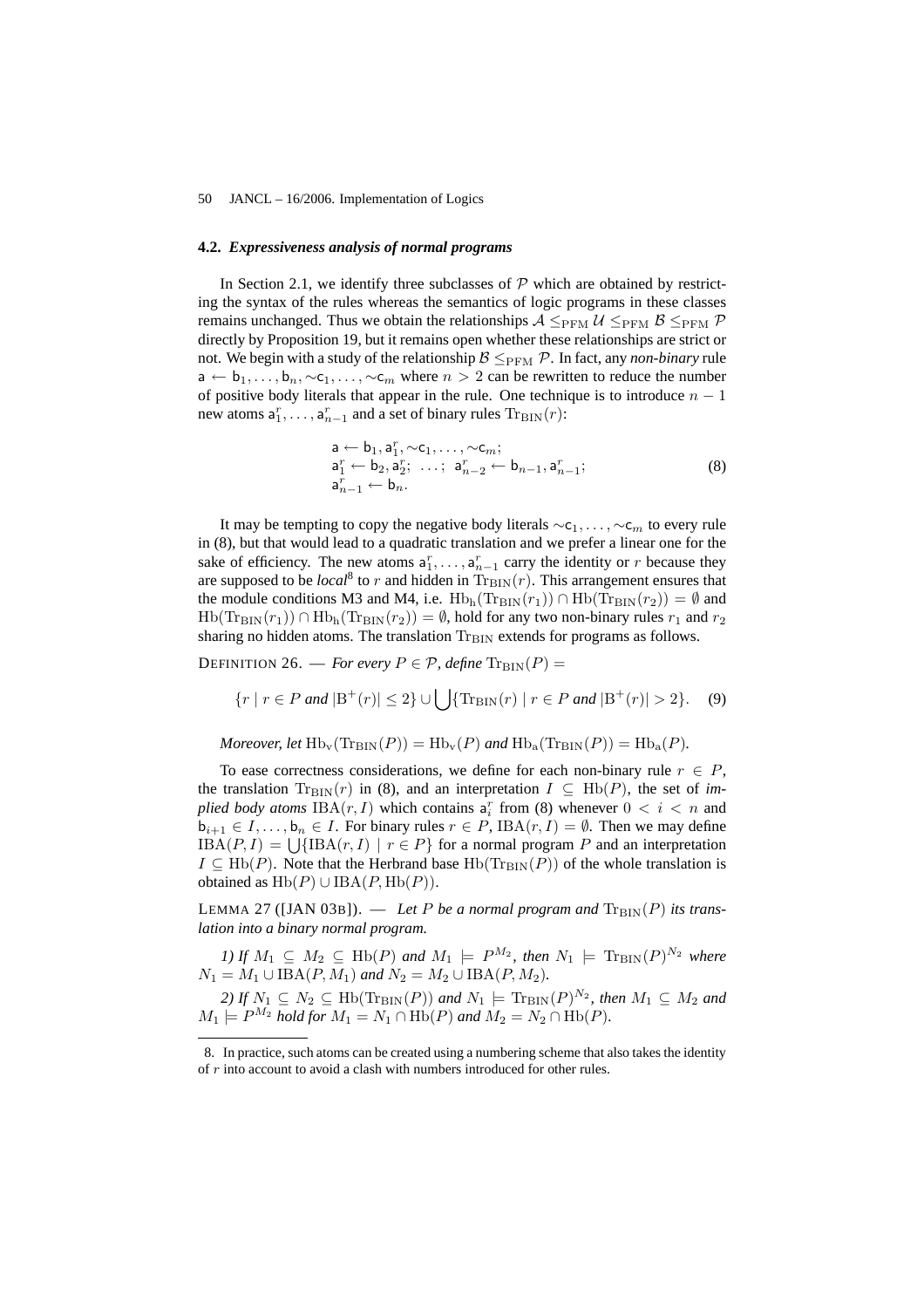PROPOSITION 28 ([JAN 03B]). — *Let* P *be a normal logic program. If* M *is a stable model of* P, then  $N = M \cup \text{IBA}(P, M)$  *is a stable model of*  $\text{Tr}_{\text{BIN}}(P)$  *such that*  $M = N \cap \text{Hb}(P)$ *.* 

PROPOSITION 29 ([JAN 03B]). — *Let* P *be a normal logic program. If* N *is a stable model of*  $\text{Tr}_{\text{BIN}}(P)$ *, then*  $M = N \cap \text{Hb}(P)$  *is a stable model of* P *such that*  $N = M \cup IBA(P, M)$ .

THEOREM 30.  $-\mathcal{P} \leq_{\text{PFM}} \mathcal{B}$ .

PROOF. — Let us begin with the faithfulness of  $Tr<sub>BIN</sub>$ . It is clear by Definition 26 that  $Hb(P) \subseteq Hb(Tr_{\text{BIN}}(P))$  and  $Hb_v(Tr_{\text{BIN}}(P)) = Hb_v(P)$ . By Proposition 28 there is an extension function  $Ext_{\text{BIN}} : SM(P) \rightarrow SM(Tr_{\text{BIN}}(P))$  that maps  $M \in SM(P)$  into  $N = Ext_{BIN}(M) = M \cup IBA(P, M)$  included in  $SM(Tr_{BIN}(P))$ such that  $M = N \cap \text{Hb}(P)$ . In addition to this, we know by Proposition 29 that if  $N \in SM(\text{Tr}_{\text{BIN}}(P))$ , then  $M = N \cap \text{Hb}(P) \in SM(P)$  and  $N = \text{Ext}_{\text{BIN}}(M)$ . Thus  $Tr<sub>BIN</sub>$  is faithful by Proposition 20.

To establish modularity of  $Tr<sub>BIN</sub>$ , let P and Q be two normal programs such that the module conditions M1–M4 from Definition 16 are satisfied. It is obvious by Definition 26 that  $\text{Tr}_{\text{BIN}}(P \cup Q) = \text{Tr}_{\text{BIN}}(P) \cup \text{Tr}_{\text{BIN}}(Q)$ . Let us then establish M1–M4.

**(M1)** Suppose that  $Tr_{\text{BIN}}(P)$  and  $Tr_{\text{BIN}}(Q)$  share a rule r. Two cases arise.

1) Suppose that  $r \in P$ . Then  $|B^+(r)| \leq 2$  holds by the definition of  $Tr_{\text{BIN}}(P)$ . Moreover, it follows that  $r \notin Q$ , as  $P \cap Q = \emptyset$  by the module conditions. It follows that  $r \notin \text{Tr}_{\text{BIN}}(Q)$ , a contradiction.

2) Suppose that  $r \in \text{Tr}_{\text{BIN}}(r')$  for some non-binary rule  $r' \in P$ . It follows by the module conditions that  $r' \notin Q$ . This means that no rule from  $\text{Tr}_{\text{BIN}}(r')$  is included in  $\text{Tr}_{\text{BIN}}(Q)$ , since these rules are uniquely determined by new atoms  $a_1^{r'}$ , ...,  $a_{n-1}^{r'}$ which depend on  $r'$ , a contradiction.

It follows that  $\text{Tr}_{\text{BIN}}(P) \cap \text{Tr}_{\text{BIN}}(Q) = \emptyset$ .

**(M2)** Because P and Q satisfy M2, we know that  $Hb_a(P) \cap Hb_a(Q) = \emptyset$ . By Definition 26, these sets are preserved by  $\text{Tr}_{\text{BIN}}$ , i.e.  $\text{Hb}_a(\text{Tr}_{\text{BIN}}(P)) = \text{Hb}_a(P)$  and  $Hb_a(Tr_{\text{BIN}}(Q)) = Hb_a(Q)$ . Thus  $Hb_a(Tr_{\text{BIN}}(P)) \cap Hb_a(Tr_{\text{BIN}}(Q)) = \emptyset$ .

**(M3)** Let us then assume that  $Hb<sub>h</sub>(Tr<sub>BIN</sub>(P))$  and  $Hb(Tr<sub>BIN</sub>(Q))$  share some atom a. Again, two cases arise.

1) Assume that  $a \in Hb_h(P)$ . Since P and Q satisfy module conditions, we know that a  $\notin$  Hb(Q). Since a  $\in$  Hb(Tr<sub>BIN</sub>(Q)), the atom a must be one of the new atoms  $a_1^r, \ldots, a_{n-1}^r$  associated with a non-binary rule  $r \in Q$  with  $|B^+(r)| = n$ . A contradiction by Definition 26, as  $a \in Hb<sub>h</sub>(P)$  and P is also subject to translation as a module of  $P \cup Q$ .

2) Suppose that a  $\in$  Hb<sub>h</sub>(Tr<sub>BIN</sub>(P)) – Hb<sub>h</sub>(P). Then a must be one of the new atoms  $a_1^r, \ldots, a_{n-1}^r$  associated with a non-binary rule  $r \in P$  with  $|B^+(r)| = n$ . If  $a \in Hb(Q)$ , then a is not new, a contradiction. If  $a \in Hb(Tr_{\text{BIN}}(Q)) - Hb(Q)$ , then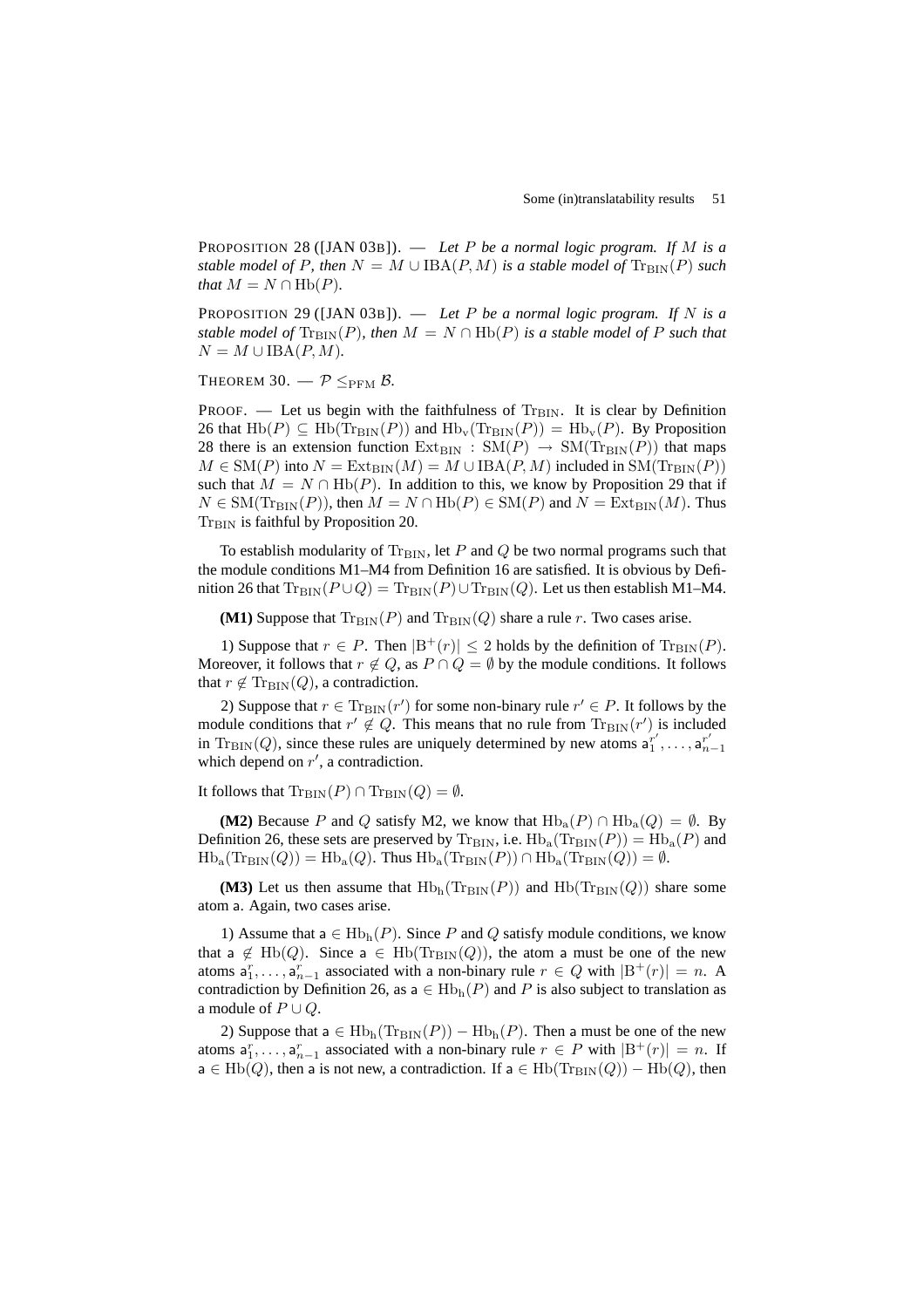a must be one of the new atoms  $a_i^{r'}$  associated with a non-binary rule  $r' \in Q$  with  $|B^+(r')| > 2$ . Such atoms are different by Definition 26, a contradiction.

Thus  $Hb_h(\text{Tr}_{\text{BIN}}(P)) \cap Hb(\text{Tr}_{\text{BIN}}(Q)) = \emptyset$ .

**(M4)** The last module condition follows by symmetry w.r.t the preceding one.

By Definition 26 and the modularity of  $T_{\rm BIN}$ , the translation  $T_{\rm BIN}(P)$  of a normal program  $P \in \mathcal{P}$  can be computed on a rule-by-rule basis. Moreover, the translation can be done in time linear in  $||P||$ , because (i) binary rules can be passed on unmodified and (ii) any non-binary rule (1) consisting of  $2n + 3m + 2$  symbols is replaced by n rules (8) consisting of  $(6+3m) + (n-2) \times 6 + 4 = 6n + 3m - 2$ symbols, (iii) the atoms in  $\text{Hb}_a(P)$  remain intact.

# COROLLARY 31.  $-\beta$  = PFM  $\mathcal{P}$ .

The main *intranslatability* result of this article follows: it is established that binary rules are not expressible in terms of unary rules even if we allow arbitrary number of negative literals in the bodies of rules or use an arbitrary number of unary rules.

# THEOREM 32.  $-$  B  $\leq$ <sub>FM</sub> U.

PROOF. — Let us assume that there is a faithful and modular translation function  $T_{\text{HIN}}$  from binary normal logic programs to unary ones. We intend to apply  $T_{\text{HIN}}$ to a strictly binary normal logic program  $B = \{a \leftarrow b, c; b \leftarrow c, a; c \leftarrow a, b\}$  in conjunction with atomic programs  $A_1 = \{a \leftarrow\}, A_2 = \{b \leftarrow\}, \text{ and } A_3 = \{c \leftarrow\}.$ For these programs,  $\text{Hb}_v(B) = \text{Hb}(B) = \{\text{a}, \text{b}, \text{c}\}, \text{Hb}_v(A_1) = \text{Hb}(A_1) = \{\text{a}\},\$  $Hb_v(A_2) = Hb(A_2) = \{b\}$ , and  $Hb_v(A_3) = Hb(A_3) = \{c\}$ . As there are no invisible atoms and the rules of the four programs are all distinct, the module conditions from Definition 16 are trivially satisfied.

Note that the rules of  $B$  essentially express that if any two of the atoms  $a, b,$  and  $c$ are inferable, then the third one should be, too. Thus each of the programs  $B\cup A_1\cup A_2$ ,  $B \cup A_2 \cup A_3$ , and  $B \cup A_3 \cup A_1$  has a unique stable model  $M = \{a, b, c\}$ . Since  $Tr_{UN}$ is faithful and modular, there are respective unique stable models

$$
\begin{cases}\nN_1 = \text{LM}(\text{Tr}_{\text{UN}}(B)^{N_1} \cup \text{Tr}_{\text{UN}}(A_1)^{N_1} \cup \text{Tr}_{\text{UN}}(A_2)^{N_1}) \\
N_2 = \text{LM}(\text{Tr}_{\text{UN}}(B)^{N_2} \cup \text{Tr}_{\text{UN}}(A_2)^{N_2} \cup \text{Tr}_{\text{UN}}(A_3)^{N_2}) \\
N_3 = \text{LM}(\text{Tr}_{\text{UN}}(B)^{N_3} \cup \text{Tr}_{\text{UN}}(A_3)^{N_3} \cup \text{Tr}_{\text{UN}}(A_1)^{N_3})\n\end{cases} (10)
$$

of the translations  $\text{Tr}_{\text{UN}}(B \cup A_1 \cup A_2)$ ,  $\text{Tr}_{\text{UN}}(B \cup A_2 \cup A_3)$ , and  $\text{Tr}_{\text{UN}}(B \cup A_3 \cup A_1)$ . These three stable models have to be assumed different, as the modules constituting the respective translations may involve invisible atoms and each of them is based on a different combination of modules.

Let us then turn our attention to the first equation in (10) and the "missing module"  $Tr_{UN}(A_3)$ . Note that  $A_3$  has a unique stable model  $M_3 = \{c\}$ . Let  $N_3' =$  $LM(Tr_{UN}(A_3)^{N'_3})$  be the corresponding unique stable model of  $Tr_{UN}(A_3)$ , as implied by the faithfulness of Tr<sub>UN</sub>. Note that  $\text{Tr}_{UN}(B \cup A_1 \cup A_2)$  and  $\text{Tr}_{UN}(A_3)$ satisfy the module conditions, as  $B \cup A_1 \cup A_2$  and  $A_3$  do and Tr<sub>UN</sub> is modular. In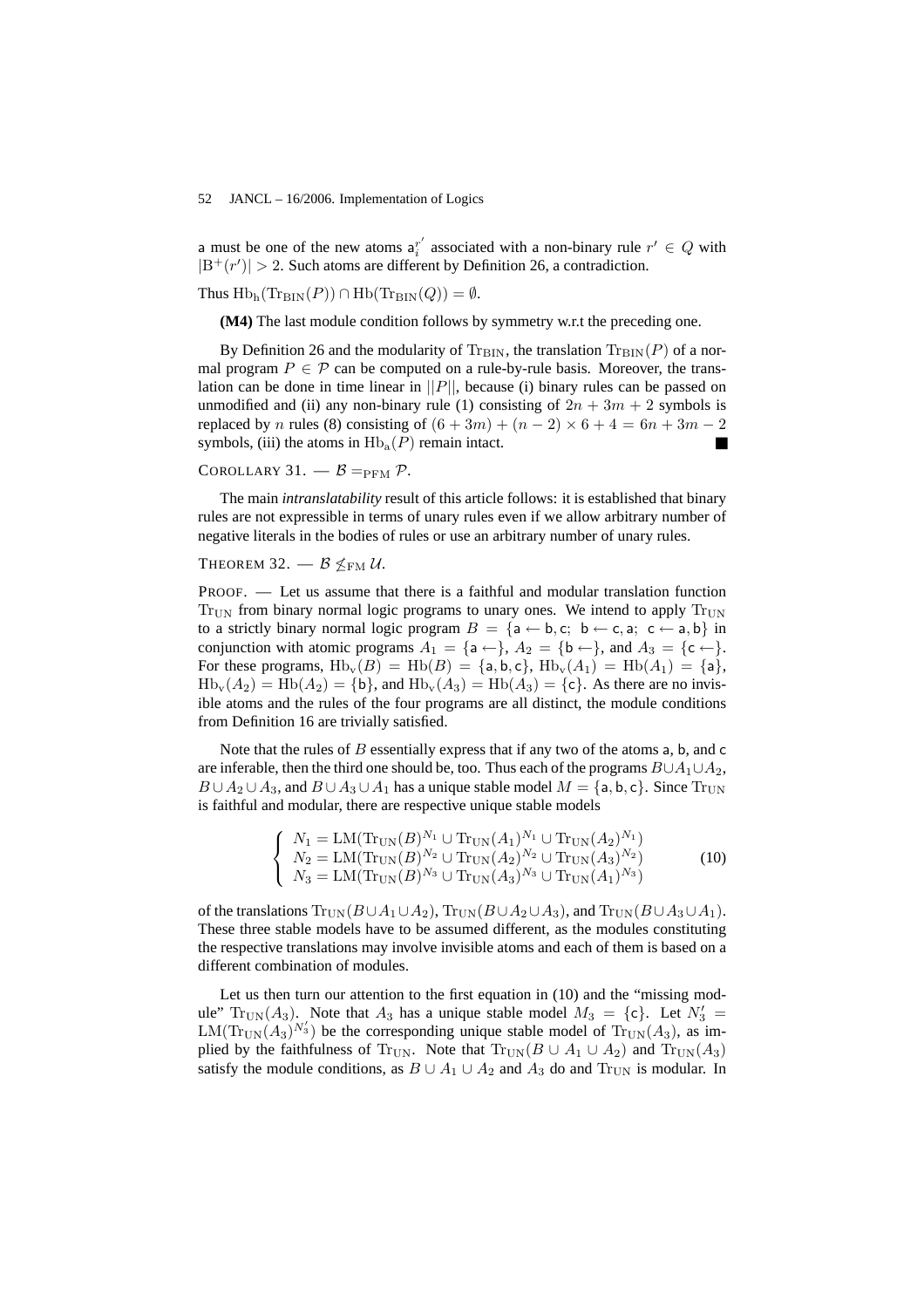addition,  $Hb_v(Tr_{UN}(B\cup A_1\cup A_2)) \cap Hb_v(Tr_{UN}(A_3)) = \{c\}$  and both  $N_1$  and  $N'_3$ contain c so that we may apply Lemma 23 to conclude that  $N_1 \cup N'_3$  is a stable model of  $\text{Tr}_{UN}(B \cup A_1 \cup A_2) \cup \text{Tr}_{UN}(A_3)$  which equals to  $\text{Tr}_{UN}(B \cup A_1 \cup A_2 \cup A_3)$  by the modularity of Tr<sub>UN</sub>. Moreover, the reduct of the translation w.r.t.  $N_1 \cup N'_3$  is  $\text{Tr}_{\text{UN}}(B \cup A_1 \cup A_2)^{\tilde{N}_1} \cup \text{Tr}_{\text{UN}}(A_3)^{N'_3}.$ 

We let  $N'_1$  stand for the unique stable model of  $\text{Tr}_{UN}(A_1)$  which is guaranteed to exist by symmetry and which corresponds to the unique stable model  $M_1 = \{a\}$  of  $A_1$ . Similarly, let  $N'_2$  be the unique stable model corresponding to  $M_2 = \{b\}$ . Then we may conclude that also  $N_2 \cup N_1'$  and  $N_3 \cup N_2'$  are stable models of  $\text{Tr}_{\text{UN}}(B \cup A_1 \cup$  $A_2 \cup A_3$ ) by using the last two equations of (10) concerning  $N_2$  and  $N_3$  in a symmetric fashion. On the other hand, M is the unique stable model of  $B \cup A_1 \cup A_2 \cup A_3$ , too. But then  $\text{Tr}_{\text{UN}}(B \cup A_1 \cup A_2 \cup A_3)$  must have a unique stable model — implying that  $N_1 \cup N_3' = N_2 \cup N_1' = N_3 \cup N_2'$ . Thus we may distinguish  $N = N_1 \cap \text{Hb}(\text{Tr}_{\text{UN}}(B))$  $N_2 \cap \text{Hb}(\text{Tr}_{\text{UN}}(B)) = N_3 \cap \text{Hb}(\text{Tr}_{\text{UN}}(B))$ , and rewrite the preceding equalities as

$$
\begin{cases}\nN \cup N_1' \cup N_2' = \text{LM}(\text{Tr}_{\text{UN}}(B)^N \cup \text{Tr}_{\text{UN}}(A_1)^{N_1'} \cup \text{Tr}_{\text{UN}}(A_2)^{N_2'}) \\
N \cup N_2' \cup N_3' = \text{LM}(\text{Tr}_{\text{UN}}(B)^N \cup \text{Tr}_{\text{UN}}(A_2)^{N_2'} \cup \text{Tr}_{\text{UN}}(A_3)^{N_3'}) \\
N \cup N_3' \cup N_1' = \text{LM}(\text{Tr}_{\text{UN}}(B)^N \cup \text{Tr}_{\text{UN}}(A_3)^{N_3'} \cup \text{Tr}_{\text{UN}}(A_1)^{N_1'}\n\end{cases} (11)
$$

which still correspond to the unique stable models of  $\text{Tr}_{UN}(B \cup A_1 \cup A_2)$ ,  $\text{Tr}_{UN}(B \cup A_1 \cup A_2)$  $A_2 \cup A_3$ ), and  $Tr_{UN}(B \cup A_3 \cup A_1)$ , respectively. We proceed by reducing the first equation in (11) using Lemma 22. Note that  $Tr_{UN}(A_1) \cup Tr_{UN}(A_2) = Tr_{UN}(A_1 \cup A_2)$ by the modularity of Tr<sub>UN</sub> and  $Hb_v(Tr_{UN}(A_1 \cup A_2)) = \{a, b\} \subseteq Hb(Tr_{UN}(B)).$ Thus we obtain  $N = LM(\text{Tr}_{UN}(B)^N \cup \{a \leftarrow; b \leftarrow\})$  by Lemma 22. Recall that N contains c in addition to a and b. Let  $\text{Tr}_{\text{UN}}(B)_0^N$  and  $\text{Tr}_{\text{UN}}(B)_1^N$  denote the disjoint sets of atomic and strictly unary rules of  $\text{Tr}_{\text{UN}}(B)^N$ , respectively. It follows by Lemma 24 that there is an atomic rule  $d \leftarrow in \text{Tr}_{UN}(B)_0^N \cup \{a \leftarrow; b \leftarrow\}$  such that  $c \in LM(\text{Tr}_{UN}(B)_1^N \cup \{d \leftarrow\})$ . As  $LM(\cdot)$  is a monotonic operator, we obtain two cases:  $c \in LM(\text{Tr}_{UN}(B)^N \cup \{a \leftarrow\})$  or  $c \in LM(\text{Tr}_{UN}(B)^N \cup \{b \leftarrow\}).$ 

In the first case, we obtain  $c \in LM(\text{Tr}_{UN}(B)^N \cup \text{Tr}_{UN}(A_1)^{N'_1})$  by the monotonicity of the operator LM(·) again. Recall that  $Hb_v(Tr_{UN}(A_3)) = Hb_v(A_3) = \{c\}$ by the definition of  $Tr_{UN}$ . As a result of applying Lemma 22 to the third equation in (11),  $\text{Tr}_{\text{UN}}(A_3)^{N'_3}$  is reduced to  $\{c \leftarrow\}$ , so that  $N \cup N'_1 = \text{LM}(\text{Tr}_{\text{UN}}(B)^N \cup$  $\text{Tr}_{\text{UN}}(A_1)^{N_1'} \cup \{\textsf{c} \leftarrow\}$ ). Since c belongs to  $\text{LM}(\text{Tr}_{\text{UN}}(B)^N \cup \text{Tr}_{\text{UN}}(A_1)^{N_1'}$ ) this simplifies to  $N \cup N'_1 = \text{LM}(\text{Tr}_{\text{UN}}(B)^N \cup \text{Tr}_{\text{UN}}(A_1)^{N'_1})$ . Because  $N \subseteq \text{Hb}(\text{Tr}_{\text{UN}}(B)),$  $N'_1 \subseteq \text{Hb}(\text{Tr}_{\text{UN}}(A_1)),$  and N and  $N'_1$  coincide on the atoms in  $\text{Hb}_{\text{v}}(\text{Tr}_{\text{UN}}(B)) \cap$  $\text{Hb}_{\text{v}}(\text{Tr}_{\text{UN}}(A_1)) = \{a\}$ , we get  $\text{Tr}_{\text{UN}}(B)^N = \text{Tr}_{\text{UN}}(B)^{N \cup N'_1}$  and  $\text{Tr}_{\text{UN}}(A_1)^{N'_1} =$  $Tr_{UN}(A_1)^{N \cup N_1'}$ . Then the modularity of  $Tr_{UN}$  implies  $N \cup N_1' = LM(Tr_{UN}(B \cup$  $(A_1)^{N \cup N_1}$ ). Thus  $\text{Tr}_{\text{UN}}(B \cup A_1)$  possesses a stable model  $N \cup N_1'$  containing  $\{a, b, c\}$ . A contradiction, since  $B \cup A_1$  has a unique stable model {a}.

In the second case, we can analogously construct a stable model  $N \cup N'_2$  for  $\text{Tr}_{\text{UN}}(B \cup A_2)$  using the second equation in (11). Again, this is a contradiction, as  $\{a, b, c\} \subseteq N \cup N'_2$  and  $\{b\}$  is the unique stable model of  $B \cup A_2$ .

COROLLARY 33.  $-\mathcal{B} \nleq_{\text{PFM}} \mathcal{U}, \mathcal{U} \leq_{\text{PFM}} \mathcal{B}, \text{and } \mathcal{U} \leq_{\text{PFM}} \mathcal{P}.$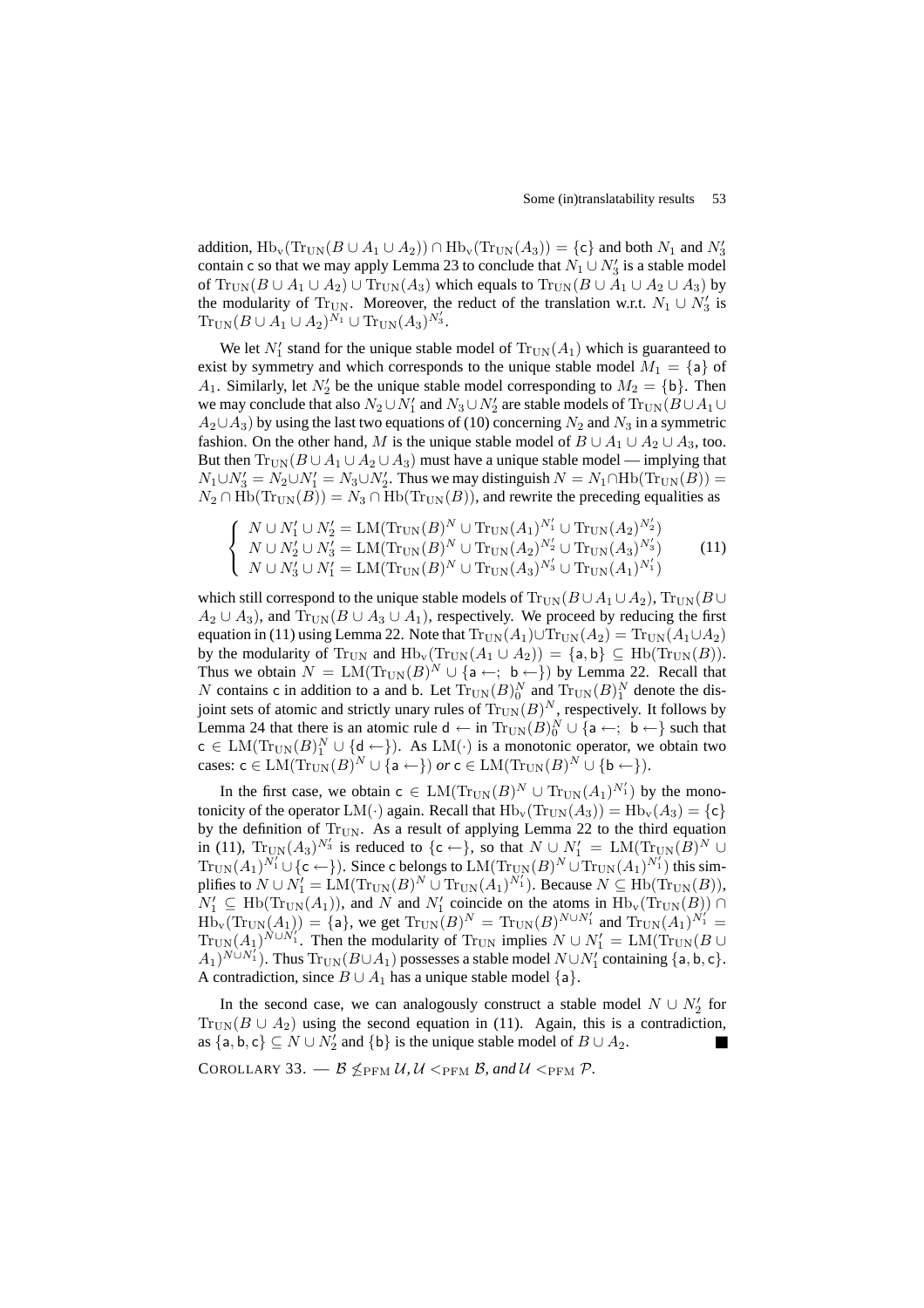It remains to explore the strictness of the relationship  $A \leq_{PFM} U$ . At this point, it is worth demonstrating a particular translation technique [SCH 95, Proof of Theorem 3.10], which suitably exploits new atoms and negative literals and thus serves as a potential candidate for a faithful and modular translation function from  $\mathcal U$  to  $\mathcal A$ .

EXAMPLE 34. — Consider programs  $P_1 = \{a \leftarrow b\}$  and  $P_2 = \{b \leftarrow c\}$  and a translation of  $P_1 \cup P_2$  into an atomic normal logic program  $\text{Tr}_{\text{SCH}}(P_1 \cup P_2)$  =  $\text{Tr}_{\text{SCH}}(P_1) \cup \text{Tr}_{\text{SCH}}(P_2) = \{ \mathsf{a} \leftarrow \sim \overline{\mathsf{b}}; \ \overline{\mathsf{b}} \leftarrow \sim \mathsf{b} \} \cup \{ \mathsf{b} \leftarrow \sim \overline{\mathsf{c}}; \ \overline{\mathsf{c}} \leftarrow \sim \mathsf{c} \}$  where the intuitive reading of the new atoms  $\overline{b}$  and  $\overline{c}$  is that b and c are false, respectively. The translation tries to capture the rules of  $P$  using a kind of double negation. In particular, the rules b ←  $\sim$ b and  $\bar{c}$  ←  $\sim$ c can be understood to encode the standard closed world assumption [REI 78]: according to these rules b and c are false by default.

Let us then analyze the behavior of  $P_1 \cup P_2$  and  $\text{Tr}_{\text{SCH}}(P_1 \cup P_2)$  when they are placed in the context of  $A_0 = \emptyset$ ,  $A_1 = \{a \leftarrow\}$ ,  $A_2 = \{b \leftarrow\}$ , and  $A_3 = \{c \leftarrow\}$ . The programs  $P_1 \cup P_2 \cup A_i$  where  $i \in \{0, 1, 2, 3\}$  have unique stable models  $M_0 =$  $\emptyset$ ,  $M_1 = \{a\}$ ,  $M_2 = \{a, b\}$ , and  $M_3 = \{a, b, c\}$ , respectively. Accordingly, the translations  $\text{Tr}_{\text{SCH}}(P_1 \cup P_2 \cup A_i)$  where  $i \in \{0, 1, 2, 4\}$  have unique stable models  $N_0 = {\{\overline{\mathbf{b}}, \overline{\mathbf{c}}\}}, N_1 = {\{\mathbf{a}, \overline{\mathbf{b}}, \overline{\mathbf{c}}\}}, N_2 = {\{\mathbf{a}, \mathbf{b}, \overline{\mathbf{c}}\}}, \text{ and } N_3 = {\{\mathbf{a}, \mathbf{b}, \mathbf{c}\}}.$ 

The translation  $\text{Tr}_{\text{SCH}}(P_1 \cup P_2)$  seems to capture the essentials of  $P_1 \cup P_2$  in a modular and faithful manner. However, severe problems arise with programs containing an inferential loop that lets one to infer a from a, for instance. The simplest possible example of this kind is  $P = \{a \leftarrow a\}$  having a minimal model  $LM(P) = \emptyset$ . But the translation  $\text{Tr}_{\text{SCH}}(P) = \{a \leftarrow \tilde{\alpha}; \overline{a} \leftarrow \tilde{\alpha}\}$  has two stable models  $\{\overline{a}\}\$  and {a}. The former stable model is what we would expect on the basis of Example 34, but the latter is spurious — dashing our hopes for  $T_{SCH}$  being faithful and modular in general. Next we prove that the problems with  $T_{\text{SCH}}$  cannot be settled.

# THEOREM 35.  $U \nleq_{\text{FM}} A$ .

PROOF. — Suppose there is a faithful and modular translation function  $Tr_{AT}$  from U to A. Then we analyze two unary normal programs  $U_1 = \{a \leftarrow b\}$  and  $U_2 =$  ${b \leftarrow a}$ , their combinations with atomic normal programs  $A_1 = {b \leftarrow}$  and  $A_2 =$  ${a \leftarrow}$ , and their translations under Tr<sub>AT</sub>. To check the module conditions, we note that  $Hb_v(U_1) = Hb(U_1) = \{a, b\} = Hb(U_2) = Hb_v(U_1)$ ,  $Hb_v(A_1) = Hb(A_1) =$  ${b}$ , and  $Hb_v(A_2) = Hb(A_2) = {a}$ . Because there are no hidden atoms and the rules of the four programs are distinct, the module conditions are trivially satisfied by  $U_1$  and  $A_1$ , by  $U_2$  and  $A_2$ , by  $U_1 \cup A_1$  and  $U_2 \cup A_2$ , and by  $U_1 \cup U_2$  and  $A_1 \cup A_2$ .

The program  $U_1 \cup A_1$  has a unique stable model  $M_1 = LM(U_1 \cup A_1) = \{a, b\}.$ The translation  $\text{Tr}_{AT}(U_1 \cup A_1) = \text{Tr}_{AT}(U_1) \cup \text{Tr}_{AT}(A_1)$  and the modularity of  $\text{Tr}_{AT}$ implies  $\text{Hb}_{\text{v}}(\text{Tr}_{\text{AT}}(U_1 \cup A_1)) = \text{Hb}_{\text{v}}(U_1 \cup A_1) = \{\textsf{a},\textsf{b}\}.$  Since  $\text{Tr}_{\text{AT}}$  is also faithful, the translation  $\text{Tr}_{\text{AT}}(U_1 \cup A_1)$  has a unique stable model  $N_1 = \text{LM}(\text{Tr}_{\text{AT}}(U_1 \cup A_1))$  $(A_1)^{N_1}) = \mathrm{LM}(\mathrm{Tr}_{\mathrm{AT}}(U_1)^{N_1} \cup \mathrm{Tr}_{\mathrm{AT}}(A_1)^{N_1})$  such that  $\{\mathsf{a},\mathsf{b}\} \subseteq N_1.$  Then it holds by symmetry that  $M_2 = LM(U_2 \cup A_2) = \{a, b\}$  is the unique stable model of  $U_2 \cup A_2$  and  $N_2 = \text{LM}(\text{Tr}_{\text{AT}}(U_2 \cup A_2)^{N_2})$  is the unique stable model of the translation  $\text{Tr}_{\text{AT}}(U_2 \cup$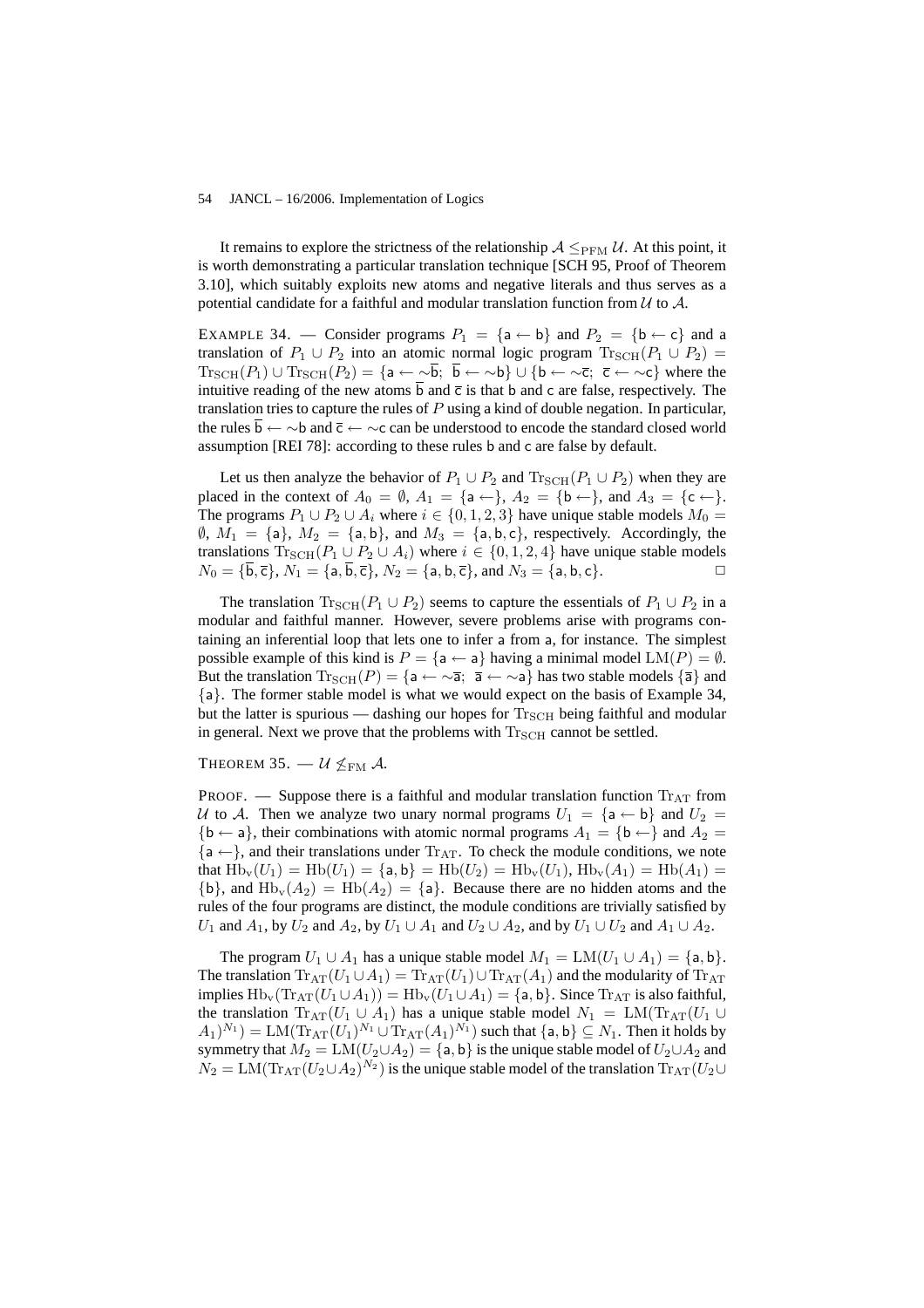$A_2$ ) = Tr<sub>AT</sub>( $U_2$ )  $\cup$  Tr<sub>AT</sub>( $A_2$ ), for which  $Hb_v$ (Tr<sub>AT</sub>( $U_2 \cup A_2$ )) =  $Hb_v(U_2 \cup A_2)$  =  ${a, b}$  holds, so that  ${a, b} \subset N_2$ .

Recall that  $\text{Tr}_{AT}(U_1 \cup A_1) = \text{Tr}_{AT}(U_1) \cup \text{Tr}_{AT}(A_1)$  is an atomic program and  $\mathsf{a}\in\mathrm{LM}(\mathrm{Tr}_{\mathrm{AT}}(U_1)^{N_1}\cup\mathrm{Tr}_{\mathrm{AT}}(A_1)^{N_1}).$  Thus  $\mathsf{a}\leftarrow$  belongs to the reduct by Lemma 25. Since a  $\notin$  Hb<sub>v</sub>(Tr<sub>AT</sub>(A<sub>1</sub>)) and a  $\in$  Hb<sub>v</sub>(Tr<sub>AT</sub>(U<sub>1</sub>)) by the faithfulness of Tr<sub>AT</sub>, and the translations  $Tr_{AT}(U_1)$  and  $Tr_{AT}(A_1)$  satisfy module conditions by the modularity of  $\text{Tr}_{AT}$ , we have a  $\notin \text{Hb}(\text{Tr}_{AT}(A_1))$ . Thus a  $\leftarrow$  cannot belong to  $\text{Tr}_{AT}(A_1)^{N_1}$ . So it must belong to  $\text{Tr}_{\text{AT}}(U_1)^{N_1}$  and b  $\leftarrow$  belongs to  $\text{Tr}_{\text{AT}}(U_2)^{N_2}$  by symmetry.

Because  $U_1 \cup A_1$  and  $U_2 \cup A_2$  satisfy the module conditions, and  $N_1$  and  $N_2$ coincide up to the atoms in Hb<sub>v</sub>(Tr<sub>AT</sub>( $U_1 \cup A_2$ ))∩Hb<sub>v</sub>(Tr<sub>AT</sub>( $U_2 \cup A_2$ )) = {a, b}, we know by Lemma 23 that  $N_1 \cup N_2$  is a stable model of  $\text{Tr}_{AT}(U_1 \cup A_1) \cup \text{Tr}_{AT}(U_2 \cup A_2)$ which equals to  $\text{Tr}_{AT}(U_1) \cup \text{Tr}_{AT}(A_1) \cup \text{Tr}_{AT}(U_2) \cup \text{Tr}_{AT}(A_2) = \text{Tr}_{AT}(U_1 \cup U_2) \cup$  $\text{Tr}_{\text{AT}}(A_1 \cup A_2)$  by the modularity of  $\text{Tr}_{\text{AT}}$ . Moreover, the reduct  $(\text{Tr}_{\text{AT}}(U_1 \cup A_1) \cup$  $\text{Tr}_{\text{AT}}(U_2 \cup A_2))^{N_1 \cup N_2}$  is the union of  $\text{Tr}_{\text{AT}}(U_1 \cup A_1)^{N_1}$  and  $\text{Tr}_{\text{AT}}(U_2 \cup A_2)^{N_2}$ , i.e.  $\text{Tr}_{\text{AT}}(U_1)^{N_1} \cup \text{Tr}_{\text{AT}}(U_2)^{N_2} \cup \text{Tr}_{\text{AT}}(A_1)^{N_1} \cup \text{Tr}_{\text{AT}}(A_2)^{N_2}.$ 

Since the visible parts  $Hb_v(Tr_{AT}(A_1)) = \{b\}$  and  $Hb_v(Tr_{AT}(A_2)) = \{a\}$  are contained in Hb(Tr<sub>AT</sub>( $U_1 \cup U_2$ )), it follows by Lemma 22 that the projection  $N =$  $(N_1 \cup N_2) \cap \text{Hb}(\text{Tr}_{\text{AT}}(U_1 \cup U_2)) = \text{LM}(\text{Tr}_{\text{AT}}(U_1)^{N_1} \cup \text{Tr}_{\text{AT}}(U_2)^{N_2} \cup \{ \mathsf{a} \leftarrow; \mathsf{b} \leftarrow \}).$ Since a  $\leftarrow$  belongs to  $\text{Tr}_{\text{AT}}(U_1)^{N_1}$  and  $b \leftarrow$  to  $\text{Tr}_{\text{AT}}(U_2)^{N_2}$ , we can establish that  $N = LM(\text{Tr}_{AT}(U_1)^{N_1} \cup \text{Tr}_{AT}(U_2)^{N_2})$ . Moreover, the equality  $\text{Tr}_{AT}(U_1)^{N_1} \cup$  $\text{Tr}_{\text{AT}}(U_2)^{N_2} = \text{Tr}_{\text{AT}}(U_1 \cup U_2)^N$  follows by the definition of N and the fact that  $N_1$ and  $N_2$  coincide on the atoms contained in  $Hb_v(Tr_{AT}(U_1)) = Hb_v(Tr_{AT}(U_2)) =$ {a, b}. Thus  $N = LM(\text{Tr}_{AT}(U_1 \cup U_2)^N)$  is a stable model of  $\text{Tr}_{AT}(U_1 \cup U_2)$ .

Since  $\text{Hb}_v(U_1 \cup U_2) = \text{Hb}(U_1 \cup U_2) = \{a, b\}$  and  $\text{Hb}_v(\text{Tr}_{AT}(U_1 \cup U_2)) =$  $Hb_v(U_1 \cup U_2)$  by the faithfulness of  $Tr_{AT}$ , and  $N \cap Hb_v(Tr_{AT}(U_1 \cup U_2)) = \{a, b\}$ , the faithfulness of Tr<sub>AT</sub> implies that  $U_1 \cup U_2$  has a stable model  $M = \{a, b\}$ . A contradiction, as  $\emptyset$  is the unique stable model of  $U_1 \cup U_2$ .

# COROLLARY 36.  $-$  U  $\leq_{PFM}$  A, A  $\leq_{PFM}$  U, A  $\leq_{PFM}$  B, and A  $\leq_{PFM}$  P.

Corollary 36 completes our view as regards the mutual relationships of  $A, U, B$ , and  $P$ . However, we may continue the analysis by comparing the respective classes of positive programs with them. To this end, we recall  $C^+ \leq_{\text{PFM}} C$  holds by Proposition 19 for any of the classes  $C$  under consideration. Strictness follows quite easily.

THEOREM 37. — *For any*  $C \in \{A, U, B, P\}$ ,  $C \nleq_F C^+$ .

PROOF. — Let us assume that there is a faithful translation function Tr from  $\mathcal C$  to C<sup>+</sup>. Consider a logic program  $P = \{a \leftarrow \sim a\}$  which serves as a representative of the class C. Let Q be the translation  $\text{Tr}(P)$  in  $\mathcal{C}^+$ . Now P has no stable models, but the translation Q has a unique stable model  $LM(Q)$ . A contradiction, as Tr is faithful.

# COROLLARY 38. — *For any*  $C \in \{A, U, B, P\}$ ,  $C \nleq_{PFM} C^+$  and  $C^+ \nleq_{PFM} C$ .

Finally, let us conclude the mutual relationships of the positive classes. As before, we obtain  $A^+ \leq_{PFM} U^+ \leq_{PFM} B^+ \leq_{PFM} \mathcal{P}^+$  immediately by Proposition 19. On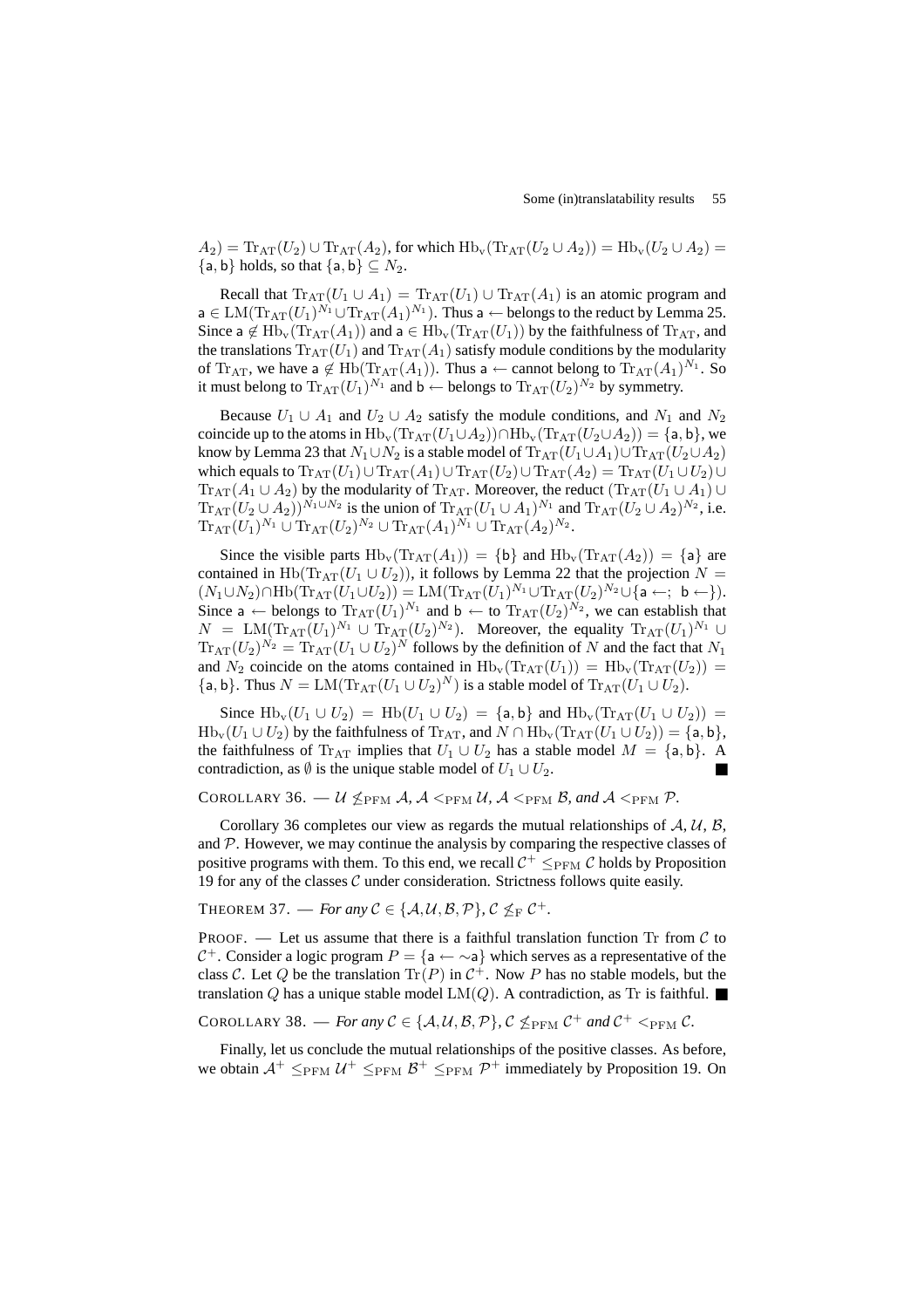the other hand, Theorems 30, 32 and 35 specialize to the case of positive programs although slightly simpler counter-examples could be used as done in [JAN 03b].

THEOREM 39.  $-\mathcal{P}^+ \leq_{\text{PFM}} \mathcal{B}^+, \mathcal{B}^+ \not\leq_{\text{FM}} \mathcal{U}^+,$  and  $\mathcal{U}^+ \not\leq_{\text{FM}} \mathcal{A}^+.$ COROLLARY  $40. - A^+ <_{\text{PFM}} U^+$ ,  $U^+ <_{\text{PFM}} B^+$ , and  $B^+ =_{\text{PFM}} P^+.$ 

The relationships established so far give rise to the *expressive power hierarchy* (EPH) of logic programs which is illustrated in Figure 1. To conclude, the classes of the hierarchy indicate that the number of positive body literals can be limited to two without an effective loss of expressive power (recall  $T_{\rm BIN}$  from Section 4.2). It is easy to inspect that the proof of Theorem 37 remains valid even if we consider weaker notions of faithfulness based on the equivalence relations  $\equiv_{vs}$ ,  $\equiv_{vb}$ , and  $\equiv_{vc}$  addressed in Proposition 13. Thus the gap between a positive class  $C^+$  and the respective class C remains intact for all  $C \in \{A, \mathcal{U}, \mathcal{B}, \mathcal{P}\}\$ . Quite similarly, the relationships in the lower end of the hierarchy are not affected under  $\equiv_{vs}$  and  $\equiv_{vb}$  since positive programs have unique stable models and thus  $\equiv_v, \equiv_{vs}$ , and  $\equiv_{vb}$  coincide. For the same reason  $\equiv_{\text{vc}}$  is uninteresting and the respective notion of faithfulness would equate all positive classes. Finally, we emphasize that the strict relationships  $A \leq_{\text{PFM}} U$  and  $U \leq_{\text{PFM}} B$ may cease to hold under weaker notions of faithfulness but we leave the analysis as future work. The counter-examples of Theorems 32 and 35 cover the notion of Definition 15 which we consider as the most appropriate one for ASP.

|  |                          |  | $\mathcal{A}$ $\leq_{\text{PFM}}$ $\mathcal{U}$ $\leq_{\text{PFM}}$ $\mathcal{B}$ $\equiv_{\text{PFM}}$ $\mathcal{P}$         |  |
|--|--------------------------|--|-------------------------------------------------------------------------------------------------------------------------------|--|
|  | WER<br>WERE<br>WERE WERE |  |                                                                                                                               |  |
|  |                          |  | $\mathcal{A}^+$ $\leq_{\text{PFM}}$ $\mathcal{U}^+$ $\leq_{\text{PFM}}$ $\mathcal{B}^+$ $\equiv_{\text{PFM}}$ $\mathcal{P}^+$ |  |

**Figure 1.** *Expressive power hierarchy (EPH) based on polynomial, faithful and modular (PFM) translation functions*

# **4.3.** *Comparison with propositional logic*

Let us now concentrate on the case of propositional logic analyze its expressive power within our framework. It is assumed that a propositional theory S is given as a set of clauses of the form (3).<sup>9</sup> The fundamental *satisfiability problem* (SAT) is about checking if a given set of clauses S has a model in the classical sense. However, in this article, we are interested in all models of  $S$  rather than checking the existence of

<sup>9.</sup> Any propositional theory can be transformed into clausal form and the transformation is linear if new atoms can be introduced [TSE 83]. Without new atoms it takes a lot of space to transform formulas like  $(a_1 \wedge b_1) \vee \cdots \vee (a_n \wedge b_n)$  into clausal form.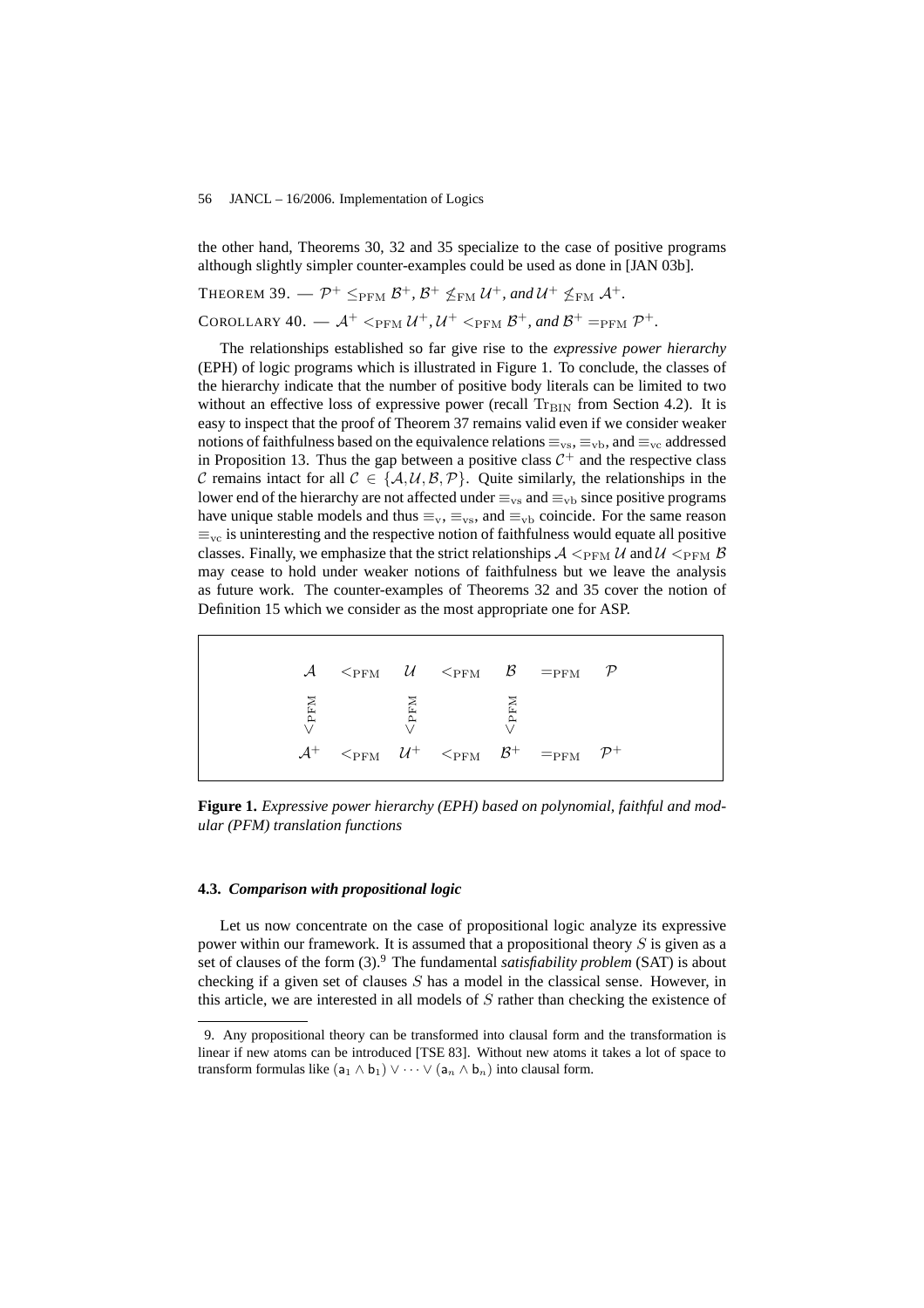a model. The reason is that we assume in analogy to ASP that the models of a set of clauses  $S$  correspond to the solutions of the problem formalized as  $S$ . It is possible to capture the models of a set of clauses S with the stable models of a translation of  $S$  into a normal program. In fact, we can do this using only atomic rules. The basic idea is as follows. The rules a ←  $\sim$ a and a ←  $\sim$ a are needed to select the truth value of each atom  $a \in \text{Hb}(S)$ . Here  $\overline{a} \notin \text{Hb}(S)$  is a new atom meaning that a is false (c.f. Example 34). Given these rules, we obtain all model candidates for  $S$  as the stable models of the rules. Yet we have to ensure that every clause (3) is satisfied. This is accomplished by introducing a new atom  $f \notin Hb(S)$  and an atomic rule

$$
\mathsf{f} \leftarrow \sim \mathsf{f}, \sim \mathsf{a}_1, \ldots, \sim \mathsf{a}_n, \sim \overline{\mathsf{b}}_1, \ldots, \sim \overline{\mathsf{b}}_m \tag{12}
$$

for each clause (3) in S. These kinds of rules exclude model candidates in which some of the clauses is false. If the full syntax of normal programs is assumed, then it would be more intuitive to use a rule of the form  $f \leftarrow b_1, \ldots, b_m, \sim f, \sim a_1, \ldots, \sim a_n$  which is not atomic, but "double negation" is needed in order to make the rule atomic. Yet another technique is given in [NIE 99]: a new atom c is introduced for each clause (3) which is translated into  $c \leftarrow a_1; \ldots; c \leftarrow a_n; c \leftarrow \overline{b_1}; \ldots; c \leftarrow \overline{b_m}$ . Then (12) can be replaced by  $f \leftarrow \neg f, \neg c$ . However, to meet the module conditions from Definition 16, we have to localize the choice of truth values. For this reason we translate a clause  $c$  of the form  $(3)$  into a set of rules

$$
\operatorname{Tr}_{\text{LP}}(c) = \left\{ \begin{matrix} f^c \leftarrow \sim f^c, \sim a_1, \dots, \sim a_n, \sim b_1^c, \dots, \sim b_m^c \right\} \cup \\ \left\{ a_i \leftarrow \sim a_i^c; \ a_i^c \leftarrow \sim a_i \mid 0 < i \leq n \right\} \cup \\ \left\{ b_i \leftarrow \sim b_i^c; \ b_i^c \leftarrow \sim b_i \mid 0 < i \leq m \right\} \end{matrix} \right\} \tag{13}
$$

where  $f^c, a_1^c, \ldots, a_n^c$ , and  $b_1^c, \ldots, b_m^c$  are new atoms that are unique to c. This implies that the choice of the truth value of an atom a is shared by the rules in which the atom appears. However, these choices are synchronized, as a is shared among the rules, and this is how a is assigned a unique truth value.

DEFINITION 41. — *A set of clauses* S *is translated into*

$$
\operatorname{Tr}_{\text{LP}}(S) = \bigcup \{ \operatorname{Tr}_{\text{LP}}(c) \mid c \in S \} \cup \{ \mathsf{a} \leftarrow \sim \overline{\mathsf{a}}; \ \overline{\mathsf{a}} \leftarrow \sim \mathsf{a} \mid \mathsf{a} \in \text{Hb}_{\text{a}}(S) \}
$$

 $with \operatorname{Hb}_a(\operatorname{Tr}_{\operatorname{LP}}(S)) = \emptyset$ ,  $\operatorname{Hb}_v(\operatorname{Tr}_{\operatorname{LP}}(S)) = \operatorname{Hb}_v(S)$ *, and*  $\operatorname{Hb}_h(\operatorname{Tr}_{\operatorname{LP}}(S)) = \operatorname{Hb}_h(S)$  $\cup$  {f<sup>c</sup> |  $c \in S$ }  $\cup$  {a<sup>c</sup> |  $c \in S$  *and* a *appears in*  $c$ }  $\cup$  {**a** | **a** ∈ Hb<sub>a</sub> $(S)$ }.

A particular feature of the translation  $\text{Tr}_{\text{LP}}(S)$  is that all atoms of  $\text{Hb}(S)$  actually appear in the rules of  $\text{Tr}_{\text{LP}}(S)$  and thus  $\text{Hb}_a(\text{Tr}_{\text{LP}}(S))$  remains empty. The rules associated with the atoms in  $\text{Hb}_a(S)$  are necessary in order to capture the classical models of S properly, since  $Hb(S)$  may contain atoms that do not appear in the clauses of S; and according to Section 2.3 classical models of S are subsets of  $Hb(S)$ . Given a set of clauses S, an interpretation  $M \subseteq \text{Hb}(S)$ , and a clause  $c \in S$ , we define the set of *complementary atoms*  $CA(c, M)$  which contains  $a^c$  whenever a appears in c and  $a \notin M$ . For the set S as whole, we let

$$
CA(S, M) = \bigcup \{ CA(c, M) \mid c \in S \} \cup \{ \overline{a} \mid a \in Hb_a(S) - M \}
$$
 (14)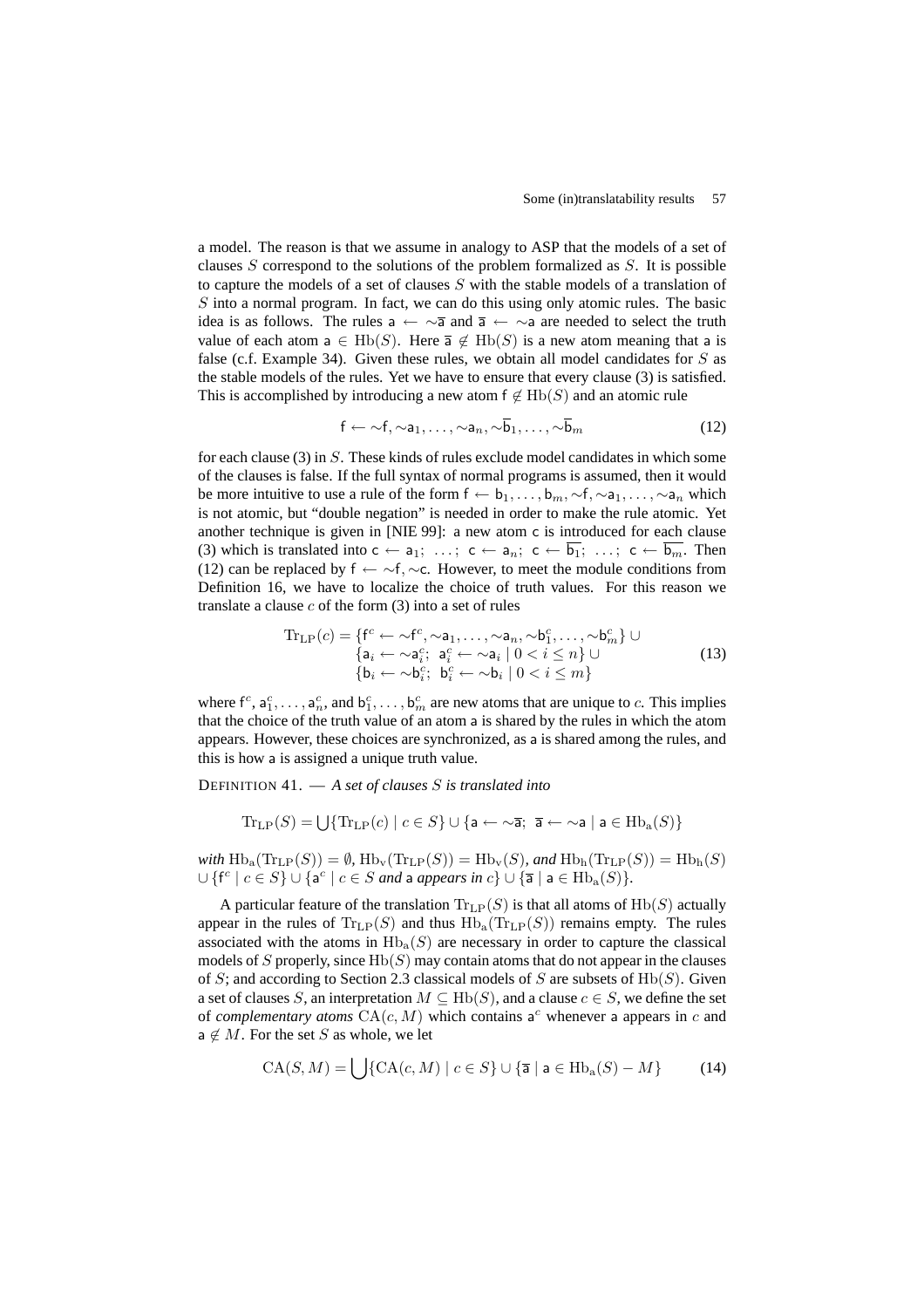which takes also the additional atoms from  $Hb<sub>a</sub>(S)$  properly into account. We are now ready to address the correctness of the translation function  $Tr_{LP}$ .

PROPOSITION 42 ([JAN 03B]). — Let S be a set of clauses. If  $M \subseteq \text{Hb}(S)$  is a *classical model of S, then*  $N = M \cup CA(S, M)$  *is a stable model of*  $Tr_{LP}(S)$  *such that*  $N \cap \text{Hb}(S) = M$ .

PROPOSITION 43 ([JAN 03B]). — Let S be a set of clauses. If  $N \subseteq \text{Hb}(\text{Tr}_{\text{LP}}(S))$ *is a stable model of*  $\text{Tr}_{\text{LP}}(S)$ *, then*  $M = N \cap \text{Hb}(S) \models S$  *and*  $N = M \cup \text{CA}(S, M)$ *.* 

THEOREM 44 ([JAN 03B]).  $\mathcal{PT}$   $\leq_{\text{PFM}}$  A.

On the other hand, it is impossible to translate an atomic normal program  $P$  into a set of clauses in a faithful and modular way. This result has been established by Niemelä [NIE 99, Proposition 4.3] for normal programs in general, but different notions of faithfulness and modularity are employed in Niemelä's proof.

THEOREM 45.  $-$  A  $\leq$ <sub>FM</sub>  $\mathcal{PT}$ *.* 

PROOF. — Let us assume that there exists a faithful and modular translation function Tr :  $A \rightarrow \mathcal{PT}$ . Then consider atomic normal logic programs  $P_1 = \{a \leftarrow \sim a\}$  and  $P_2 = \{a \leftarrow\}$  with  $\text{Hb}_v(P_1) = \text{Hb}(P_1) = \text{Hb}_v(P_2) = \text{Hb}(P_2) = \{a\}$ . It is clear that  $P_1$  and  $P_2$  satisfy the module conditions from Definition 16. The program  $P_1$  has no stable models while  $P_2$  has a unique stable model  $M = \{a\}$ . Since Tr is faithful, the translation  $Tr(P_1)$  must be propositionally inconsistent. By the modularity of Tr, the translation  $\text{Tr}(P_1 \cup P_2) = \text{Tr}(P_1) \cup \text{Tr}(P_2)$  which is also propositionally inconsistent, i.e. has no models. But this contradicts the faithfulness of  $\text{Tr}$ , since M is also the unique stable model of  $P_1 \cup P_2$ . Hence there is no such Tr.

COROLLARY 46. —  $\mathcal{PT}$  <  $_{\text{PFM}}$  C *holds for any*  $\mathcal{C} \in \{A, \mathcal{U}, \mathcal{B}, \mathcal{P}\}.$ 

THEOREM 47.  $-\mathcal{PT} \nleq_F C^+$  *holds for any*  $C \in \{\mathcal{A}, \mathcal{U}, \mathcal{B}, \mathcal{P}\}.$ 

PROOF. — The set of clauses  $S = \{\{a, \neg a\}\}\$  has two classical models  $M_1 = \emptyset$  and  $M_2 = \{a\}$  which cannot be faithfully captured by a positive program  $P = \text{Tr}(S)$ possessing a unique stable model  $LM(P)$ .

THEOREM 48.  $\mathcal{L} \subset \mathcal{C}^+ \nleq_{\text{FM}} \mathcal{PT}$  *holds for all classes*  $\mathcal{C}^+ \in \{ \mathcal{A}^+, \mathcal{U}^+, \mathcal{B}^+, \mathcal{P}^+ \}.$ 

PROOF. — Suppose there is a faithful and modular translation function  $Tr_{CL}$  from  $C^+$  to  $\mathcal{PT}$ . Consider programs  $P_1 = \{a \leftarrow\}$  and  $P_2 = \emptyset$  with  $\text{Hb}_v(P_i) = \text{Hb}(P_i)$  ${a}$  for  $i \in \{1,2\}$ . Then  $Hb_a(P_2) = {a}$  and module conditions are satisfied. Now  $P_1$  and  $P_2$  have unique stable models  $LM(P_1) = \{a\}$  and  $LM(P_2) = \emptyset$ , respectively. It follows by the faithfulness of  $\text{Tr}_{\text{CL}}$  that the unique classical models of  $\text{Tr}_{\text{CL}}(P_1)$ and  $\text{Tr}_{\text{CL}}(P_2)$  are  $N_1$  and  $N_2$  such that  $M_1 = N_1 \cap \{a\}$  and  $M_2 = N_2 \cap \{a\}$ . It follows that  $\text{Tr}_{\text{CL}}(P_1)$   $\models$  a and  $\text{Tr}_{\text{CL}}(P_2)$   $\models \neg$ a. On the other hand, we know by the modularity of Tr<sub>CL</sub> that  $Tr_{CL}(P_1 \cup P_2) = Tr_{CL}(P_1) \cup Tr_{CL}(P_2)$ . It follows that  $\text{Tr}_{\text{CL}}(P_1 \cup P_2) \models$  a  $\wedge \neg a$ , i.e.  $\text{Tr}_{\text{CL}}(P_1 \cup P_2)$  has no models. However, the program  $P_1 \cup P_2$  has a unique stable model  $LM(P_1 \cup P_2) = \{a\}$ , a contradiction.

COROLLARY 49.  $\mathcal{C}^+ \neq_{\text{PFM}} \mathcal{PT}$  *holds for all classes*  $\mathcal{C} \in \{A, \mathcal{U}, \mathcal{B}, \mathcal{P}\}.$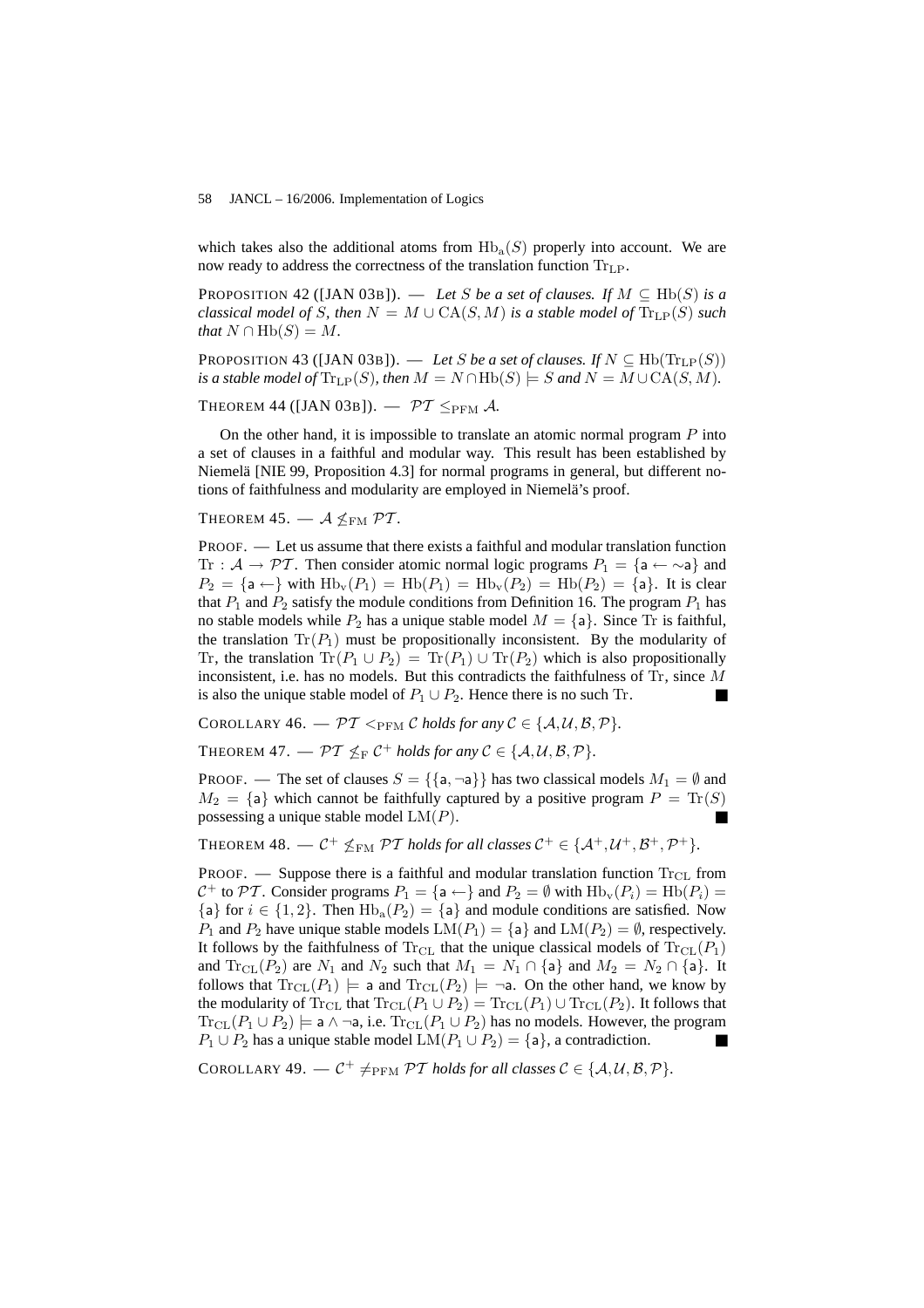To conclude, we have located the exact position of  $\mathcal{PT}$  in EPH (recall Figure 1).

# **5. Yet another characterization of stability**

In spite of the negative results presented in the previous section, our further objective is to pursue non-modular alternatives in Section 6. To enable a particular translation technique therein, we concentrate here on establishing a new *characterization* of stable models based on supported models possessing a *level numbering* #. Roughly speaking, the idea is to extend level numbers, first introduced for positive programs and their least models in Section 2.2, to the case of normal programs.

As suggested by the definition of supported models, we define the set of *supporting rules*  $SR(P, I) = \{r \in P \mid I \models B(r)\} \subseteq P$  for any normal program P and an interpretation  $I \subseteq \text{Hb}(P)$ . Thus each rule  $r \in \text{SR}(P, I)$  provides a support for  $\text{H}(r)$ .

DEFINITION 50. — *Let* M *be a supported model of a normal program* P*. A function* # from  $M \cup \text{SR}(P, M)$  to  $N$  *is a level numbering w.r.t.* M *iff for every atom*  $a \in M$ *:* 

$$
\# \mathsf{a} = \min\{\#r \mid r \in \text{SR}(P, M) \text{ and } \mathsf{a} = \text{H}(r)\}\tag{15}
$$

*and for every rule*  $r \in \text{SR}(P, M)$ *,* 

$$
\#r = \begin{cases} \max\{\# \mathsf{b} \mid \mathsf{b} \in \mathsf{B}^+(r)\} + 1, & \text{if } \mathsf{B}^+(r) \neq \emptyset. \\ 1, & \text{otherwise.} \end{cases} \tag{16}
$$

It is important to realize that a level numbering need not exist for every supported model. This is demonstrated by the following example.

EXAMPLE 51. — Consider a logic program P consisting of two rules  $r_1 = a \leftarrow b$ and  $r_2 = \mathsf{b} \leftarrow \mathsf{a}$ . There are two supported models of  $P: M_1 = \emptyset$  and  $M_2 = \{\mathsf{a}, \mathsf{b}\}.$ The first model has a trivial level numbering with a domain  $M_1 \cup \text{SR}(P, M_1) = \emptyset$ . For  $M_2$ , the domain  $M_2 \cup \text{SR}(P, M_2) = M_2 \cup P$ . The requirements in Definition 50 lead to four equations:  $\#a = \#r_1$ ,  $\#r_1 = \#b + 1$ ,  $\#b = \#r_2$ , and  $\#r_2 = \#a + 1$ . From these, we obtain  $\#a = \#a + 2$ . So there is no level numbering w.r.t.  $M_2$ .  $\Box$ 

PROPOSITION 52. — *Let* M *be a supported model of a normal program* P*. If there is a level numbering*  $# w.r.t. M, then \# is unique.$ 

PROOF. — Let  $\#_1$  and  $\#_2$  be two level numberings w.r.t. M. It can be shown by induction on  $\#_1(x) > 0$  that  $\#_1(x) = \#_2(x)$  for every  $x \in M \cup \text{SR}(P, M)$ .

An obvious question is how one can determine level numberings in practice. In fact, the scheme introduced in Section 2.2 can be extended to cover rules as well.

DEFINITION 53. — Let P be a positive program and  $M = LM(P)$ . Let us define *level numbers* lev(a) *for atoms*  $a \in M$  *as in Section 2.2. Given any rule*  $r \in P$  *such that*  $B^+(r) = B(r) \subseteq M$ *, define the level number* 

$$
\operatorname{lev}(r) = \begin{cases} \max\{\operatorname{lev}(\mathsf{b}) \mid \mathsf{b} \in \mathbf{B}^+(r)\} + 1, \text{ if } \mathbf{B}^+(r) \neq \emptyset. \\ 1, \text{ otherwise.} \end{cases} \tag{17}
$$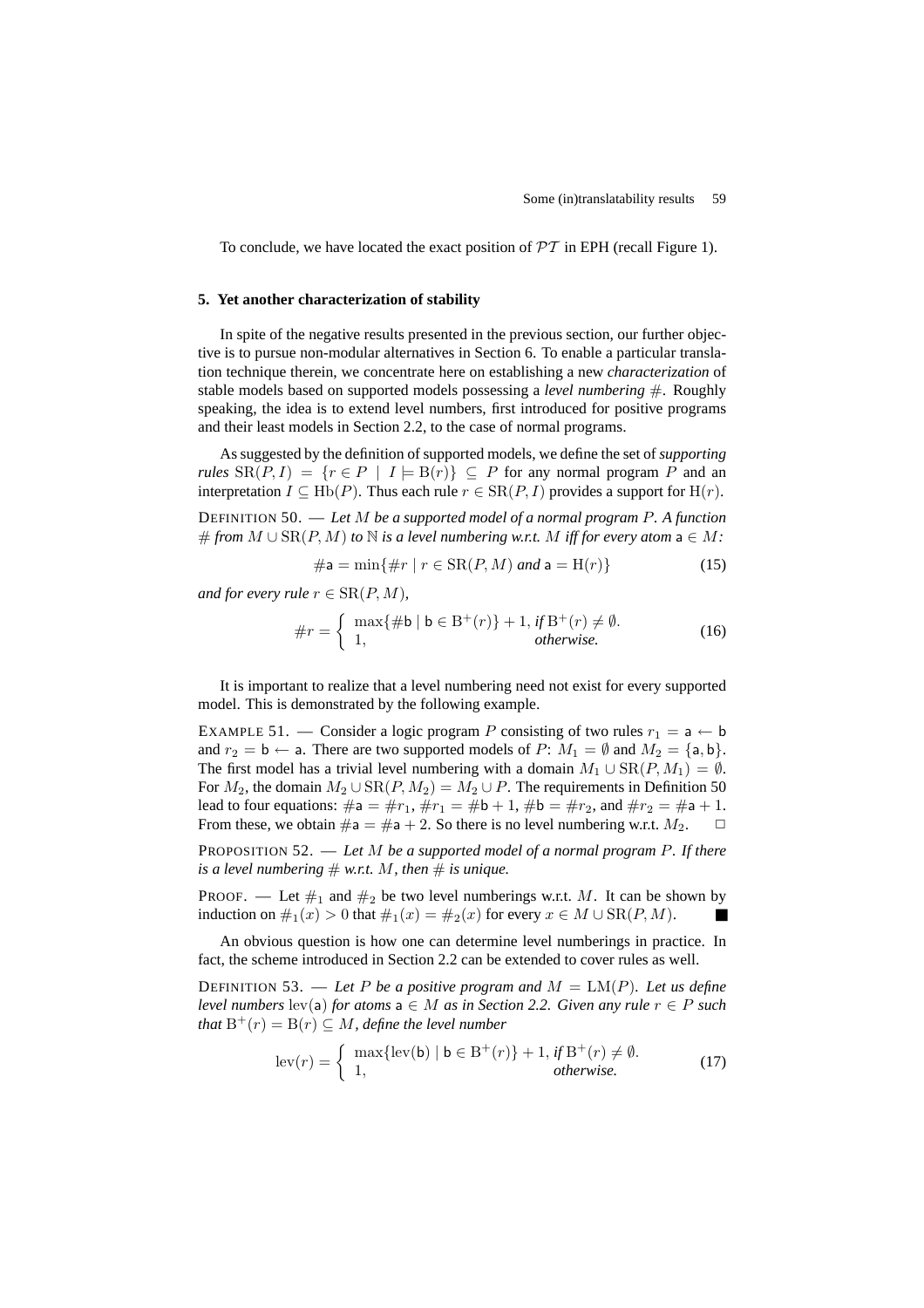Assigning level numbers in this way is compatible with Definition 50.

LEMMA 54 ([JAN 03B]).  $-$  *Let* P *be a positive program,*  $M = LM(P)$ *, and* a ∈ M*.*

*1) For every*  $r \in \text{SR}(P, M)$  *such that*  $H(r) = a$ ,  $lev(r) > lev(a)$ *.* 

*2)* There is  $r \in \text{SR}(P, M)$  such that  $H(r) = a$  and  $lev(r) = lev(a)$ .

Then the characterization of stable models is then established as follows.

THEOREM 55. — *Let* P *be a normal program.*

*1) If* M *is a stable model of* P*, then* M *is a supported model of* P *and there exists a unique level numbering*  $\# : M \cup SR(P, M) \rightarrow \mathbb{N}$  *w.r.t.* M *defined as follows.* 

*(i)* For  $a \in M$ , let  $\#a = \text{lev}(a)$ .

*(ii) For*  $r \in \text{SR}(P, M)$ *, let*  $\#r = \text{lev}(r^+)$ *.* 

*2)* If M is a supported model of P and there is a level numbering  $\#$  w.r.t. M, then  $#$  *is unique and* M *is a stable model of* P.

PROOF.  $-$  (1) Let M be a stable model of P. Then M is also a supported model of P [MAR 92]. Recall that each  $r \in \text{SR}(P, M)$  satisfies  $M \models B(r)$  which implies that  $r^+ \in P^M$ ,  $B^+(r) \subseteq M$ , and  $H(r) \in M$ , as M is also a classical model of P. Let us now establish the requirements of Definition 50.

Consider any  $a \in M$ . It should be established that  $\#a$  is the minimum among  $\{\#r \mid r \in \text{SR}(P, M) \text{ and } H(r) = a\}.$  It is clear that this set is non-empty, as M is a supported model of P. Then consider any  $r \in SR(P, M)$  such that  $H(r) = a$ . Now  $\#r$  is defined as  $lev(r^+)$  given in (17). Since  $r \in SR(P, M)$ , we obtain  $r^+ \in$  $SR(P^M, M)$ . Thus  $\#r = \text{lev}(r^+) \geq \text{lev}(\mathsf{a})$  by the first claim of Lemma 54. By the second claim, there is a rule  $r' \in SR(P^M, M)$  such that  $H(r') = a$  and  $lev(r') =$ lev(a). Then there is a rule  $r'' \in SR(P, M)$  such that  $r' = (r'')^+$ ,  $H(r'') = a$  and  $\#r'' = \text{lev}(r'') = \text{lev}(a)$ . Thus  $\#a = \text{lev}(a)$  is the minimum in question. Then consider any  $r \in SR(P, M)$ . There are two possibilities. If  $B^+(r) = \emptyset$ , we obtain  $B^+(r^+) = \emptyset$  so that  $\#r = \text{lev}(r^+) = 1$  by (17). This is in perfect harmony with Definition 50. On the other hand, if  $B^+(r) \neq \emptyset$ , then  $\#r = \text{lev}(r^+)$  is defined as  $\max{\{\text{lev}(\mathsf{b}) \mid \mathsf{b} \in \mathbb{B}^+(r^+)\} + 1}$ . Since  $\mathbb{B}^+(r^+) = \mathbb{B}^+(r)$  and  $\# \mathsf{b} = \text{lev}(\mathsf{b})$  for each  $\mathbf{b} \in \mathbf{B}^+(r)$  by definition, we know that  $\#r = \text{lev}(r^+)$  coincides with  $\max\{\# \mathbf{b} \mid \mathbf{b}\}$  $\mathbf{b} \in \mathbf{B}^+(r)$  + 1 as insisted by Definition 50. Thus # is a level numbering w.r.t. M and the uniqueness of  $#$  follows by Proposition 52.

(2) Let M be a supported model of P and  $#$  a level numbering w.r.t. M. The uniqueness of # follows by Proposition 52. It follows that  $M \models P$  and  $M \models P^M$ . Thus it is immediately clear that  $LM(P^M)$  is contained in M. It remains to prove that  $M \subseteq LM(P^M)$ . We use complete induction on  $\#a > 1$  to show that  $a \in M$ implies a  $\in LM(P^M)$ . **Base case:**  $\#a = 1$ . Suppose that  $a \in M$ . Since  $\#a = 1$ , the only possibility is that there is  $r \in SR(P, M)$  with  $H(r) = a$  and  $B^{+}(r) = \emptyset$ . It follows that a  $\leftarrow$  belongs to  $P^M$  so that a  $\in$  LM( $P^M$ ). **Induction step:** #a =  $n > 1$ . Suppose that  $a \in M$ . Since  $\#a > 1$ , there is a rule  $r \in SR(P, M)$  such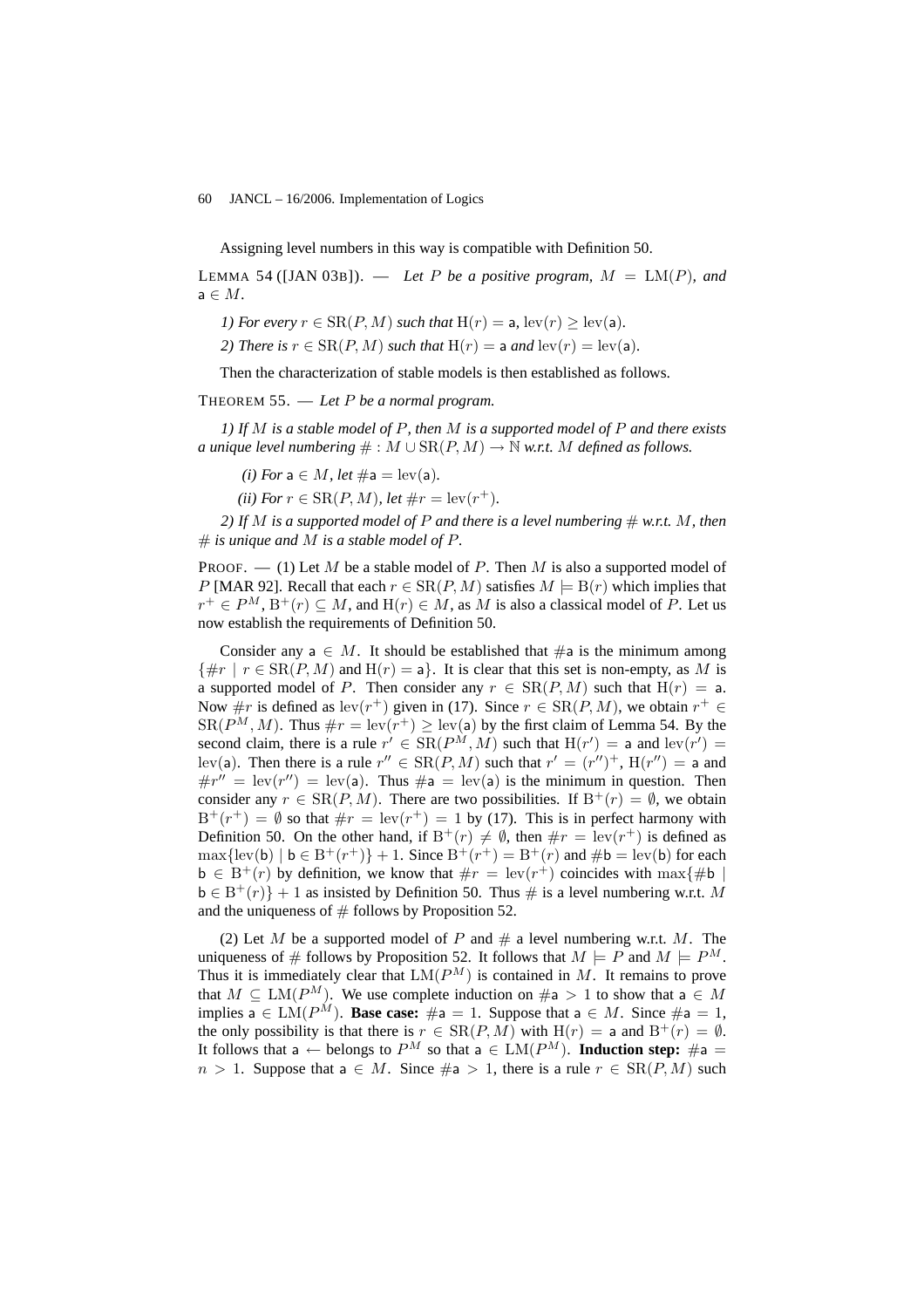that  $H(r) = a$ ,  $B^{+}(r) \neq \emptyset$ , and  $\#a = \#r$ . Then consider any  $b \in B^{+}(r)$ . Since  $\#r = \max{\{\#b' \mid b' \in B^+(r)\} + 1}$ , we obtain  $\#b < n$ . Moreover  $r \in \text{SR}(P, M)$ implies that  $b \in M$ . Thus  $b \in LM(P^M)$  by the inductive hypothesis and we have established that  $B^+(r) \subseteq LM(P^M)$ . On the other hand,  $r \in SR(P, M)$  implies that  $r^+ = a \leftarrow B^+(r) \in P^M$ . It follows that  $a \in LM(P^M)$ .

### **6. Non-modular translation functions**

In Section 4, we show that faithful and modular translations cannot be established between certain classes of logic programs. However, this does not exclude the possibility that a polynomial and faithful, but *non-modular* translation function could be devised for the classes involved. Such alternatives are taken into consideration now. We proceed as follows. Section 6.1 covers the case of positive programs for which non-modular alternatives are easy to obtain. A faithful and non-modular translation function from normal programs to atomic normal programs is developed in Section 6.2. This is a far more complicated objective as the number of stable models may vary. Finally, we conduct a comparison with propositional theories in Section 6.3.

# **6.1.** *Positive programs revisited*

Theorem 39 states that  $B^+ \nleq_{\text{FM}} U^+$  and  $U^+ \nleq_{\text{FM}} A^+$ . In spite of these relationships, it is straightforward to obtain a faithful and non-modular translation in case of positive programs. Basically, this boils down to the fact that the least model  $LM(P)$ can be be computed in polynomial time for any  $P \in \mathcal{P}^+$ .

DEFINITION 56. — *For any*  $P \in \mathcal{P}^+$ *, define*  $\text{Tr}_{LM}(P) = \{a \leftarrow | a \in LM(P)\}.$ *Moreover, let*  $Hb_v(Tr_{LM}(P)) = Hb_v(P)$  *and*  $Hb_h(Tr_{LM}(P)) = Hb_h(P)$  *so that*  $Hb_a(Tr_{LM}(P)) = Hb(P) - LM(P).$ 

Theorem 57.  $\mathcal{P}^+$   $\leq_{\text{PF}} \mathcal{A}^+$ .

PROOF. — It is clear that  $Tr_{LM}$  is faithful, since  $Hb_v(Tr_{LM}(P)) = Hb_v(P)$  by definition and Lemma 25 implies that both P and  $\text{Tr}_{\text{LM}}(P)$  have a unique stable model  $LM(P) = LM(Tr_{AT}(P))$ . Moreover,  $Tr_{LM}$  is polynomial, as  $LM(P)$  can be computed in polynomial time. The iterative characterization from Section 2.2 leads to a quadratic algorithm, but there is also a linear time algorithm [DOW 84].

COROLLARY 58.  $\mathcal{A}^+$  =<sub>PF</sub>  $\mathcal{U}^+$  =<sub>PF</sub>  $\mathcal{B}^+$  =<sub>PF</sub>  $\mathcal{P}^+$ .

The relations  $\leq_{PFM}$  and  $\leq_{PF}$  give rise to diverse classifications for the classes of positive logic programs. In fact, the relation  $\leq_{PFM}$  is more accurate so that the hierarchy obtained with  $\leq_{PFM}$  is more refined than the one obtained with  $\leq_{PF}$ .

EXAMPLE 59. — The programs  $B$ ,  $A_1$ ,  $A_2$  and  $A_3$  from the the proof of Theorem 32 are translated as follows:  $\text{Tr}_{LM}(B \cup A_1 \cup A_2) = \text{Tr}_{LM}(B \cup A_2 \cup A_3) = \text{Tr}_{LM}(B \cup A_3)$  $A_3 \cup A_1$  = {a ←; b ←; c ←}, but  $\text{Tr}_{LM}(B) = \emptyset$  with  $\text{Hb}_a(\text{Tr}_{LM}(B)) = \{a, b, c\},$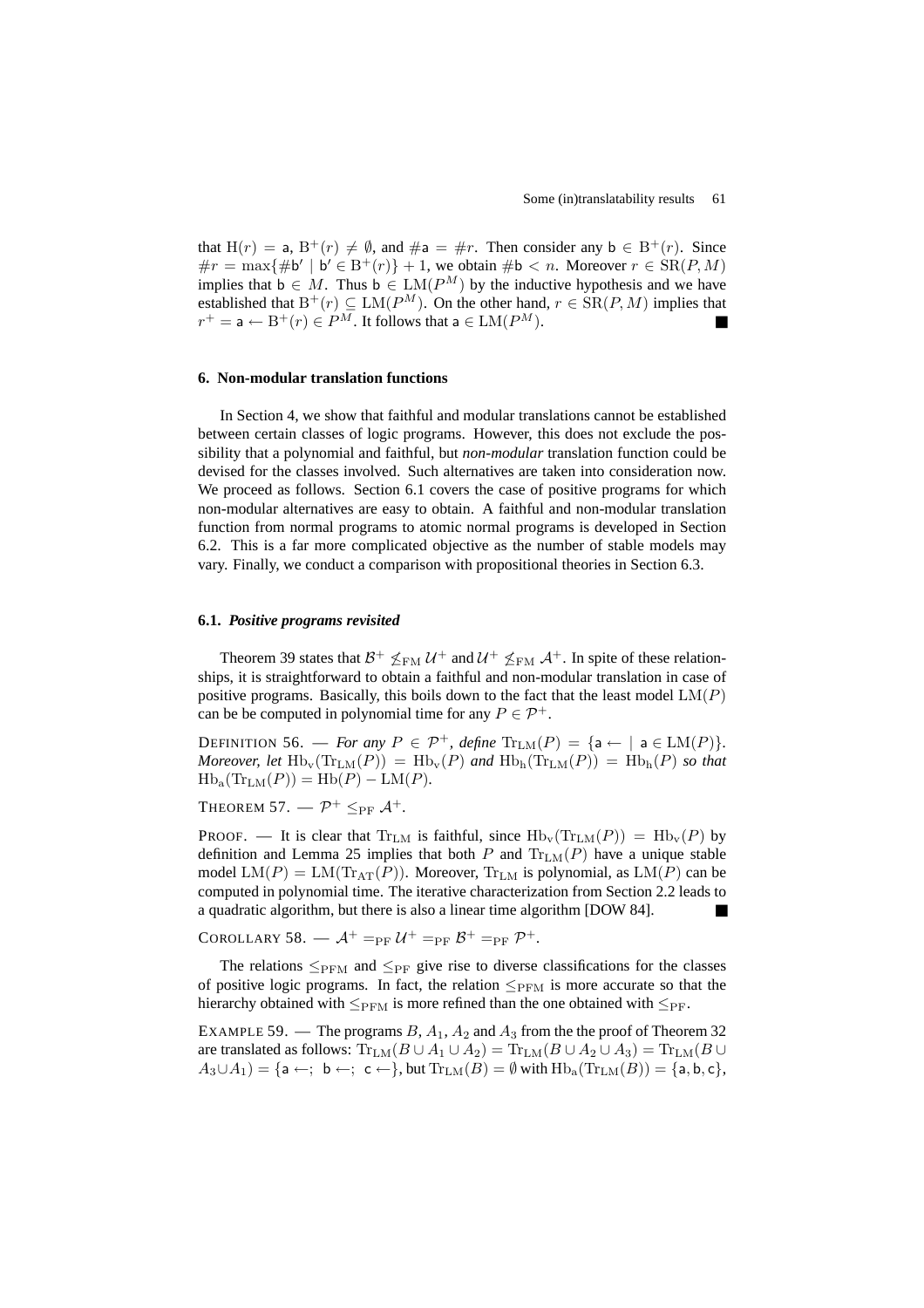$Tr_{LM}(A_1) = \{a \leftarrow\}$ ,  $Tr_{LM}(A_2) = \{b \leftarrow\}$ , and  $Tr_{LM}(A_3) = \{c \leftarrow\}$ . Thus  $Tr_{LM}$  is clearly non-modular:  $\text{Tr}_{LM}(B \cup A_1 \cup A_2) \neq \text{Tr}_{LM}(B) \cup \text{Tr}_{LM}(A_1) \cup \text{Tr}_{LM}(A_2)$ .  $\Box$ 

Generally speaking, a translation obtained with a *non-modular* translation function  $Tr_{NM}$  is often heavily dependent on the program  $P$  being translated. Already slight changes to P may alter  $Tr_{NM}(P)$  completely. This reveals one shortcoming of nonmodular translations: they do not support updates very well. E.g., in Example 59, the effect of removing  $A_2$  from  $\text{Tr}_{LM}(B \cup A_1 \cup A_2)$  is drastic as  $\text{Tr}_{LM}(B \cup A_1) = \emptyset$ .

### **6.2.** *Translating normal programs into atomic ones*

As shown in Section 6.1, it is easy to obtain a non-modular and faithful translation function for removing positive body literals in the case of positive programs. The setting becomes far more complicated when normal logic programs are taken into consideration, since a normal program may possess several stable models and it is not clear how to apply  $Tr_{LM}$  from Definition 56. Nevertheless, we intend to develop a polynomial and faithful translation function  $Tr_{AT}$  so that an arbitrary normal program P gets translated into an atomic program  $\text{Tr}_{AT}(P)$ . It is clear by the results presented in Section 4.2 that  $Tr_{AT}$  must be non-modular if faithfulness is to be expected. Our idea is to apply the characterization of stable models developed in Section 5 so that each stable model  $M$  of a normal program  $P$  is eventually captured as a supported model  $M$  of  $P$  possessing a level numbering w.r.t.  $M$ . To recall the basic concepts from Section 5 we give an example of a level numbering.

EXAMPLE 60. — Let  $P = \{r_1, r_2, r_3\}$  be a (positive) normal program consisting of the rules  $r_1 = a \leftarrow; r_2 = a \leftarrow b;$  and  $r_3 = b \leftarrow a$  so that  $Hb_v(P) =$  $Hb(P) = {a, b}$ . The unique stable model  $M = LM(P) = {a, b}$  is supported by  $SR(P, M) = P$ . The unique level numbering # w.r.t. M is determined by  $\#r_1 = 1$ ,  $\#a = 1, \#r_3 = 2, \#b = 2, \text{ and } \#r_2 = 3.$ 

However, there is no explicit way of representing a level numbering within a normal program and we have to encode such a numbering using propositional atoms. Then a natural solution is to use a binary representation for actual level numbers. In the worst case, every atom in  $Hb(P)$  is assigned a different level number as demonstrated in Example 60. Thus the level numbers of atoms may vary from 1 to  $|Hb(P)|$ . Hence the highest possible level number of a rule  $r \in P$  is  $|Hb(P)| + 1$ , as for  $r_2$  in our example. By leaving room for 0 as the least binary value, we have to be prepared for binary numbers consisting of at most  $\nabla P = \lceil \log_2(|\text{Hb}(P)| + 2) \rceil$  bits.

PROPOSITION 61 ([JAN 03B]). — *If* M *is a supported model of a normal program P* and  $#$  :  $M \cup SR(P, M)$  →  $N$  *is a level numbering w.r.t.*  $M$ *, then*  $0 < #a$  <  $2^{\nabla P} - 1$  *for every*  $a \in M$  *and*  $0 < \#r < 2^{\nabla P}$  *for every*  $r \in \text{SR}(P, M)$ *.* 

The logarithmic factor embodied in  $∇P$  forms an important design criterion for us in order to keep the length of the translation  $||\text{Tr}_{AT}(P)||$  as well as the translation time proportional to  $||P|| \times \nabla P$  rather than  $||P|| \times |Hb(P)|$ . Hence we strive for a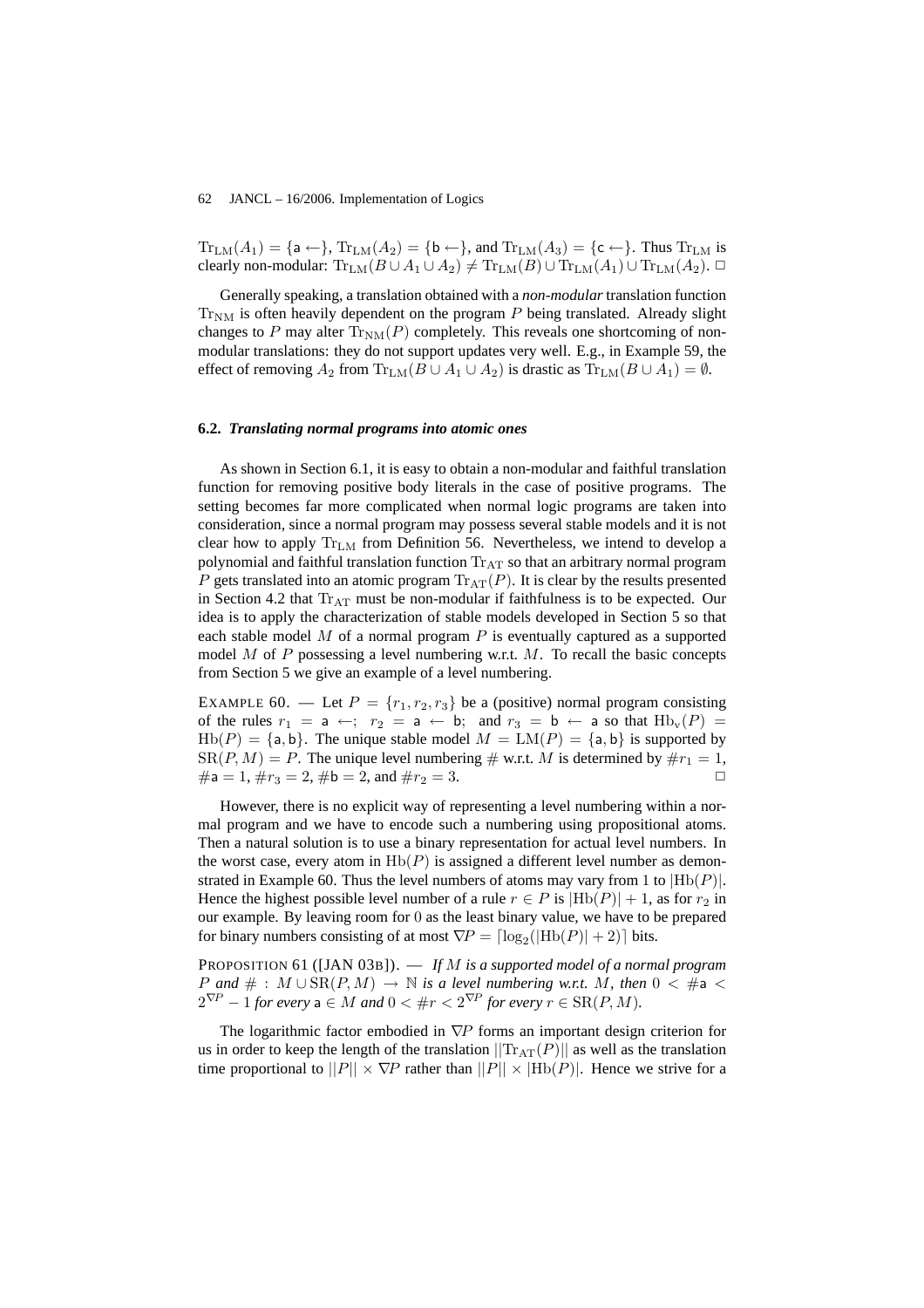sub-quadratic translation function from  $P$  to  $A$ . To get an idea of the potential behind such an objective, we have  $\nabla P = 14$  for a program P with  $|Hb(P)| = 10000$ .

# 6.2.1. *Representing binary counters*

We have to fix some notation in order to deal with binary representations of natural numbers. Given the number of bits b and a natural number  $0 \leq n < 2^b$ , we write  $n[i \dots j]$ , where  $0 \lt i \le j \le b$ , for the binary representation of n from the i<sup>th</sup> bit to the  $j<sup>th</sup>$  bit in the decreasing order of significance. Thus  $n[1 \dots b]$  gives a complete binary representation for  $n$ . Moreover, as a special case of this notation, we may refer to the *i*<sup>th</sup> bit simply by writing  $n[i] = n[i \dots i]$ .

Technically speaking, the idea is to encode the level number  $\#a$  for a particular atom  $a \in \text{Hb}(P)$  using a *vector*  $a_1, \ldots, a_j$  of new atoms where  $j = \nabla P$ . Such a vector can be understood as a representation of a *binary counter* of j bits; the first and the last atoms corresponding to the most significant and the least significant bits, respectively. The idea is to equate bits 0 and 1 with the truth values false and true assigned to atoms, since atoms may take only two values under the stable model semantics. Because the resulting translation is supposed to be an atomic normal program, positive body literals are forbidden and we have to introduce the vector  $\overline{a_1}, \ldots, \overline{a_j}$  of complementary atoms so that we can condition rules on both values of bits. This is exactly the technique that was demonstrated in Example 34. In the current setting, the idea is that the  $i<sup>th</sup>$  bit of the binary counter associated with the atom a takes the value  $0$  (resp. 1) if and only if  $a_i$  (resp.  $\overline{a_i}$ ) cannot be inferred, i.e. the negative literal  $\sim a_i$  (resp.  $\sim \overline{a_i}$ ) is satisfied in rule bodies. In the sequel, we may introduce a binary counter of the kind above for any atom a by subscripting it with an index i in the range  $0 < i \le j$ .

In order to express the constraints on level numberings, as demanded by Definition 50, we need certain primitive operations on binary counters. The respective subprograms are listed in Table 2. The size of each subprogram is governed by a parameter  $\dot{\gamma}$ which gives the number of bits used in the binary counters involved. The activation of all subprograms is controlled by an additional atom c. The idea is that the respective subprograms are activated only when c cannot be inferred, i.e. c is false under stable model semantics. Whenever c is true, all atoms involved in these subprograms are false by default. In the following, we give brief descriptions of the primitives.

1) The subprogram  $\text{SEL}_j(a, c)$  selects a value between 0 and  $2^j - 1$  for the binary counter  $a_1, \ldots, a_j$  associated with an atom a.

2) The program  $NXT_j(a, b, c)$  binds the values of the binary counters associated with atoms a and b, respectively, so that the latter is the former increased by one (mod  $2^{j}$ ). Proposition 61 tells us that  $\nabla P$  is big enough to prevent counters from wrapping. The design of  $NXT_i(a, b, c)$  is economical as it does not involve explicit carry bits and it is based on the following observations about increasing a binary counter by one (mod  $2<sup>j</sup>$ ). First, the least significant bit, i.e. the j<sup>th</sup> one, is always changed; either from 0 to 1 or from 1 to 0. Second, any other bit (say i<sup>th</sup> where  $1 \le i \le j$ ) is changed only if the next less significant bit, i.e. the  $i + 1<sup>th</sup>$  one, changes from 1 to 0. To see this, it may be instructive to study the transition from 010111 to 011000 when  $j = 6$ .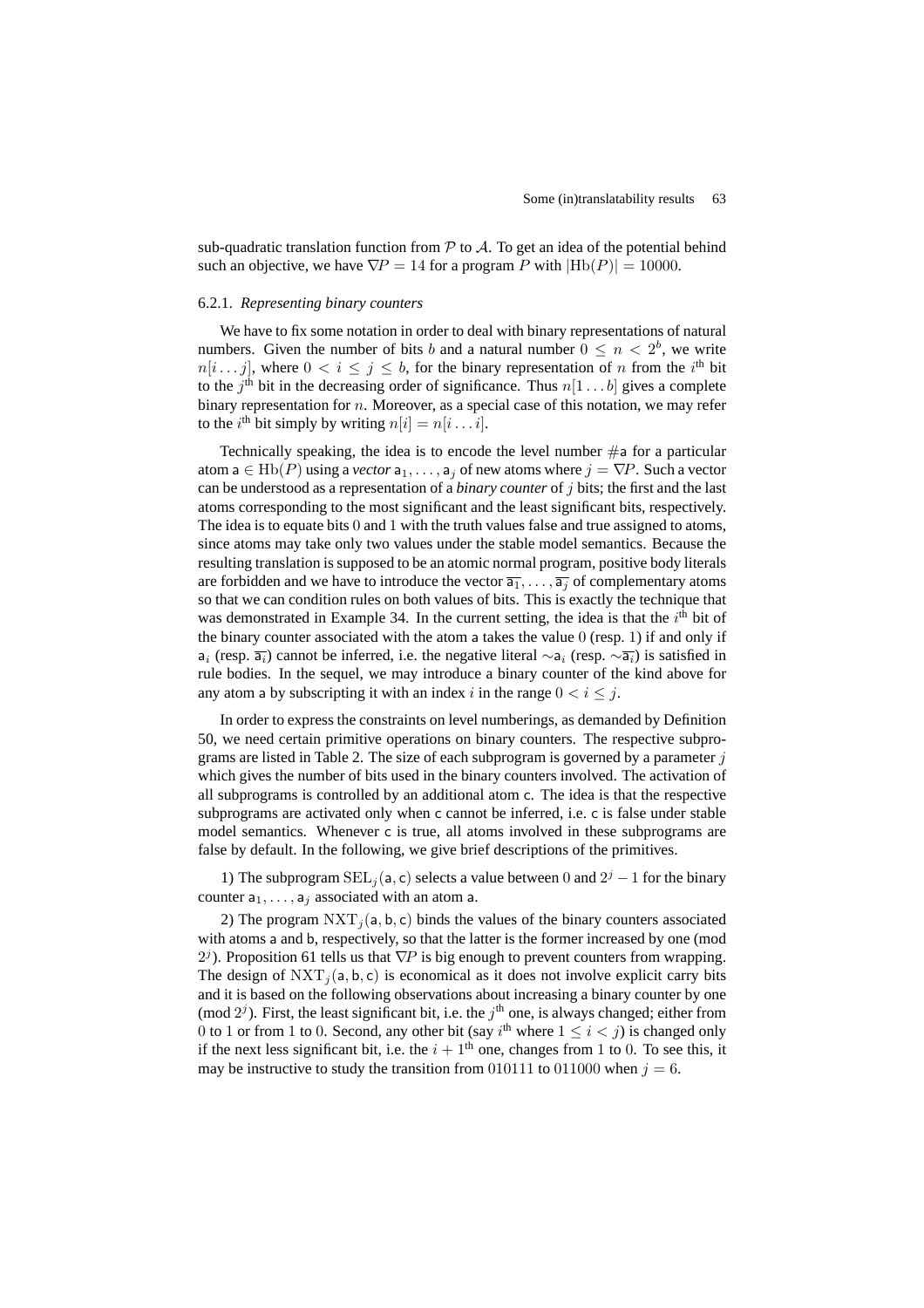| Primitive                                                                                                                                                                                                        | Definition with atomic rules                                                                                                                                                                      |  |  |  |  |
|------------------------------------------------------------------------------------------------------------------------------------------------------------------------------------------------------------------|---------------------------------------------------------------------------------------------------------------------------------------------------------------------------------------------------|--|--|--|--|
| $\text{SEL}_i(\mathsf{a}, \mathsf{c}) \mid \{\mathsf{a}_i \leftarrow \sim \overline{\mathsf{a}_i}, \sim \mathsf{c}; \ \overline{\mathsf{a}_i} \leftarrow \sim \mathsf{a}_i, \sim \mathsf{c} \mid 0 < i \leq j\}$ |                                                                                                                                                                                                   |  |  |  |  |
|                                                                                                                                                                                                                  | $\text{NXT}_j(\mathsf{a},\mathsf{b},\mathsf{c}) \mid \{\mathsf{b}_i \leftarrow \sim \mathsf{a}_i, \sim \overline{\mathsf{a}_{i+1}}, \sim \mathsf{b}_{i+1}, \sim \mathsf{c} \mid 0 < i < j\} \cup$ |  |  |  |  |
|                                                                                                                                                                                                                  | ${b_i \leftarrow \sim} \overline{a_i}, \sim a_{i+1}, \sim c \mid 0 < i < j$                                                                                                                       |  |  |  |  |
|                                                                                                                                                                                                                  | $\{{\mathsf{b}}_i \leftarrow \sim \overline{{\mathsf{a}}_i}, \sim \overline{{\mathsf{b}}_{i+1}}, \sim \mathsf{c} \mid 0 < i < j\} \cup$                                                           |  |  |  |  |
|                                                                                                                                                                                                                  | $\{\overline{\mathbf{b}_i} \leftarrow \sim \mathbf{b}_i, \sim \mathbf{c} \mid 0 < i < j\} \cup$                                                                                                   |  |  |  |  |
|                                                                                                                                                                                                                  | $\{\overline{b_i} \leftarrow \sim \overline{a_i}, \sim c; b_i \leftarrow \sim a_i, \sim c\}$                                                                                                      |  |  |  |  |
|                                                                                                                                                                                                                  | $\text{FIX}_i(\mathsf{a}, n, \mathsf{c}) \mid \{\overline{\mathsf{a}_i} \leftarrow \neg \mathsf{c} \mid 0 \leq i \leq j \text{ and } n[i] = 0\} \cup$                                             |  |  |  |  |
|                                                                                                                                                                                                                  | ${a_i \leftarrow \neg c \mid 0 < i \leq j \text{ and } n[i] = 1}$                                                                                                                                 |  |  |  |  |
|                                                                                                                                                                                                                  | $LT_i(a, b, c)$   $\{lt(a, b)_i \leftarrow \sim a_i, \sim b_i, \sim c \mid 0 < i \leq j\}$                                                                                                        |  |  |  |  |
|                                                                                                                                                                                                                  | $\{$ lt $(a, b)_i \leftarrow \sim a_i, \sim b_i, \sim \overline{\text{lt}(a, b)_{i+1}}, \sim c \mid 0 < i < j \}$                                                                                 |  |  |  |  |
|                                                                                                                                                                                                                  | $\{ \mathsf{lt}(a, b)_i \leftarrow \sim \overline{a_i}, \sim \overline{b_i}, \sim \overline{\mathsf{lt}(a, b)_{i+1}}, \sim c \mid 0 < i < j \}$                                                   |  |  |  |  |
|                                                                                                                                                                                                                  | $\{\overline{\text{lt}(a,b)_i} \leftarrow \sim \text{lt}(a,b)_i, \sim c \mid 0 < i \leq j\}$                                                                                                      |  |  |  |  |
|                                                                                                                                                                                                                  | $EQ_i(a, b, c)   {eq(a, b) \leftarrow \sim a_i, \sim b_i, \sim c   0 < i \leq j} \cup$                                                                                                            |  |  |  |  |
|                                                                                                                                                                                                                  | $\{\operatorname{\sf eq}(\overline{\mathsf{a},\mathsf{b}}) \leftarrow \sim \overline{\mathsf{a}_i}, \sim \mathsf{b}_i, \sim \mathsf{c} \mid 0 < i \leq j\} \cup$                                  |  |  |  |  |
|                                                                                                                                                                                                                  | ${eq(a, b) \leftarrow \sim} \overline{eq(a, b)}, \sim c}$                                                                                                                                         |  |  |  |  |

**Table 2.** *Encoding primitive operations for binary counters*

3) The subprogram  $\text{FIN}_j(\mathsf{a}, n, \mathsf{c})$  assigns a fixed value  $0 \leq n < 2^j$ , in the binary representation, to the counter associated with the atom a.

4) The program  $LT_i(a, b, c)$  checks if the value of the binary counter associated with an atom a is strictly lower than the value of the binary counter associated with another atom b. To keep the program linear in  $j$ , we need a vector of new atoms  $lt(a, b)_1, \ldots, \text{lt}(a, b)_j$  plus the corresponding vector of complementary atoms. The atoms lt(a, b)<sub>1</sub> and  $\overline{lt(a, b)_1}$ , which refer to the most significant bits, capture the result.

5) The subprogram  $EQ_j(a, b, c)$  checks if the counters associated with the atoms a and b hold the same value. The new atoms eq(a, b) and  $\overline{eq(a, b)}$  capture the result.

Our next goal is to specify the intended outcomes of the primitives listed in Table 2. Whenever the value of a counter of  $j$  bits associated with an atom a is chosen to be  $0 \leq n < 2^j$ , the contribution of the respective program  $\text{SEL}_j(\mathsf{a}, \mathsf{c})$  is a set of atoms  $AT_j^{\text{ctr}}(\mathsf{a}, n) = \{ \mathsf{a}_i \mid 0 < i \leq j \text{ and } n[i] = 1 \} \cup \{ \overline{\mathsf{a}_i} \mid 0 < i \leq j \text{ and } n[i] = 0 \}$ given that c is not inferable. The subprogram  $NXT_j(b, a, c)$  is supposed to produce the same set of atoms  $AT_j^{\text{ctr}}(a, n)$  given that the counter associated with some other atom b is holding a value m such that  $n = m + 1 \mod 2^{j}$ . On the other hand, the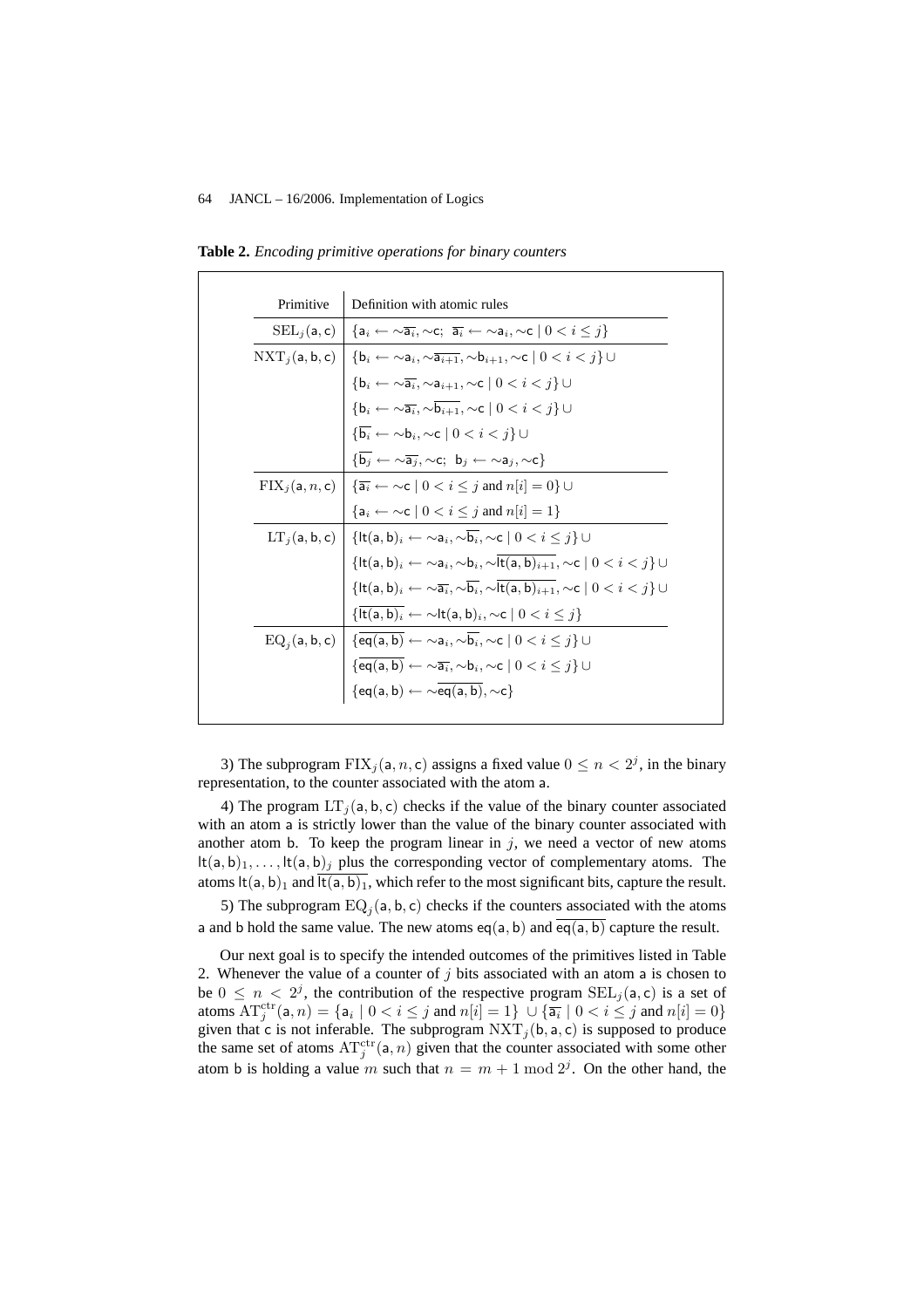result of a subprogram LT<sub>j</sub>(a, b, c), when the atom c is assigned to false, is given in (18) below. It is assumed that the values of the counters associated with the atoms a and b are *n* and *m* in the ranges  $0 \le n < 2<sup>j</sup>$  and  $0 \le m < 2<sup>j</sup>$ , respectively.

$$
AT_j^{lt}(a, n, b, m) = \{lt(a, b)_i \mid 0 < i \leq j \text{ and } n[i \dots j] < m[i \dots j] \} \cup \{ltddot{lt}(a, b)_i \mid 0 < i \leq j \text{ and } n[i \dots j] \geq m[i \dots j] \}. \tag{18}
$$

The result of testing the equality of the counters is defined analogously. The outcome for EQ<sub>j</sub>(a, b, c), when c is not inferable, is  $AT_j^{eq}(a, n, b, m) = \{eq(a, b) \mid n = m\} \cup$  $\{\overline{eq(a, b)} \mid n \neq m\}$ . Finally, given an atom a and a set of atoms  $N$  — such as a stable model of a program involving the subprograms under consideration — we may *extract* the value of the counter  $a_1, \ldots, a_j$  associated with an atom a by

$$
\text{val}_j(\mathsf{a}, N) = \sum \{ 2^{j-i} \mid 0 < i \le j \text{ and } \mathsf{a}_i \in N \}. \tag{19}
$$

It follows that  $val_j(a, N)[i] = 1 \iff a_i \in N$  holds for each  $0 < i \leq j$ . Moreover, we have val<sub>j</sub> $(a, AT_j^{ctr}(a, n)) = n$  for any  $0 \le n < 2<sup>j</sup>$ .

# 6.2.2. *A non-modular translation function*

In this section, we concentrate on composing a non-modular translation function  $Tr_{AT}$ :  $\mathcal{P} \rightarrow \mathcal{A}$  in four steps by applying the characterization of stable models from Section 5. Accordingly, the overall translation  $\text{Tr}_{AT}(P)$  of a normal logic program P will divide in four parts summarized below:

1)  $\text{Tr}_{\text{SUPP}}(P)$  that captures a supported model M of P;

2)  $\mathrm{Tr}_{\mathrm{CTR}}(P)$  that represents a level numbering candidate  $\#$  in terms of counters;

3)  $\text{Tr}_{\text{MIN}}(P)$  that imposes constraints on the candidate # and its domain M ∪  $SR(P, M)$  so that each atom  $a \in M$  satisfies (15); and

4) Tr<sub>MAX</sub>(P) that similarly enforces (16) for each rule  $r \in SR(P, M)$ .

The details of these translations will be given in Definitions 62–65 to be presented below. Of course, we aim at a faithful translation  $\text{Tr}_{AT}(P)$  that captures each stable model  $M \in SM(P)$  with some stable model  $N \in SM(Tr_{AT}(P))$  in a bijective fashion. In the subsequent informal discussion, we use  $M$  and  $N$  as a pair of stable models involved in the resulting bijective relationship. However, the description of the exact structure of  $N$  is postponed until Section 6.2.3 where the polynomiality and faithfulness of  $Tr_{AT}$  is eventually established in Theorem 74. Meanwhile, Example 67 may be useful for the reader to better access the forthcoming definition of  $Tr_{AT}$ .

The first part of the translation  $\text{Tr}_{AT}(P)$ , i.e.  $\text{Tr}_{\text{SUPP}}(P)$ , defines the complementary atom  $\overline{a}$  for each atom  $a \in Hb(P)$ . Such atoms enable the removal of positive subgoals using the technique already presented in Example 34, i.e.  $a \in B^+(r)$  in a rule r is roughly captured by a negative literal  $\sim$ ā. However, spurious (supported) models will result and we need the rest of  $\text{Tr}_{AT}(P)$  to exclude the non-stable ones.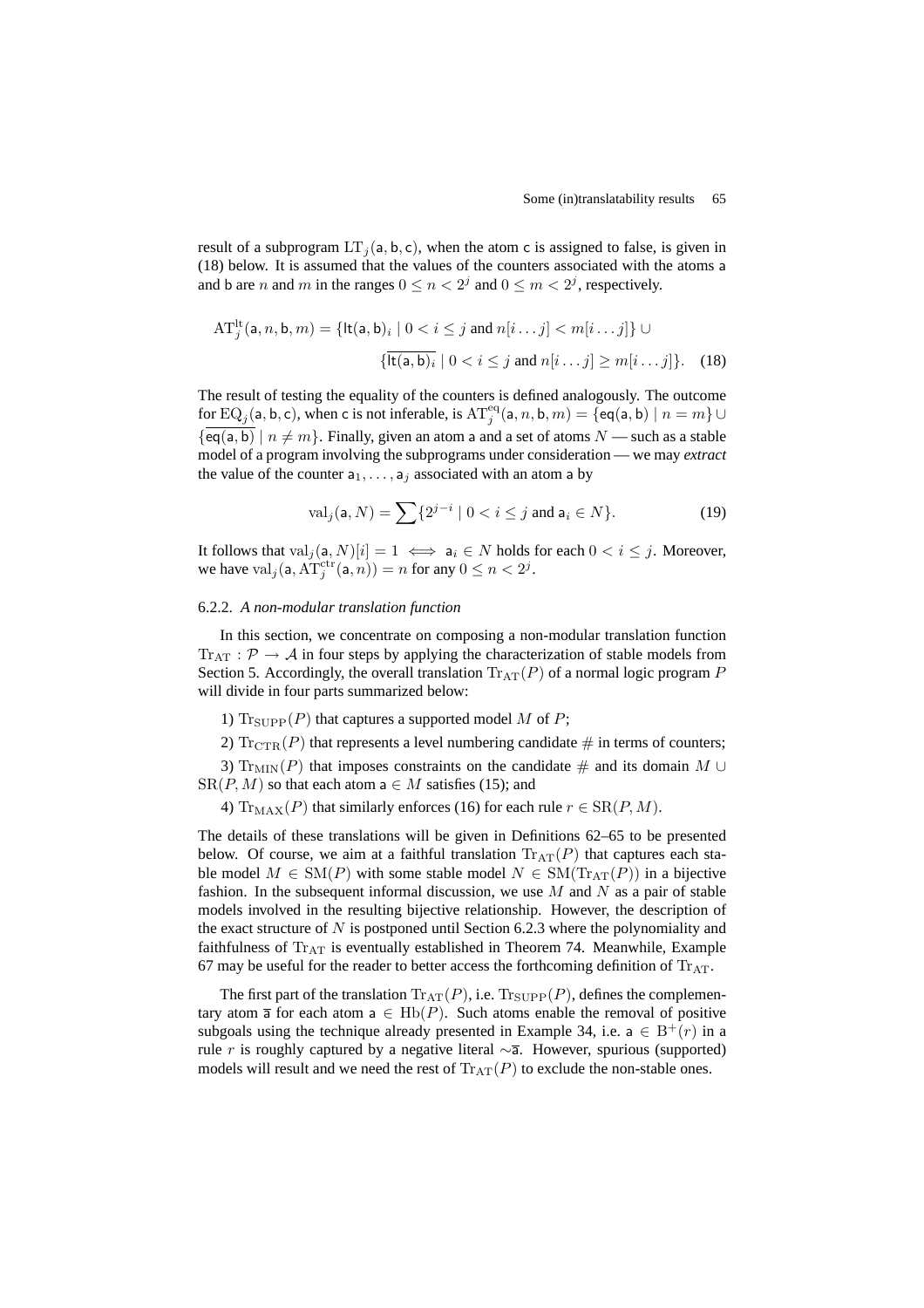DEFINITION 62. — *For a normal program* P*, define an atomic normal program*

$$
\begin{aligned} \text{Tr}_{\text{SUPP}}(P) &= \{ \overline{\mathbf{a}} \leftarrow \sim \mathbf{a} \mid \mathbf{a} \in \text{Hb}(P) \} \cup \\ &\{ \text{H}(r) \leftarrow \sim \overline{\text{bt}(r)}; \ \overline{\text{bt}(r)} \leftarrow \sim \text{bt}(r) \mid r \in P \} \cup \\ &\{ \text{bt}(r) \leftarrow \sim \overline{\text{B}^+(r)}, \sim \text{B}^-(r) \mid r \in P \}. \end{aligned} \tag{20}
$$

Basically, a rule  $r \in P$  could be rewritten as  $H(r) \leftarrow \sim \sqrt{B^+(r)}$ ,  $\sim B^-(r)$ , but other parts of the overall translation require us to determine when the *body* of r is *true*. This is why new atoms  $bt(r)$  and  $bt(r)$  are introduced for each  $r \in P$ . Note that copying the transformed body of  $r$  to other parts of the translation would imply a quadratic blow-up and we need  $bt(r)$  for each  $r \in P$  in order to save space. The next part of the translation introduces binary counters which represent a level numbering candidate.

DEFINITION 63. — *For a normal program* P*, define an atomic normal program*

$$
\operatorname{Tr}_{\operatorname{CTR}}(P) = \bigcup_{\mathbf{a} \in \operatorname{Hb}(P)} [\operatorname{SEL}_{\nabla P}(\operatorname{ctr}(\mathbf{a}), \overline{\mathbf{a}}) \cup \operatorname{NXT}_{\nabla P}(\operatorname{ctr}(\mathbf{a}), \operatorname{rxt}(\mathbf{a}), \overline{\mathbf{a}})] \cup
$$
  

$$
\bigcup_{r \in P \text{ and } B^+(r) = \emptyset} \operatorname{FIX}_{\nabla P}(\operatorname{ctr}(r), 1, \overline{\operatorname{bt}(r)}) \cup
$$
  

$$
\bigcup_{r \in P \text{ and } B^+(r) \neq \emptyset} \operatorname{SEL}_{\nabla P}(\operatorname{ctr}(r), \overline{\operatorname{bt}(r)}) . \quad (21)
$$

In this way, two new atoms  $ctr(a)$  and  $nxt(a)$ , which act as names of two counters, are introduced for each atom  $a \in \text{Hb}(P)$ . The eventual purpose of these counters is to hold the values  $\#$ a and  $\#$ a + 1, respectively, in case that a belongs to the domain of a level numbering #, i.e.  $a \in M$ ; or equivalently,  $\overline{a} \notin N$ . However, at this point, the primitives included in  $\text{Tr}_{\text{CTR}}(P)$  choose a value for  $\text{ctr}(\mathsf{a})$  and define the value of nxt(a) as the successor of the value of ctr(a) modulo  $2^{\nabla P}$ . Quite similarly, a new atom  $ctr(r)$  and the respective counter is introduced for each  $r \in P$  to eventually hold #r when r is in the domain of  $\#$ , i.e.  $r \in SR(P, M)$ , or equivalently  $bt(r) \notin N$ . In case of an atomic rule  $r \in P$  with  $B^+(r) = \emptyset$ , the counter  $ctr(r)$  is assigned a fixed value 1 and no choice is made in accordance with Definition 50.

The translation  $\text{Tr}_{\text{CTR}}(P)$  is sufficient for choosing a candidate level numbering for a supported model M of P that is to be captured by the rules in  $\text{Tr}_{\text{SUPP}}(P)$ . We have to introduce constraints in order to ensure that the candidate is indeed a level numbering, as dictated by Definition 50. We start with the conditions imposed on rules  $r \in P$  and in particular, when  $r \in SR(P, M)$  holds, i.e.  $M \models B(r)$ . This explains why  $\overline{bt(r)}$  is used as a controlling atom<sup>10</sup> in the forthcoming translation. As explained above, the case of atomic rules  $r \in P$  with  $B^+(r) = \emptyset$  is already covered by

<sup>10.</sup> Recall that such atoms appear as negative conditions in the subprograms listed in Table 2.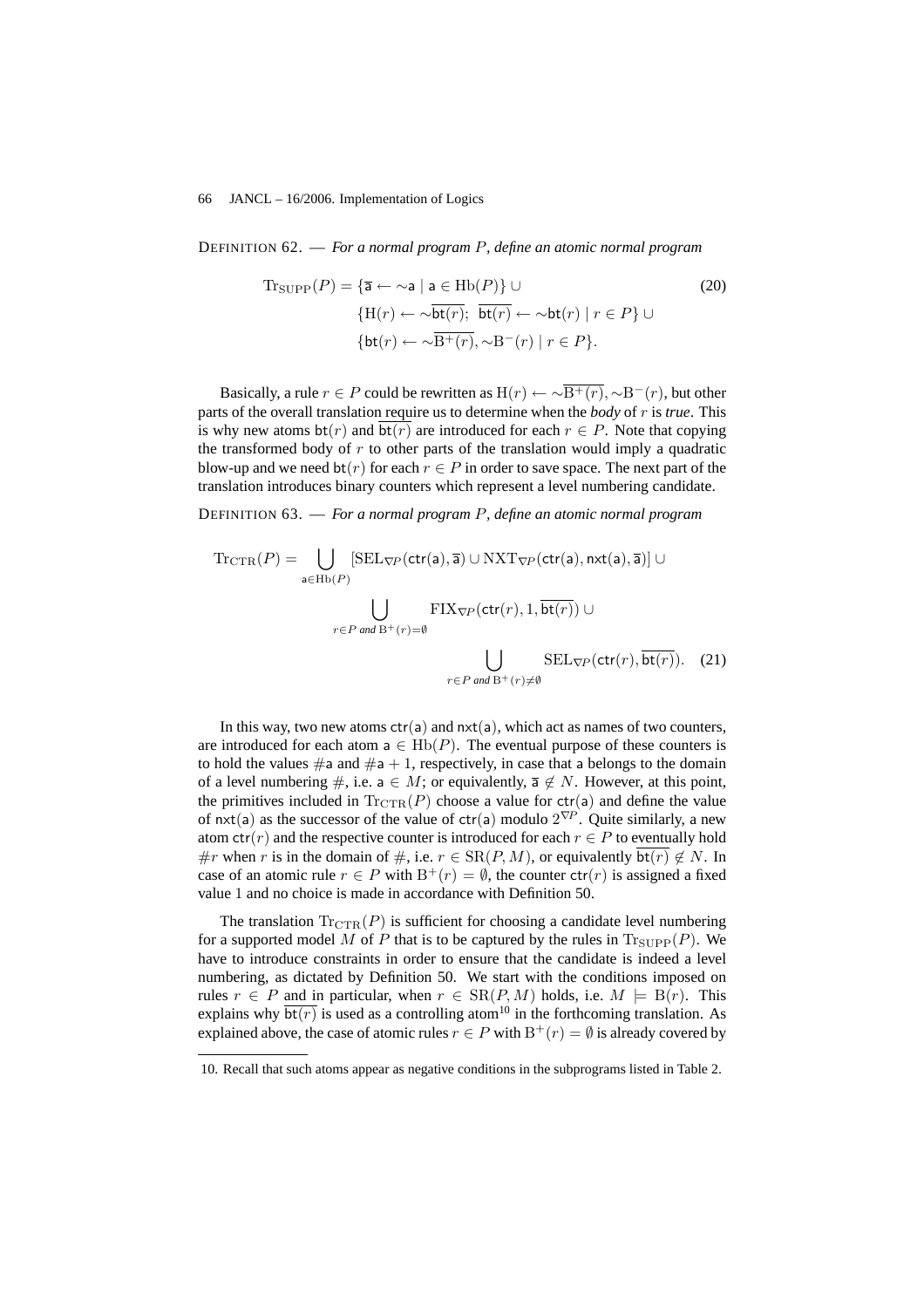$\operatorname{Tr}_{\mathrm{CTR}}(P)$  which assigns a fixed value — the natural number 1 — to ctr(r). But for non-atomic rules  $r \in P$  with  $B^+(r) \neq \emptyset$ , the maximization principle from Definition 50 must be expressed e.g. as follows.

DEFINITION 64. — *Let* x *be a new atom not appearing in* Hb(P)*. For an non-atomic rule*  $r \in P$  *and a number of bits b, define*  $\text{Tr}_{\text{MAX}}(r, b) = \bigcup_{\mathbf{a} \in \text{B}^+(r)} \text{Tr}_{\text{MAX}}(r, b, \mathbf{a})$ *where for any*  $a \in B^+(r)$ *, the translation*  $\text{Tr}_{MAX}(r, b, a) =$ 

$$
LT_b(\text{ctr}(r), \text{nxt}(a), \overline{\text{bt}(r)}) \cup EQ_b(\text{ctr}(r), \text{nxt}(a), \overline{\text{bt}(r)}) \cup \{x \leftarrow \sim x, \sim b\text{tt}(r), \sim \overline{\text{bt}(\text{ctr}(r), \text{nxt}(a))_1}\} \cup \{\text{max}(r) \leftarrow \sim b\text{tt}(r), \sim \overline{\text{eq}(\text{ctr}(r), \text{nxt}(a))}\}.
$$

 $\emph{For a normal program $P$, define an atomic program $\operatorname{Tr}_{\text{MAX}}(P)=\bigcup \{\operatorname{Tr}_{\text{MAX}}(r,\nabla P)|\}$  $r \in P$  and  $B^+(r) \neq \emptyset$   $\} \cup \{x \leftarrow \infty, \sim \overline{bt(r)}, \sim \max(r) \mid r \in P$  and  $B^+(r) \neq \emptyset\}.$ 

An informal description follows. The rules in  $\text{Tr}_{\text{MAX}}(r, \nabla P, a)$  are to be activated for a non-atomic rule  $r \in SR(P, M)$  and a positive body atom  $a \in B^+(r)$ . As a consequence, the value held by  $ctr(r)$  must be greater than or equal to the value of  $nxt(a)$  which is supposed to be the value of  $ctr(a)$  increased by one. In addition to this, the rules for  $max(r)$  in  $Tr_{MAX}(r, \nabla P, a)$  and  $Tr_{MAX}(P)$  make the value of  $ctr(r)$ equal to the value of  $nxt(a)$  for some  $a \in B^+(r)$ . Thus the value of  $ctr(r)$  must be the maximum among the values of the counters  $nxt(a)$  associated with the positive body atoms  $a \in B^+(r)$ . This conforms to the definition of  $\#r$  given in Definition 50.

Let us then turn our attention to atoms  $a \in Hb(P)$  that are assigned to true in a supported model M of P satisfying  $M = T_{PM}(M)$ . Then there is a rule  $r \in$  $SR(P, M)$  such that  $H(r) = a$ . Moreover, the level number  $\#a$  is defined as the minimum among the respective rules by Definition 50.

DEFINITION 65. — Let y be a new atom not appearing in  $\text{Hb}(P)$ *. For a rule r and a number of bits b, define*  $\text{Tr}_{\text{MIN}}(r, b) =$ 

$$
LT_b(\text{ctr}(r), \text{ctr}(H(r)), \overline{\text{bt}(r)}) \cup EQ_b(\text{ctr}(r), \text{ctr}(H(r)), \overline{\text{bt}(r)}) \cup \{y \leftarrow \sim y, \sim \overline{\text{bt}(r)}, \sim \overline{\text{lt}(\text{ctr}(r), \text{ctr}(H(r)))_1} \} \cup \{\min(H(r)) \leftarrow \sim \overline{\text{bt}(r)}, \sim \overline{\text{eq}(\text{ctr}(r), \text{ctr}(H(r)))} \}.
$$

*For a normal program* P*, define an atomic normal program*

$$
\operatorname{Tr}_{\text{MIN}}(P) = \bigcup_{r \in P} \operatorname{Tr}_{\text{MIN}}(r, \nabla P) \cup \{y \leftarrow \sim y, \sim \overline{a}, \sim \min(a) \mid a \in \text{Hb}(P)\}. \tag{22}
$$

Given a  $\in$  M and a rule  $r \in SR(P, M)$  such that  $H(r) = a$ , the rules in  $Tr_{MIN}(r, \nabla P)$  make the value of ctr(a) lower than or equal to the value of ctr(r). Moreover, the rules for min(a) in  $\text{Tr}_{\text{MIN}}(P)$  ensure that the value of ctr(a) equals to the value of  $ctr(r)$  for at least one such rule r. In this way, the value of  $ctr(a)$  becomes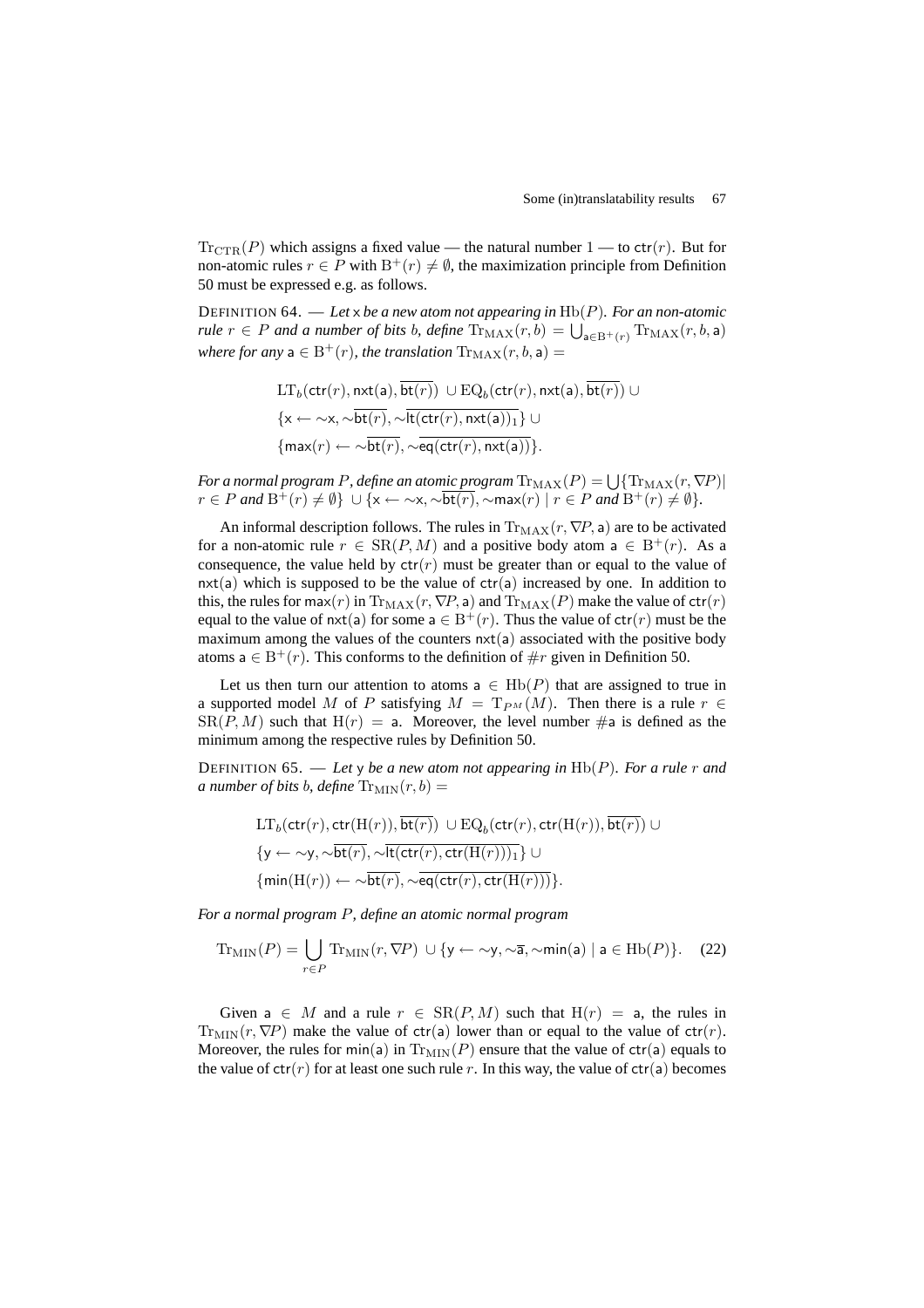necessarily the minimum, which is in harmony with the definition of  $\#a$  in Definition 50. We are now ready to combine the four translations presented in Definitions 62–65.

DEFINITION 66. — *Given a normal program* P*, define an atomic normal program*

 $\text{Tr}_{\text{AT}}(P) = \text{Tr}_{\text{SUPP}}(P) \cup \text{Tr}_{\text{CTR}}(P) \cup \text{Tr}_{\text{MAX}}(P) \cup \text{Tr}_{\text{MIN}}(P)$ 

*and its visible part*  $\text{Hb}_{\text{v}}(\text{Tr}_{\text{AT}}(P)) = \text{Hb}_{\text{v}}(P)$ *.* 

By inspecting the four parts of  $\text{Tr}_{AT}(P)$  once more, we note that  $\text{Tr}_{AT}(P)$  can be formed in a very systematic fashion by generating certain rules for each  $r \in P$  and  $a \in Hb(P)$ . However,  $Tr_{AT}$  is not modular in the sense defined in Section 3.3. A source of non-modularity is hidden in the number of bits  $\nabla P$  involved in  $\text{Tr}_{AT}(P)$ . Given two programs  $P$  and  $Q$  satisfying module conditions M1–M4, it is still possible that  $\nabla P < \nabla (P \cup Q)$  and  $\nabla Q < \nabla (P \cup Q)$ . As a consequence, the counters involved in  $\text{Tr}_{\text{AT}}(P)$  and  $\text{Tr}_{\text{AT}}(Q)$  are based on too few bits, which implies that  $\text{Tr}_{\text{AT}}(P)$  and  $\text{Tr}_{\text{AT}}(Q)$  cannot be joined together in order to form the translation  $\text{Tr}_{\text{AT}}(P \cup Q)$ .

EXAMPLE 67. — Due to high number of rules generated by  $T_{\text{A}}$  we have to consider a logic program P consisting of only one rule  $r = a \leftarrow a$ .

The translation  $\text{Tr}_{\text{SUPP}}(P)$  contains four rules:  $\overline{a} \leftarrow \sim a$ ; bt $(r) \leftarrow \sim \overline{a}$ ; bt $(r) \leftarrow$  $\sim{\rm bt}(r)$ ; and a ←  $\sim{\rm bt}(r)$ . Note that  ${\rm Tr}_{\text{SUPP}}(P)$  has two stable models  $M_1 =$  ${\overline{\mathfrak{a}}, \overline{\mathsf{bt}(r)}}$  and  $M_1 = {\mathfrak{a}, \mathsf{bt}(r)}$ . We need the rest of  $\text{Tr}_{\text{AT}}(P)$  to exclude the latter. Since  $\nabla P = 2$ , the subprograms  $\text{SEL}_2(\text{ctr}(a), \overline{a})$ ,  $\text{NXT}_2(\text{ctr}(a), \text{nxt}(a), \overline{a})$ , and  $\text{SEL}_2(\text{ctr}(r), \text{bt}(r))$  of  $\text{Tr}_{\text{CTR}}(P)$  aim to select 2-bit values for #a and #r, but only when  $\overline{a}$  and  $\overline{bt(r)}$  are false. Otherwise, these counters remain inactive.

The program  $Tr_{MAX}(P)$  consists of two subprograms  $LT_2(\text{ctr}(r), \text{nxt}(\text{a}), \text{bt}(r))$ and  $\mathrm{EQ}_2(\textsf{ctr}(r),\textsf{nxt}(\textsf{a}),\textsf{bt}(r))$  plus the rules  $\times \leftarrow \sim \times, \sim \textsf{bt}(r), \sim \textsf{lt}(\textsf{ctr}(r),\textsf{nxt}(\textsf{a}))_1;$  $\max(r) \leftarrow \sim bt(r), \sim eq(ctr(r), nxt(a)); \text{ and } x \leftarrow \sim x, \sim bt(r), \sim max(r).$  They compare  $\#r$  and  $\#a+1$  (modulo  $2^2 = 4$ ) and the net effect of the constraints is that  $\#r =$ #a + 1. Similarly, the translation  $\text{Tr}_{\text{MIN}}(P)$  comprises of  $LT_2(\text{ctr}(r), \text{ctr}(a), \text{bt}(r))$ and  $\text{EQ}_2(\text{ctr}(r),\text{ctr}(\texttt{a}),\text{bt}(r))$  augmented by y  $\leftarrow \sim$ y,  $\sim$ bt $(r),\sim$ lt $(\text{ctr}(r),\text{ctr}(\texttt{a}))_1;$  $min(H(r)) \leftarrow \sim bt(r), \sim eq(\text{ctr}(r), \text{ctr}(a)); \text{ and } y \leftarrow \sim y, \sim \overline{a}, \sim min(a) \text{ and they}$ effectively state that  $\#r = \#a$ . Note that in analogy to  $\text{Tr}_{\text{CTR}}(P)$ , the rules of  $\text{Tr}_{\text{MAX}}(P)$  and  $\text{Tr}_{\text{MIN}}(P)$  are activated only when  $\overline{a}$  and  $\overline{bt(r)}$  are false; or equivalently a and  $bt(r)$  are true by the structure of  $Tr_{\text{SUPP}}(P)$ . Consequently,  $M_2$  becomes unstable as  $\#r = \#a + 1$  and  $\#r = \#a$  cannot be satisfied simultaneously.

# 6.2.3. *Correctness of the translation function*  $Tr_{AT}$

The correctness of  $Tr_{AT}$  is addressed next. In order to describe the correspondence between stable models, the following definitions make explicit how a stable model  $M$  of a normal program  $P$  can be extended to a stable model  $N$  of the translation  $\text{Tr}_{AT}(P)$ . This is because  $\text{Tr}_{AT}(P)$  involves many new atoms, the truth values of which have to be determined. First of all, we deal with atoms that are essentially defined by the rules of  $T_{\text{SUPP}}(P)$  and define the respective extension operator  $Ext_{\text{SUPP}}(P, M)$  for P and M below. Recall that in addition to reproducing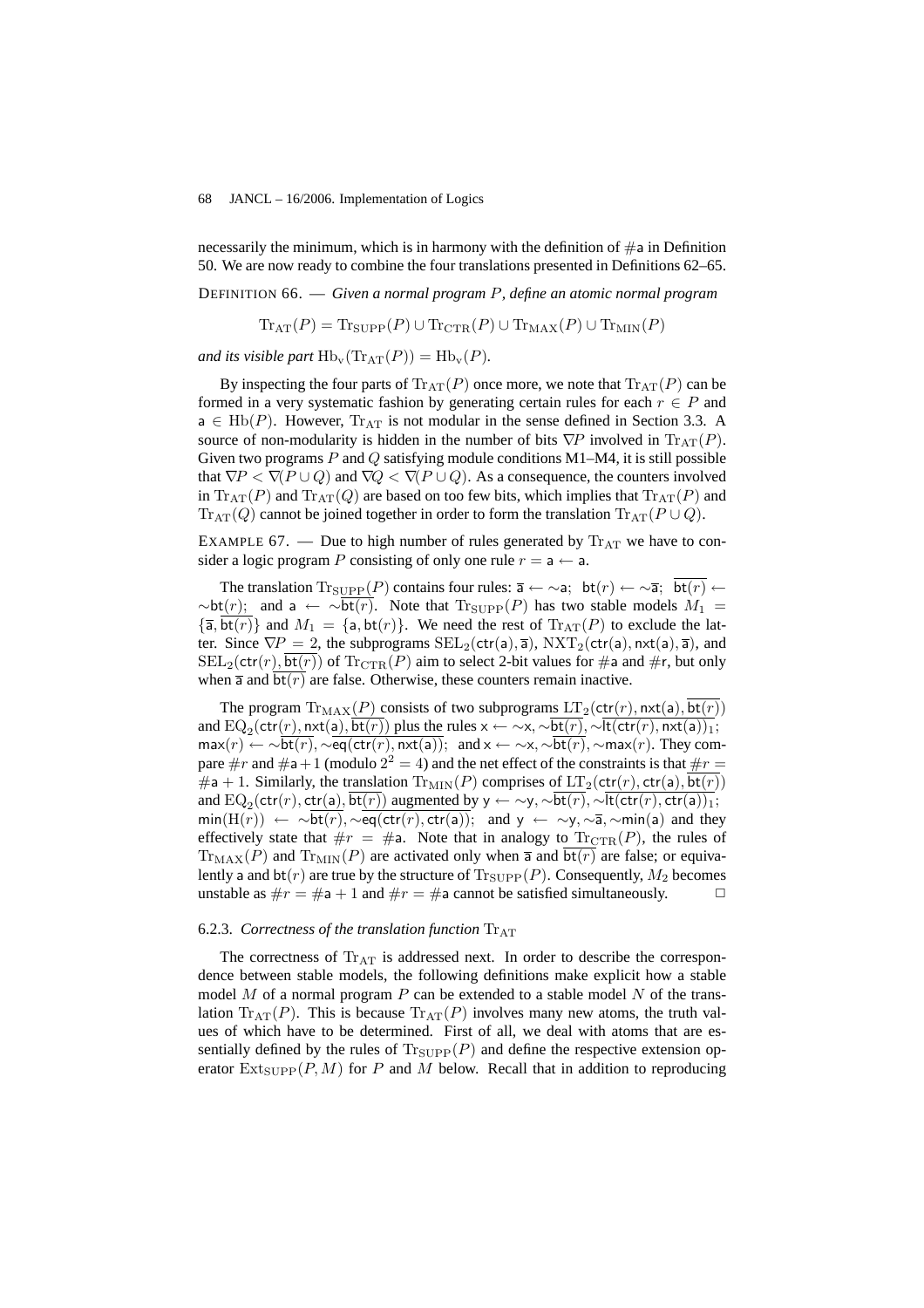M, this part of the translation is responsible for defining the complementary atoms  $\overline{a}$ , for which  $a \in Hb(P)$ , and the atoms  $bt(r)$  and  $bt(r)$ , which detect the satisfaction of  $B(r)$  for rules  $r \in P$ . Out of these atoms, the ones included in the set  $Ext_{\text{SUPP}}(P, M)$ defined below are supposed be true in the corresponding stable model N of  $\text{Tr}_{AT}(P)$ .

DEFINITION 68. — *For a normal program* P *and an interpretation* M *of* P*, define an extension operator by setting*  $Ext_{\text{SUPP}}(P, M) = M \cup {\overline{a} \mid a \in \text{Hb}(P) - M} \cup$  ${\rm \{bt(r) \mid r \in SR(P, M)\} \cup {\rm \{bt(r) \mid r \in P - SR(P, M)\}.}$ 

By the following definition, we introduce similar extension operators for the other parts of  $\text{Tr}_{AT}(P)$ . For instance, the rules in  $\text{Tr}_{CTR}(P)$  are responsible for selecting correct values for the counters whose purpose is to capture the unique level numbering # w.r.t. M. As a result, the atoms in  $\text{Ext}_{\text{CTR}}(P, M, \#)$  ought to be marked true in N. The last two parts of the translation contribute atoms involved in the constraints on the values of the counters, which implement the maximization/minimization principles from Definition 50. Again, the respective extension operators  $Ext_{MAX}$  and  $Ext_{MIN}$ determine which atoms evaluate to true given  $P$ ,  $M$ , and  $\#$ .

DEFINITION 69. — *For a normal program* P*, an interpretation* M *of* P*, and a*  $function # : M \cup SR(P, M) \rightarrow \{0, \ldots, 2^{\nabla P} - 1\}$ , define the following operators:

$$
\text{Ext}_{\text{CTR}}(P, M, \#) = \bigcup_{\mathbf{a} \in M} \text{AT}_{\nabla P}^{\text{ctr}}(\text{ctr}(\mathbf{a}), \# \mathbf{a}) \cup
$$
\n
$$
\bigcup_{\mathbf{a} \in M} \text{AT}_{\nabla P}^{\text{ctr}}(\text{nxt}(\mathbf{a}), \# \mathbf{a} + 1 \mod 2^{\nabla P}) \cup \bigcup_{r \in \text{SR}(P, M) \text{ and } B^+(r) = \emptyset} \text{AT}_{\nabla P}^{\text{ctr}}(\text{ctr}(r), 1) \cup
$$
\n
$$
\bigcup_{r \in \text{SR}(P, M) \text{ and } B^+(r) \neq \emptyset} \text{AT}_{\nabla P}^{\text{ctr}}(\text{ctr}(r), \# r). \quad (23)
$$

 $\text{Ext}_{\text{MAX}}(P, M, \#) = \{ \text{max}(r) \mid r \in \text{SR}(P, M) \text{ and } \text{B}^+(r) \neq \emptyset \}$  $\overline{a}$  $r \in \text{SR}(P,M)$  *and*  $a \in B^+(r)$  $\mathrm{AT}_{\nabla\!P}^{\rm lt}(\mathsf{ctr}(r),\#r,\mathsf{nxt}(\mathsf{a}),\# \mathsf{a}+1\;\mathrm{mod}\;2^{\nabla\!P})\cup$  $\overline{a}$  $r \in \text{SR}(P,M)$  *and*  $a \in B^+(r)$  $\mathrm{AT}^{\text{eq}}_{\nabla P}(\textsf{ctr}(r),\#r,\textsf{nxt}(\mathsf{a}),\# \mathsf{a}+1 \bmod 2^{\nabla P})$ . (24)

 $\text{Ext}_{\text{MIN}}(P, M, \#) = \{\text{min}(a) \mid a \in M\} \cup$  $\overline{\phantom{a}}$  $r \in \text{SR}(P,M)$  $\mathrm{AT}_{\nabla P}^{\rm lt}(\mathsf{ctr}(r),\#r,\mathsf{ctr}({\rm H}(r)),\# {\rm H}(r))\; \cup$  $\mathbf{r}$  $r \in \text{SR}(P,M)$  $AT_{\nabla P}^{\text{eq}}(\text{ctr}(r), \#r, \text{ctr}(\text{H}(r)), \# \text{H}(r)).$  (25)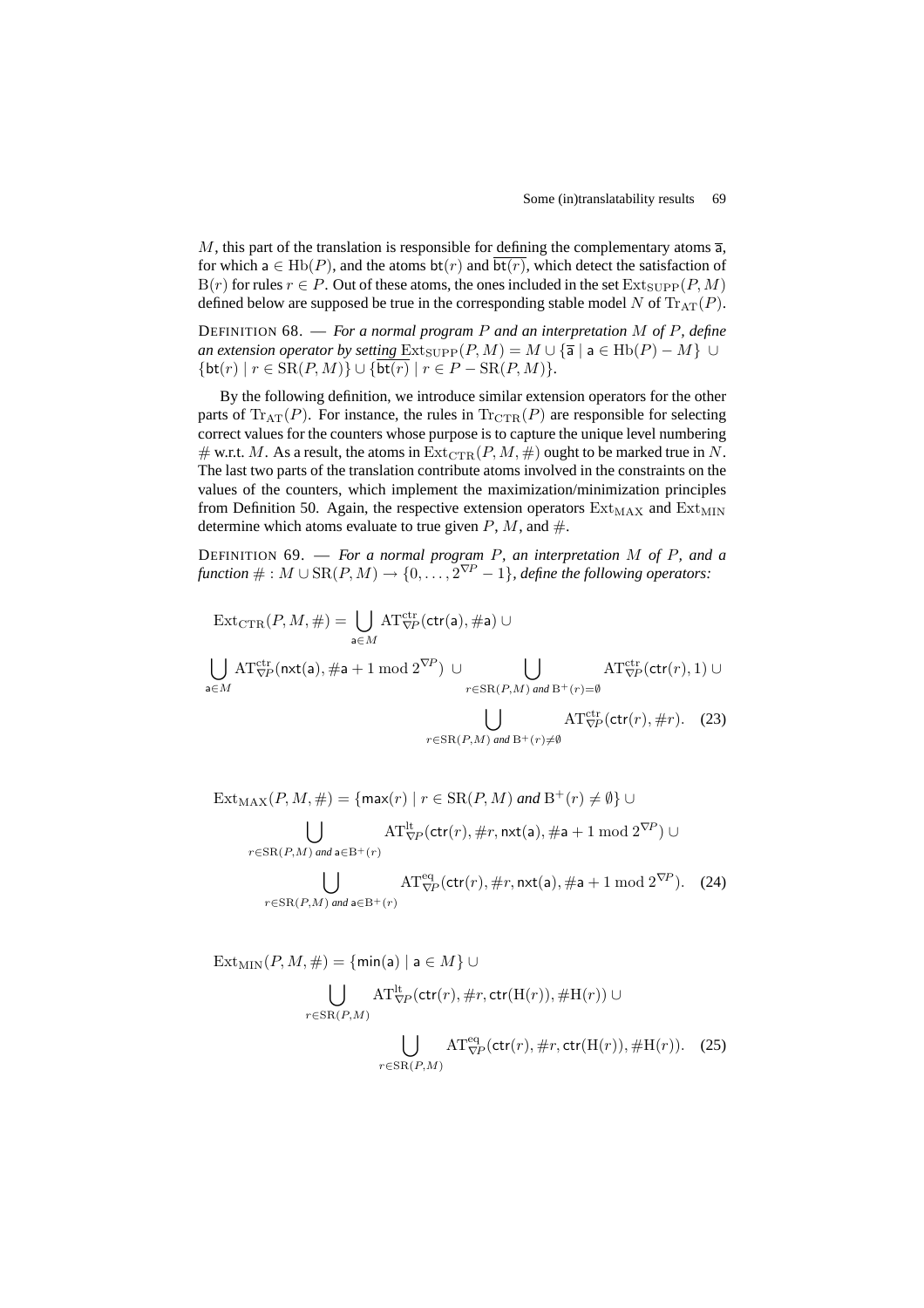The four extensions operators introduced so far are combined into one extension operator for the whole translation  $\text{Tr}_{AT}(P)$ . It should be yet emphasized that the four sets of atoms involved in Definition 70 are disjoint.

DEFINITION 70. — *For a normal program P, an interpretation*  $M \subseteq \text{Hb}(P)$  *of* P, and a function  $\# : M \cup \text{SR}(P, M) \rightarrow \{0, \ldots, 2^{\nabla P} - 1\}$ , define  $\text{Ext}_{\text{AT}}(P, M, \#) = 0$  $\text{Ext}_{\text{SUPP}}(P, M) \cup \text{Ext}_{\text{CTR}}(P, M, \#) \cup \text{Ext}_{\text{MAX}}(P, M, \#) \cup \text{Ext}_{\text{MIN}}(P, M, \#).$ 

The correctness of the translation function  $\text{Tr}_{\text{AT}}$  is addressed in Propositions 71 and 73 as well as Theorem 74.

PROPOSITION 71 ([JAN 03B]). — *Let* P *be a normal program. If* M *is a stable model of*  $P$  *and*  $\#$  *is the corresponding level numbering w.r.t.*  $M$ *, then the interpretation*  $N = \text{Ext}_{AT}(P, M, \#)$  *is a stable model of*  $\text{Tr}_{AT}(P)$  *such that*  $M = N \cap \text{Hb}(P)$ *.* 

DEFINITION 72. — Let P be a normal program,  $N \subseteq \text{Hb}(\text{Tr}_{AT}(P))$  an inter*pretation of the translation*  $\text{Tr}_{\text{AT}}(P)$ *, and*  $M = N \cap \text{Hb}(P)$ *. Define a function*  $# : M ∪ SR(P, M) → {0, ..., 2<sup>∇P</sup> − 1} by setting$ 

*1)*  $\#a = val_{\nabla P}(\text{ctr}(a), N)$  *for atoms*  $a \in M$ *, and 2)*  $\#r = \text{val}_{\nabla P}(\text{ctr}(r), N)$  *for rules*  $r \in \text{SR}(P, M)$ *.* 

PROPOSITION 73 ([JAN 03B]). — *Let* P *be a normal program. If* N *is a stable model of the translation*  $\text{Tr}_{\text{AT}}(P)$ *, then*  $M = N \cap \text{Hb}(P)$  *is a stable model of* P *and*  $N = \text{Ext}_{\text{AT}}(P, M, \#)$  *where*  $\#$  *is defined as in Definition 72.* 

THEOREM 74.  $-\mathcal{P} \leq_{\text{PF}} \mathcal{A}$ .

However, due to the size and intricacy of  $Tr_{AT}$ , we skip the proof of correctness that can be found in [JAN 03b]. An important concept used in the proofs is the one of *local stability* given in Definition 75 below. As established in Theorem 76, atomic programs lend themselves to localizing the fixed point condition behind stable models. Consequently, the proofs for Propositions 71 and 73 can be established modularly.

DEFINITION 75. — *An interpretation* I *is locally stable w.r.t. a normal program* P *if and only if*  $I \cap H(P) = LM(P^I)$ *.* 

THEOREM 76. — Let  $P_1, \ldots, P_n$  be **atomic** normal programs such that the sets of *head atoms*  $H(P_1), \ldots, H(P_n)$  *form a partition of*  $H(P)$  *for*  $P = \bigcup_{i=1}^n P_i$ .

*For any*  $S \subseteq \{1, \ldots, n\}$ , an interpretation  $M \subseteq H(P)$  is locally stable w.r.t.  $P_S = \bigcup_{i \in S} P_i \iff M$  is locally stable w.r.t.  $P_i$  for every  $i \in S$ .

*Moreover, an interpretation*  $M \subseteq \text{Hb}(P)$  *is a stable model of*  $P \iff M \subseteq \text{H}(P)$ *and* M is locally stable w.r.t.  $P_i$  for every  $i \in \{1, \ldots, n\}$ .

In analogy to the classes of positive programs, the four classes of normal programs reside in the same expressiveness class if measured by the existence of polynomial and faithful translation function, i.e. the relation  $\leq_{\text{FM}}$ .

COROLLARY 77.  $\mathcal{A} =_{PF} \mathcal{U} =_{PF} \mathcal{B} =_{PF} \mathcal{P}$ .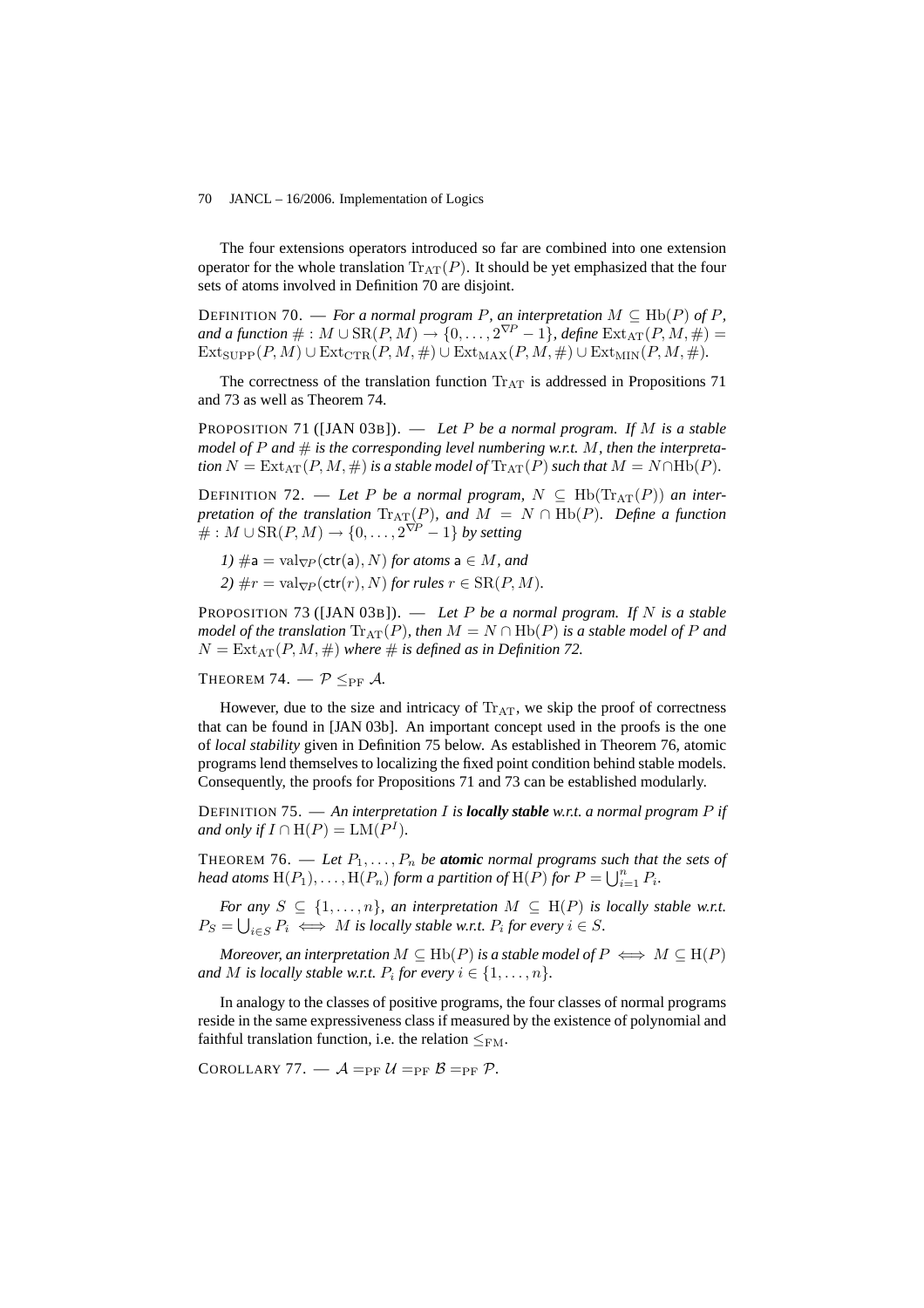On the other hand, let us consider any class  $C \in \{A, U, B, P\}$ . It follows by Proposition 19 that  $C^+ \leq_{PF} C$  and by Theorem 37 that  $\mathcal{C} \not\leq_{PF} C^+$ . Thus  $C^+ <_{PF} C$ holds for all representatives of the two expressiveness classes. The resulting hierarchy of classes of logic programs is illustrated in Figure 2. The relationships holding in this hierarchy remain in force even if we resort to weaker notions of faithfulness corresponding to equivalence relations addressed in Proposition 13.

 $\mathcal{A}$   $=_{\mathrm{PF}}$   $\mathcal{U}$   $=_{\mathrm{PF}}$   $\mathcal{B}$   $=_{\mathrm{PF}}$   $\mathcal{P}$  $\leq_{\mathrm{PF}}$  $\leq_{\rm PF}$  $\leq_{\mathrm{PF}}$  $_{\rm{V}}$  $\mathcal{A}^+$  =<sub>PF</sub>  $\mathcal{U}$  $B^+$  $^+$  =<sub>PF</sub>  $\mathcal{P}^+$ 

**Figure 2.** *Expressive power hierarchy based on polynomial and faithful (PF) translation functions*

# **6.3.** *Propositional theories revisited*

In general, it is very challenging to translate a normal program  $P$  into a set of clauses so that a bijective correspondence of models is obtained. For instance, the approach by Ben-Eliyahu and Dechter [BEN 94] is based on a transformation that is clearly polynomial, but the produced set of clauses may possess multiple models corresponding to one stable model of P. However, atomic programs provide a promising intermediary representation that is relatively straightforward to translate into clauses. Here we can apply Clark's program completion as established by Fages [FAG 94], but new atoms have to be introduced by the translation function  $Tr_{CL}$  in order to keep the translation function linear; or even polynomial in the first place.

DEFINITION 78. — *For an atomic normal program*  $P \in \mathcal{A}$  *and an atom*  $a \in \text{Hb}(P)$ *, let*  $\text{Def}_P(\mathsf{a}) = \{r \in P \mid \mathcal{H}(r) = \mathsf{a}\}\$  *and define the set of clauses* 

$$
\begin{aligned} \text{Tr}_{\text{CL}}(\mathsf{a}, P) &= \{ \{ \mathsf{a}, \neg \mathsf{bt}(r) \} \mid \mathsf{a} \in \text{Hb}(P) \text{ and } r \in \text{Def}_P(\mathsf{a}) \} \cup \\ & \{ \{ \neg \mathsf{a} \} \cup \{ \mathsf{bt}(r) \mid r \in \text{Def}_P(\mathsf{a}) \} \mid \mathsf{a} \in \text{Hb}(P) \} \cup \\ & \{ \{ \mathsf{bt}(r) \} \cup \mathsf{B}^-(r) \mid r \in \text{Def}_P(\mathsf{a}) \} \cup \\ & \{ \{ \neg \mathsf{bt}(r), \neg \mathsf{c} \} \mid r \in \text{Def}_P(\mathsf{a}) \text{ and } \mathsf{c} \in \mathsf{B}^-(r) \} \end{aligned}
$$

*where*  $\text{bt}(r)$  *is a new atom for each*  $r \in P$  *and*  $\text{Tr}_{\text{CL}}(P) = \bigcup_{\mathsf{a} \in \text{Hb}(P)} \text{Tr}_{\text{CL}}(\mathsf{a}, P)$  $such that \operatorname{Hb}_v(\operatorname{Tr}_{CL}(P)) = \operatorname{Hb}_v(P)$ ,  $\operatorname{Hb}_h(\operatorname{Tr}_{CL}(P)) = \operatorname{Hb}_h(P) \cup \{\operatorname{bt}(r) \mid r \in P\}.$ 

We note that every atom of  $Hb(P)$  appears in  $Tr_{CL}(P)$  so that  $Hb_a(Tr_{CL}(P)) =$  $\emptyset$ . The intuitive reading of  $bt(r)$  is the same as in Section 6.2, i.e.  $bt(r)$  is supposed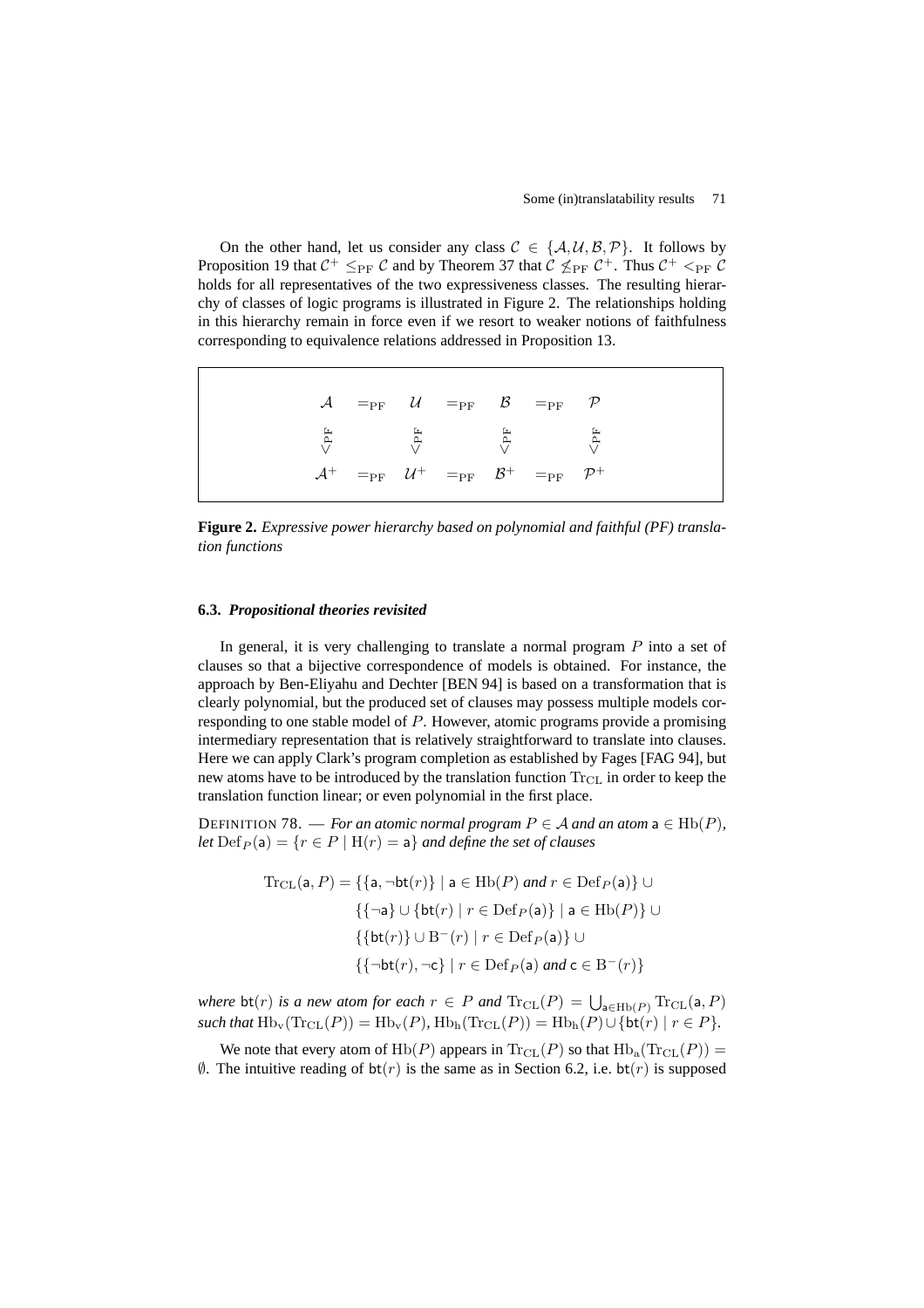to be true whenever the body of the rule  $r$  is true. Roughly speaking, the clauses in the translation ensure that every atom a  $\in$  Hb(P) is logically equivalent to the disjunction of all bodies of rules  $r \in P$  with  $H(r) = a$ . More precisely, clauses of the first two kinds in  $\text{Tr}_{\text{CL}}(a, P)$  enforce the equivalence of each  $a \in \text{Hb}(P)$  with the disjunction  $\bigvee {\rm bt}(r) \mid r \in {\rm Def}_P({\sf a})$ . On the other hand, each disjunct bt $(r)$  is made  $\alpha$  equivalent to the conjunction of negative (classical) literals  $\Lambda$ { $\neg c$  |  $c \in B^{-}(P)$ } by clauses of the last two kinds in  $Tr_{CL}(a, P)$ . The net effect is Clark's completion for each  $a \in Hb(P)$ . This leads to a tight correspondence of models as described next.

DEFINITION 79. — *Given an interpretation*  $I \subseteq Hb(P)$  *of*  $P \in A$ *, define an extension operator*  $\text{Ext}_{\text{CL}}(P, I) = I \cup \{\text{bt}(r) \mid r \in \text{SR}(P, I)\}.$ 

PROPOSITION 80 ([JAN 03B]). — *Let* P *be an atomic normal program.* If  $M \subseteq$  $Hb(P)$  *is a supported model of* P, then  $N = \text{Ext}_{CL}(P, M)$  *is a (classical) model of*  $Tr_{CL}(P)$  *such that*  $M = N \cap Hb(P)$ *.* 

PROPOSITION 81 ([JAN 03B]). — *Let* P *be an atomic normal program. If an interpretation*  $N \subseteq \text{Hb}(\text{Tr}_{CL}(P))$  *is a (classical) model of*  $\text{Tr}_{CL}(P)$ *, then*  $M =$  $N \cap \text{Hb}(P)$  *is a supported model of* P *such that*  $N = \text{Ext}_{\text{CL}}(P, M)$ *.* 

EXAMPLE 82. — Consider a logic program P which consists of two rules  $r_1 = a \leftarrow$  $\sim$ a and  $r_2 = a \leftarrow \sim b$  and has unique stable model  $M = \{a\}$ . The translation  $\text{Tr}_{\text{CL}}(P)$  contains clauses  $\{a, \neg \text{bt}(r_1)\}, \{a, \neg \text{bt}(r_2)\}, \{\neg a, \text{bt}(r_1), \text{bt}(r_2)\}, \{\neg b\},\$  ${\text{bt}(r_1), \mathsf{a}}, {\text{bit}(r_1), \neg \mathsf{a}}, {\text{bt}(r_2), \mathsf{b}}, \text{and } {\text{-bt}(r_2), \neg \mathsf{b}}.$  There is a unique classical model  $N = \{a, bt(r_2)\}\$  of  $Tr_{CL}(P)$ , as interpretations are restricted to the Herbrand base  $Hb(Tr_{CL}(P)) = \{a, b, bt(r_1), bt(r_2)\}.$ 

The translation function  $Tr_{CL}$  is clearly non-modular, since the clauses of the type  $\{\neg a\} \cup \{\text{bt}(r) \mid r \in \text{Def}_P(a)\}\$  create a dependency between rules possessing the same head a. Let us then address polynomiality and faithfulness as suggested by the one-to-one correspondence obtained in Example 82.

PROPOSITION 83. — Let P be an atomic normal program. Then  $M \subseteq \text{Hb}(P)$  is a *stable model of* P *if and only if* M *is a supported model of* P*.*

PROOF. —  $(\implies)$  This is shown by Marek and Subrahmanian [MAR 92] for normal programs (including atomic ones). ( $\Leftarrow$ ) Let M be a supported model of P. Let us define a function # from  $M \cup SR(P, M)$  to N such that  $\#a = 1$  for all  $a \in M$ and  $\#r = 1$  for all  $r \in \text{SR}(P, M)$ . Since P is atomic, we have  $B^+(r) = \emptyset$  for every  $r \in P$  and it is easy to inspect from Definition 50 that # is a level numbering w.r.t.  $M$ . Thus  $M$  is a stable model of  $P$  by Theorem 55.

THEOREM 84.  $A \leq_{PF} PT$ .

PROOF. — An atomic rule  $r = a \leftarrow \sim c_1, \ldots, \sim c_m$  consists of  $3m + 2$  symbols if each atom counts as one symbol and one symbol is reserved for separating it from other rules. The translation function  $Tr_{CL}$  translates r effectively into clauses  $\{a, \neg bt(r)\}, \{bt(r), c_1, \ldots, c_m\}, \{\neg bt(r), \neg c_1\}, \ldots, \text{ and } \{\neg bt(r), \neg c_m\} \text{ which con$ tain  $10m + 11$  symbols (including separating commas). In addition, the rule r contributes one literal to  $\{\neg a\} \cup \{\text{bt}(r') \mid r' \in \text{Def}_P(a)\}\$  which produces two additional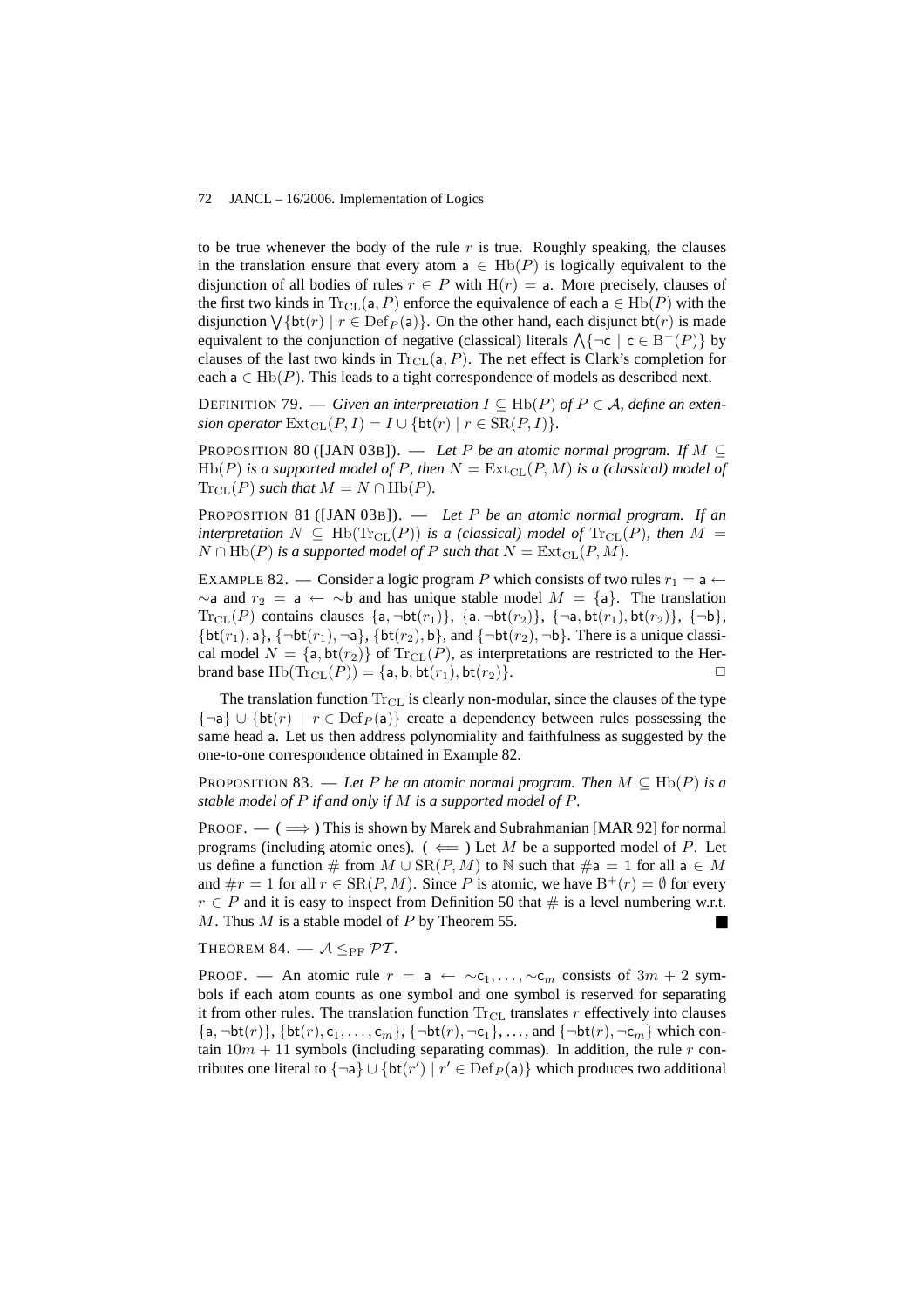symbols for r and 4 symbols for each a  $\in$  Hb(P). The translation  $\text{Tr}_{CL}(P)$  can be produced by going through the rules of P, creating the clauses and keeping an account of atoms that appear as heads in the rules. The clause  $\{\neg a\} \cup \{bt(r') \mid r' \in Def_P(a)\}\$ needs to be created for such atoms. Thus we conclude  $Tr_{CL}$  to be linear/polynomial.

To establish the faithfulness of  $Tr_{CL}$ , let P be an atomic normal program. Note that  $Hb(P) \subseteq Hb(Tr_{CL}(P))$  and  $Hb_v(Tr_{CL}(P)) = Hb_v(P)$  hold directly by Definition 78. It follows by Propositions 83 and 80 that there is an extension function  $Ext_{CL}$ :  $SM(P) \to CM(Tr_{CL}(P))$  that maps  $M \in SM(P)$  into  $N = Ext_{CL}(P, M)$  included in CM(T<sub>CL</sub>(P)) such that  $M = N \cap \text{Hb}(P)$ . Moreover, Propositions 81 and 83 imply that that if  $N \in CM(\text{Tr}_{CL}(P))$ , then  $M = N \cap \text{Hb}(P) \in SM(P)$  and  $N =$  $Ext_{CL}(P, M)$ . Thus we may conclude  $Tr_{CL}$  to be faithful by Proposition 20.

COROLLARY 85.  $-\mathcal{PT} =_{PF} \mathcal{A} =_{PF} \mathcal{U} =_{PF} \mathcal{B} =_{PF} \mathcal{P}$ .

COROLLARY 86.  $-\mathcal{C}^+ <_{PF} \mathcal{PT}$  *holds for any*  $\mathcal{C}^+ \in \{A^+, \mathcal{U}^+, \mathcal{B}^+, \mathcal{P}^+\}.$ 

# **7. Related work**

The classification method presented in Section 3.4 accommodates the one proposed for non-monotonic logics [JAN 99b, JAN 03a, JAN 00a] to the case of logic programs. These classification methods are analogous, but there are also major differences. The semantics of a *non-monotonic theory* is determined by a set of *extensions/expansions* which are typically propositionally closed theories<sup>11</sup> rather than a set of interpretations/models. This makes the notions of faithfulness somewhat incompatible although bijective correspondences are aimed by both of them. The concepts of modularity are also different because the primary objects of study, i.e. non-monotonic theories and logic programs, are epitomized differently.

We should also comment on the major changes made to earlier versions of the method presented in [JAN 00b, JAN 01] in which the systematic analysis of logic programs was initiated. Firstly, the notion of modularity presented in Section 3.3 is more fine-grained due to module conditions M1–M4 given in Definition 16. More precisely, the condition (7) is supposed to hold in limited context while  $P$  and  $Q$  are assumed arbitrary in [JAN 00b]. A further difference in modularity is that  $\text{Tr}(P) = P$ for all  $P \in \mathcal{C}$  when  $\text{Tr} : \mathcal{C}' \to \mathcal{C}$  and  $\mathcal{C} \subset \mathcal{C}'$ , i.e.  $\mathcal{C}$  is a syntactic subclass of  $\mathcal{C}'$ . Although this leads to analogous intranslatability results [JAN 00b] it is impossible to make comparisons with syntactically different classes such as  $\mathcal{PT}$  distinguished in Section 3.1. This is why we resort to a weaker notion of modularity. A further difference concerns the notion of faithfulness proposed in Section 3.3. It is weaker than the one used in [JAN 00b] because the visibility of atoms is taken fully into account. These kinds of weakenings are in favor of intranslatability results which are strengthened. However, the resulting expressive power hierarchy is not affected by the tunings made. But, as discussed in Section 4.2, certain strict relationships in the hierarchy may cease to hold if still weaker notions of faithfulness are introduced.

<sup>11.</sup> Recall that a propositionally closed theory is fully determined by the set of its models.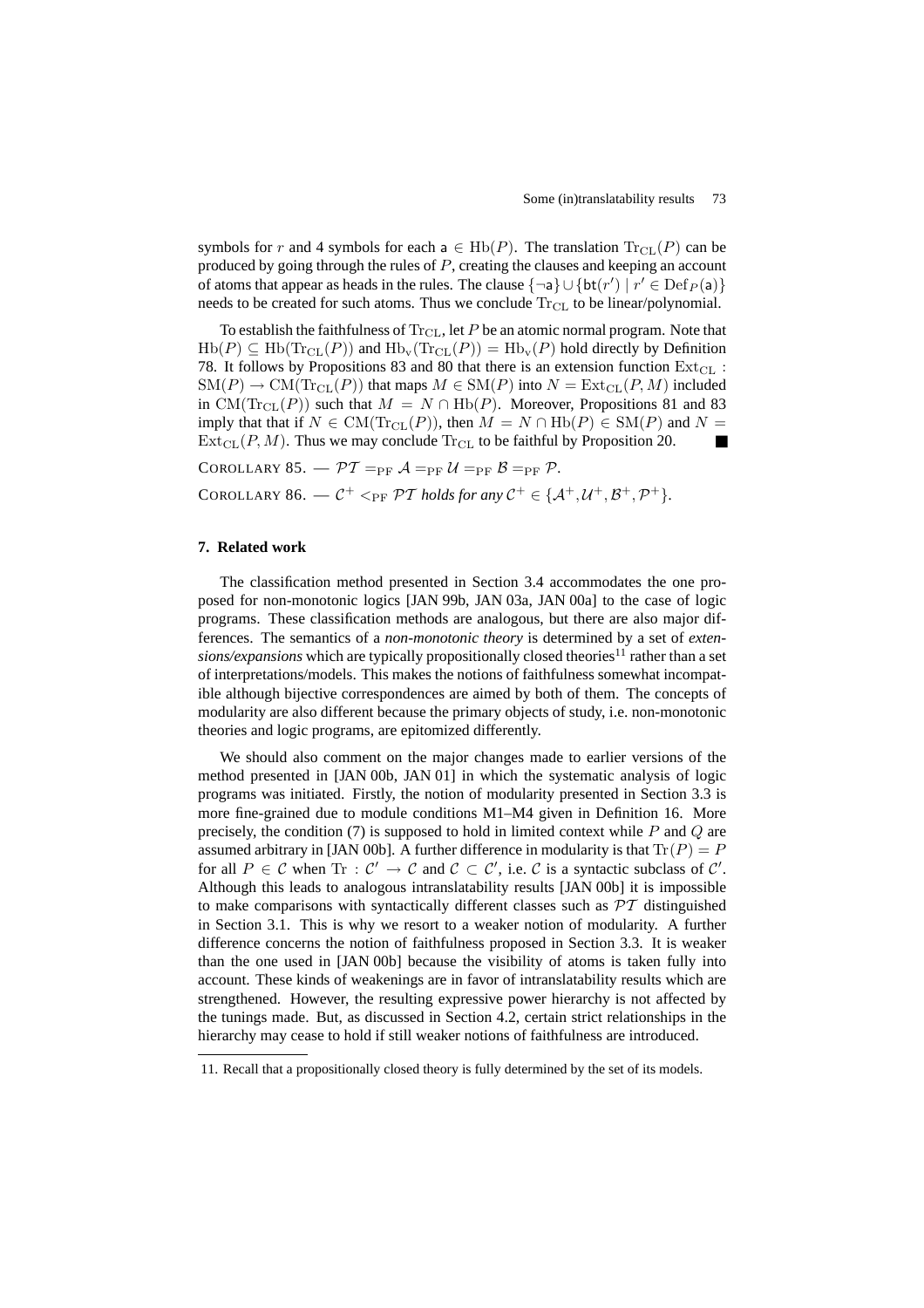Module systems are used in programming languages to manage the complexity of programs as well as to enforce good programming practice. Logic programming is not an exception in this respect as several proposals for modular composition of logic programs have been made; see [BUG 94] for a comprehensive study. For instance, Maher [MAH 93] distinguishes *internal* predicates from *imported* and *exported* predicates and imposes conditions on program composition under *perfect* model semantics. In our terminology and in the propositional case, the first category forms the hidden part of the Herbrand base while the latter two categories form its visible part. For us, the distinction of imported and exported atoms is not important and the module conditions M1–M4 of Definition 16 are much weaker. Again, this favors our negative results as stated above. Bugliesi et al. [BUG 94] present a very similar conceptualization of program modules due to Gaifman and Shapiro accompanied by an algebraic theory of program composition. Etalle and Gabbrielli [ETA 96] define modules in analogy to Definition 6 (assuming the propositional case) but leave the hidden part of the Herbrand base implicit. Their only module condition is very close to ours: the joint atoms in  $\text{Hb}(P) \cap \text{Hb}(Q)$  must be contained in  $\text{Hb}_v(P) \cap \text{Hb}_v(Q)$ . One obvious difference is that  $P$  and  $Q$  are not required to be disjoint.

Antoniou et al. [ANT 01] apply a modularity condition when developing normal forms for Nute's *defeasible logic* [NUT 94]. Although defeasible logic is based on a completely different semantics, its rule-based syntax makes it reminiscent of normal programs. Antoniou et al. consider a translation function Tr to be *correct*, if  $D \equiv_{L(D)} \text{Tr}(D)$  for every  $D^{12}$ . This is somewhat analogous to our approach, but there is no account of visibility of atoms and the semantics of defeasible logic assigns a unique set of conclusions to each theory. A further property addressed in [ANT 01] is *incrementality* defined by  $\text{Tr}(D_1 \cup D_2) \equiv_{L(D_1) \cup L(D_2)} \text{Tr}(D_1) \cup \text{Tr}(D_2)$ . This is already very close to (7) in our definition of modularity. However, our notion is based on syntactical equality = rather than semantical equivalence  $\equiv_v$ . Moreover, there is no counterpart to module conditions in the approach by Antoniou et al. Actually, they reserve the term *modularity* for a stronger property described by  $D_1 \cup D_2 \equiv_{L(D_1) \cup L(D_2)} D_1 \cup \text{Tr}(D_2)$ . In contrast to (7), such a condition is not applicable to translations between classes which are syntactically different. For example, consider the case that  $D_1$  is a defeasible theory and  $\text{Tr}(D_2)$  is a propositional theory. The union  $D_1 \cup Tr(D_2)$  does not make sense.

As shown in Section 4.3, normal programs cannot be translated into sets of clauses in a faithful and modular way. Niemelä [NIE 99, Proposition 4.3] provides a formal counter-example in this respect, too, but the result is intentionally strengthened using much weaker notions of faithfulness and modularity. In spite of these intranslatability results, the composition of the translation functions  $T_{\rm AT}$  and  $T_{\rm CL}$  from Section 6 is sufficient to reduce normal logic programs into propositional theories. The resulting translation function is definitely not modular, but still highly structural so that actual translations can be computed in a systematic fashion. A transformation that would

<sup>12.</sup> Here  $\equiv_{L(D)}$  denotes semantical equivalence, i.e., the theories yield exactly the same conclusions in the language  $L(D)$  of D.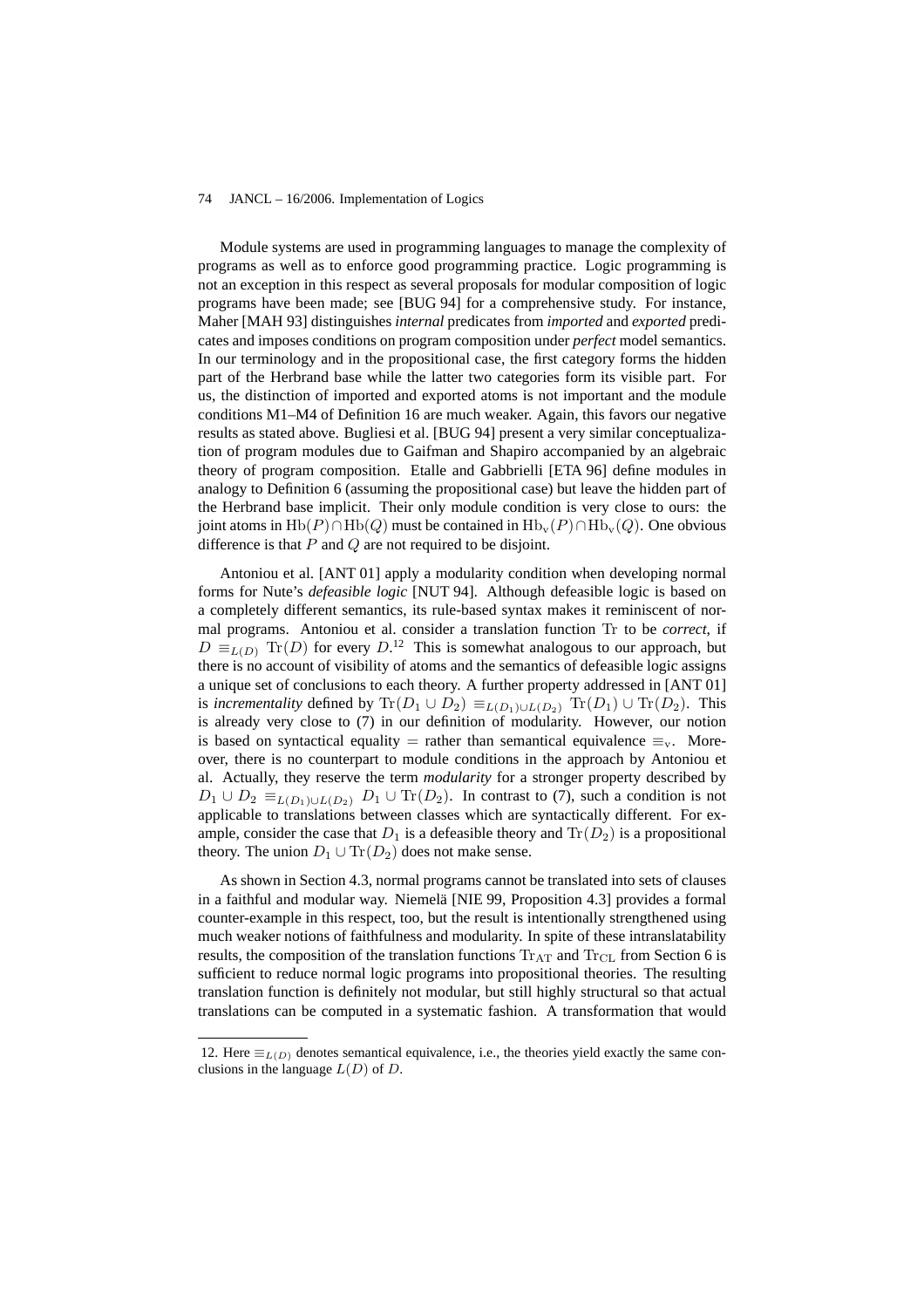not introduce new atoms seems very unlikely in light of a recent complexity-theoretic argument by Lifschitz and Razborov [LIF 06]. On the other hand, Niemelä [NIE 99] presents the basic technique to encode propositional satisfiability problems in terms of normal logic programs. The translation function  $Tr_{LP}$  presented is Section 4.3 is designed with stronger criteria (i.e. faithfulness and modularity) in mind.

Marek and Truszczyński [MAR 91] show that checking whether a normal logic program has a stable model forms an NP-complete decision problem which is analogous to the propositional satisfiability SAT problem [COO 71]. The translation functions  $Tr_{AT}$  and  $Tr_{LP}$  imply that the computational complexity of the former problem remains NP-complete under the three syntactic restrictions introduced in Section 2.1. This indicates that the expressive powers of the classes  $A, U$ , and  $B$  cannot be differentiated in terms of traditional complexity measures. This is mainly because the reducibilities involved in complexity results preserve only the yes/no answers to decision problems. In contrast, the relation  $\leq_{\text{FIM}}$  based on the existence of a polynomial, faithful and modular translation function enables us to detect strict differences.

*Partial evaluation* techniques have been introduced to rewrite rules of programs in a semantics preserving way. A good example in this respect is an approach by Brass and Dix [BRA 97]. They propose *equivalence transformations* for normal and *disjunctive* logic programs under the stable model semantics [GEL 91]. Partial evaluation is one of such transformations and particularly interesting from our point of view as it may decrease favorably the number of positive body literals. This takes place, e.g., when a rule a  $\leftarrow$  b is replaced by a  $\leftarrow \sim$  c and a  $\leftarrow \sim$  d given that the definition of b consists of b ←  $\sim$ c and b ←  $\sim$ d. A drawback is that partial evaluation may cause an exponential growth to the length of the program in the worst case. Nevertheless, partial evaluation preserves the Herbrand base of the program and eventually, it will produce an atomic normal program if applied as far as possible. E.g., Costantini et al. [COS 02] use partial evaluation for this purpose. In fact, partial evaluation (also known as *unfolding*) is admitted by a variety of semantics proposed for normal and disjunctive programs; see [ARA 95, BRA 97] for a collection of results in this respect. The more conventional case of definite programs with variables and function symbols is covered in the survey by Pettorossi and Proietti [PET 94].

Ben-Eliyahu and Dechter [BEN 94] study the possibilities of reducing *head-cyclefree* disjunctive logic programs, under the stable model semantics [GEL 91], to propositional theories. We restrict our attention to normal programs which form a special case of head-cycle-free disjunctive programs. Ben-Eliyahu and Dechter [BEN 94, Theorem 2.8] devise a characterization of stable models that resembles the one developed in Section 5. However, they impose weaker conditions on level numberings so that in contrast to Theorem 55, uniqueness cannot be guaranteed. The translation function  $\text{Tr}_{BD}$  (called *translate-2* in [BEN 94]) produces a propositional theory  $\text{Tr}_{BD}(P)$ that captures stable models in terms of classical ones. In particular, the fact that  $\#a$ equals to i for some atom  $a \in \text{Hb}(P)$  is expressed by making a new atom  $\text{in}(a)_i$  true on the classical side. In contrast to the composition  $\text{Tr}_{AT} \circ \text{Tr}_{CL}$ , the translation function  $Tr_{BD}$  does not necessarily yield a bijective correspondence between models as the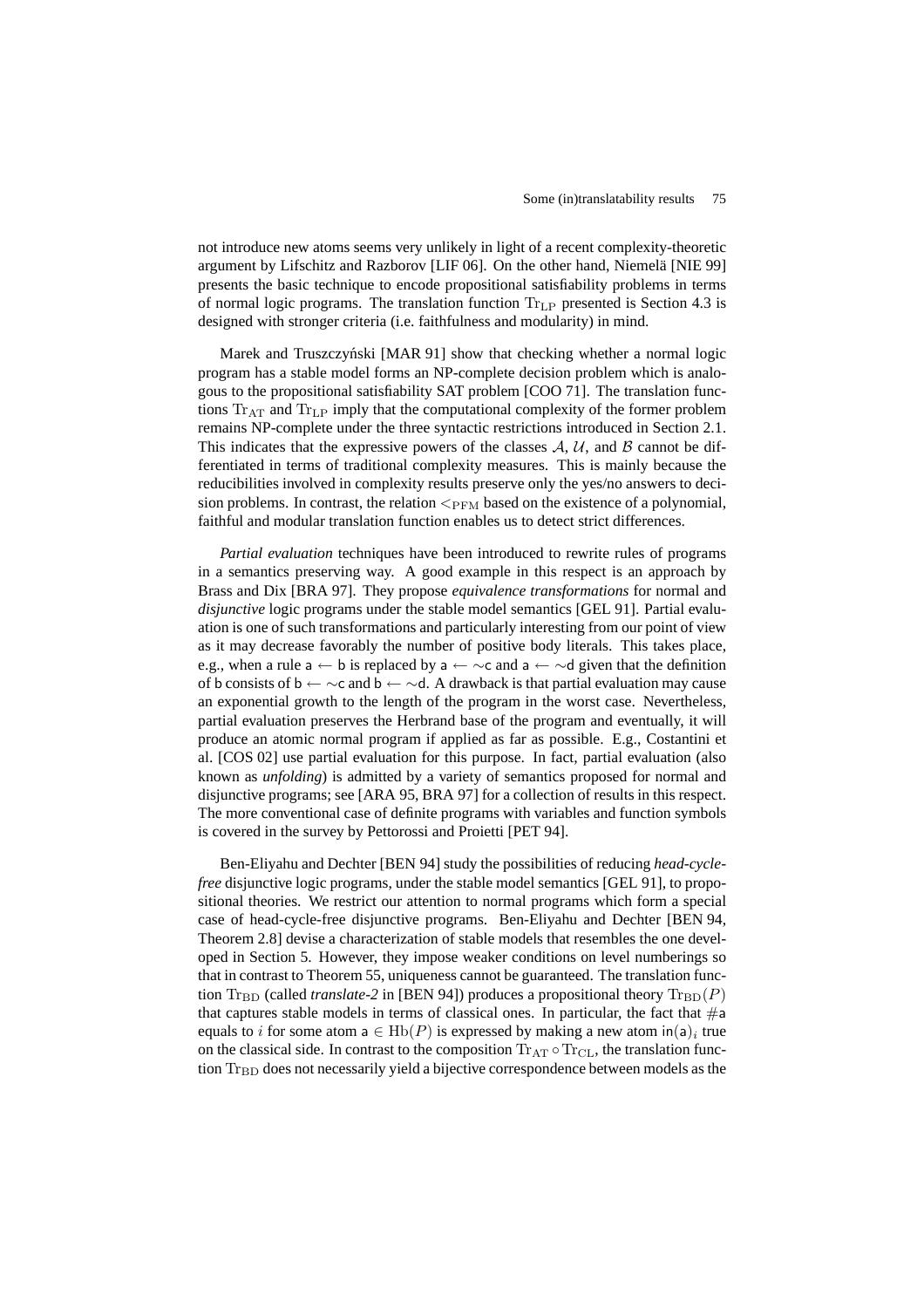level numberings used by used by Ben-Eliyahu and Dechter lack uniqueness. Moreover, the language of P is not preserved by  $\text{Tr}_{BD}$  as  $\text{Hb}(P) \cap \text{Hb}(\text{Tr}_{BD}(P)) = \emptyset$ . A further difference is that  $||{\rm Tr}_{\rm BD}(P)||$  is quadratic in  $||P||$  in the worst case. Our translation functions are more economical in this respect:  $||\text{Tr}_{CL}(\text{Tr}_{AT}(P))||$  is of the order of  $||P|| \times \nabla P$ , as the binary encoding of level numbers is used. This aspect of  $Tr_{AT} \circ Tr_{CL}$  makes a difference with respect to a recent translation proposed by Lin and Zhao [LIN 03]. Their translation function is faithful but quadratic in  $||P||$ .

There are also other characterizations of stable models that are closely related to the one established in Section 5. Fages [FAG 94] calls an interpretation  $I \subseteq \text{Hb}(P)$ of a normal program P *well-supported* if and only if there exists a strict well-founded partial order  $\prec$  on I such that for any atom a  $\in I$ , there exists  $r \in \text{SR}(P, I)$  satisfying  $H(r) = a$  and  $b \prec a$  for all  $b \in B^{+}(r)$ . It follows that well-supported models of a normal program  $P$  are stable models of  $P$ , and vice versa [FAG 94]. Given a supported model  $M$  of  $P$  and the respective unique level numbering conforming to Definition 50, one can extract a strict well-founded partial order  $\prec$  as follows: define a  $\prec$  b if and only if  $a \in M$ ,  $b \in M$ , and  $\#a < \#b$ . Furthermore, Fages distinguishes *positive order consistent* normal programs whose models are necessarily well-supported. As a consequence, the classical models of the completion of a program  $P$  [CLA 78], or the supported models of  $P$ , coincide with the stable models of  $P$ .

Babovich et al. [BAB 00] and Erdem and Lifschitz [ERD 03] generalize Fages' results by introducing the notion of *tightness* for logic programs. The tightness of a logic program P is defined relative to a set atoms  $A \subseteq \text{Hb}(P)$ , which makes Fages' theorem applicable to a wider range of programs. To point out our contribution in this respect, we note that atomic normal programs are automatically positive order consistent, or *absolutely* tight [ERD 03]. Therefore, arbitrary normal programs can be transformed into absolutely tight ones by applying  $Tr_{AT}$  from Section 6. Yet another approach [LIN 04] to deal with non-tight programs is to add *loop formulas* to the completion in order to exclude supported models which are not stable. This can be done gradually while computing classical models for the completion. As a drawback, the number of loop formulas can be exponential in the worst case. In contrast,  $Tr_{AT} \circ$ Tr<sub>CL</sub> provides a one-shot translation with a fixed length of the order of  $||P|| \times \nabla P$ .

As already discussed in Section 3.2, a basic notion of equivalence is obtained for a given class of programs  $\mathcal C$  by requiring that programs possess the same stable models, i.e.  $P \equiv Q$  iff  $\text{Sem}_C(P) = \text{Sem}_C(Q)$ . Lifschitz et al. [LIF 01] and later Turner [TUR 03] study a stronger condition, which involves an arbitrary context  $R \in$ C in which P and Q could be placed as subprograms. That is, P and Q are *strongly equivalent*, denoted by  $P \equiv_{\rm s} Q$  iff for all  $R \in \mathcal{C}$ , Sem<sub>C</sub>( $P \cup R$ ) = Sem<sub>C</sub>( $Q \cup R$ ). The equivalence relation  $\equiv_{\rm v}$  introduced in Section 3.2 is more practically oriented, as it takes the visibility of atoms properly into account. It is justifiable to exclude atoms formalizing auxiliary concepts as concerns the equivalence of logic programs. This aspect is also present in Maher's early work [MAH 88] where a number of semantical concepts is projected with respect to the common Herbrand base of the programs being compared. But stable models [GEL 88] are not covered due to time of publication.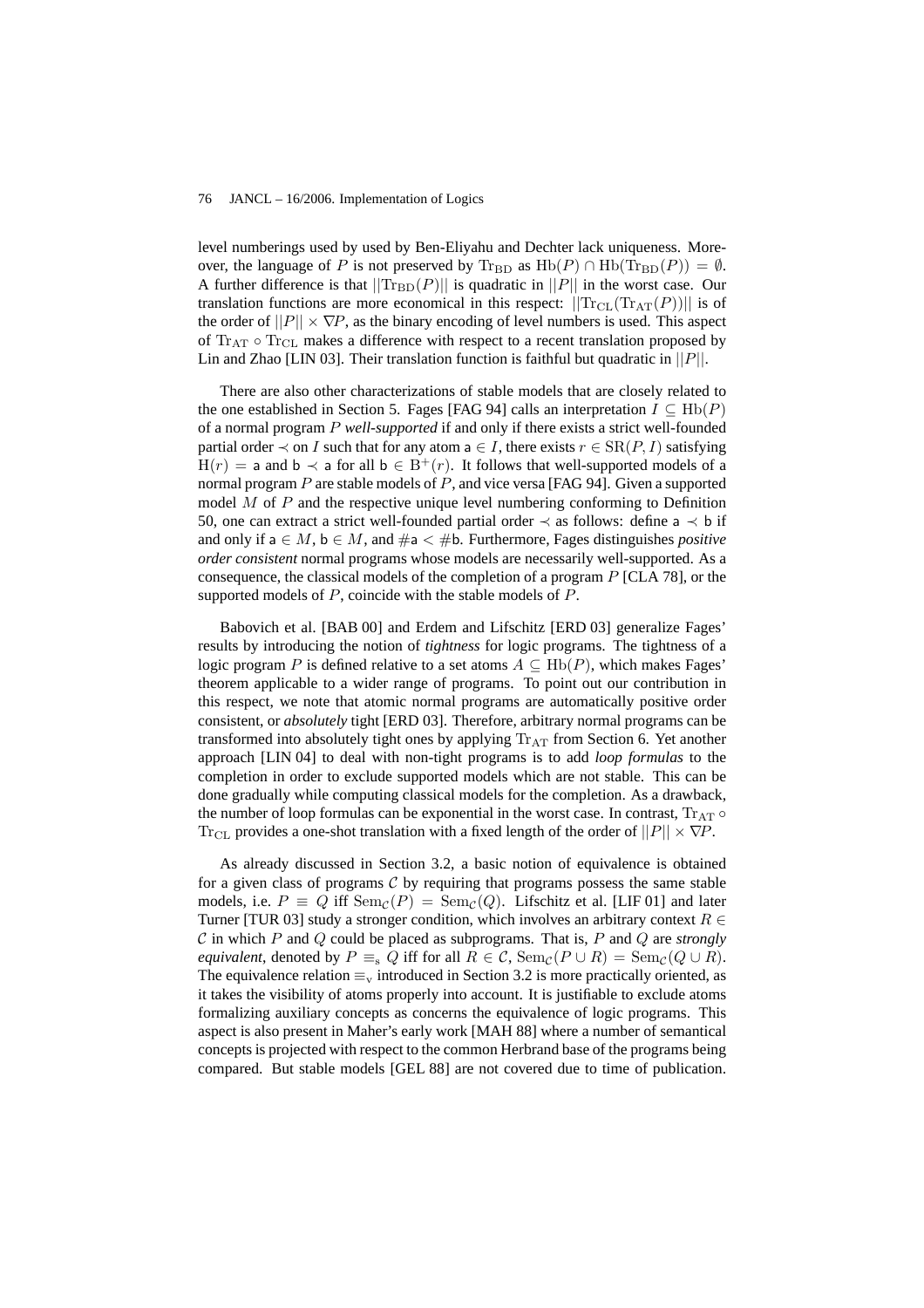Quite recently, Woltran [WOL 04] has characterized relativized versions of  $\equiv$  and  $\equiv$ <sub>s</sub> as regards visibility. There are also interesting connections between modularity and strong equivalence as pointed out by Ferraris and Cabalar [FER 05, CAB 05]. According to their results, modular translations from logic programs into propositional theories are enabled if their semantics is changed to be determined by *equilibrium models* that characterize strong equivalence.

```
node(1..n).
in(V1,V2) :- not out(V1,V2), node(V1;V2), V1!=V2.
out(V1,V2) :- not in(V1,V2), node(V1;V2), V1!=V2.
reach(V, V) :- node(V).
reach(V1,V3) :- in(V1,V2), reach(V2,V3),node(V1;V2;V3), V1!=V2, V1!=V3.
:- not reach(V1,V2), node(V1;V2).
```
**Figure 3.** *Normal logic program used in the reachability benchmark*

# **8. Experiments**

In this section, we present prototype implementations of the translation functions  $Tr_{AT}$  and  $Tr_{CL}$  crafted in Sections 6.2 and 6.3, respectively. By combining these tools with SAT solvers we obtain a machinery which is sufficient to compute stable models for normal logic programs in practice. The main objective of this section is to make a preliminary comparison of this approach with existing answer set solvers using three benchmark problems. Our first benchmark deals with the reachability of nodes in graphs whereas the second is about checking the equivalence of normal logic programs. The computation of Hamiltonian circuits for randomly generated planar graphs is of interest in our last benchmark.

The implementation of our translation-based approach consists of two translators $13$ called LP2ATOMIC and LP2SAT, which correspond to the two phases of the translation. The task of LP2ATOMIC is to translate away positive body atoms from a normal program given as input in the internal file format of SMODELS [SIM 02]; typically produced by the front-end LPARSE. The implementation includes certain optimizations not addressed in Section 6.2. For instance, *strongly connected components* (SCCs) are utilized to reduce the numbers of bits involved in binary counters and to avoid counters associated with rules in many cases. The latter translator, LP2SAT takes the output of LP2ATOMIC as its input and produces the completion for the program in the *DIMACS format* understood by most SAT solvers.

<sup>13.</sup> Please visit http://www.tcs.hut.fi/Software/lp2sat/ for binaries and benchmarks.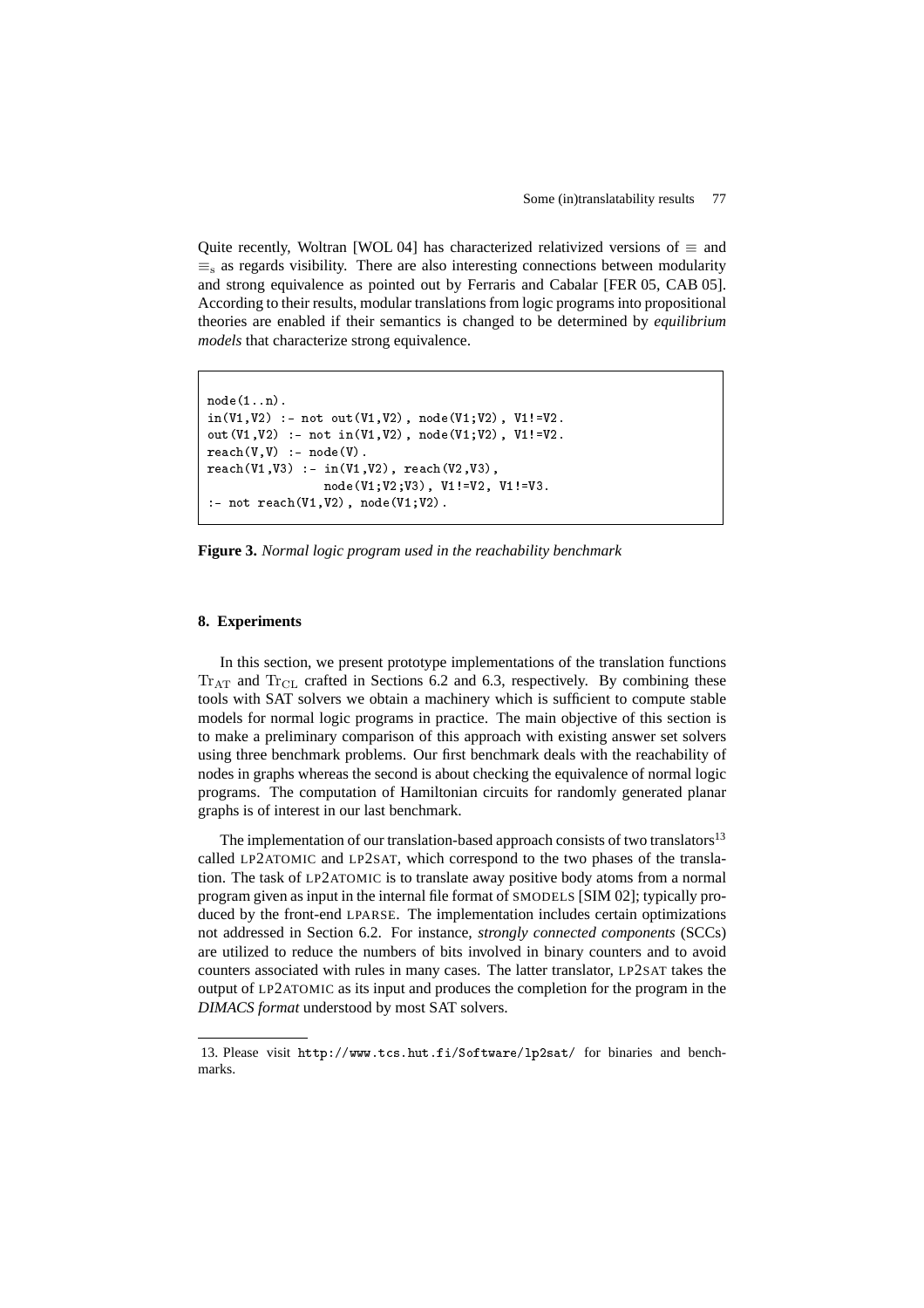All experiments reported in this section are run under the Debian GNU/Linux 2.4.26 operating system on a AMD Athlon XP 2000+ 1.67 GHz CPU with 1 GB memory. We use a variety of systems in the experiments: SMODELS [SIM 02], CMOD-ELS [LIE 04], and ASSAT [LIN 04]; as well as combinations of LP2ATOMIC and LP2SAT with other solvers including three SAT solvers RELSAT [BAY 97], CHAFF<sup>14</sup> [MOS 01], and  $SIEGE<sup>15</sup>$ . The system LP2ATOMIC+SMODELS combines the two subsystems just to get an idea how much overhead results from the removal of positive body atoms. The three combinations LP2SAT+RELSAT, LP2SAT+CHAFF, and LP2SAT+SIEGE use both of our translators as well as the mentioned SAT solver as a back-end for the actual computation of stable models. Finally, we incorporate a strengthened well-founded reduction to these systems (the prefix WF+ is inserted to the name) by calling SMODELS to simplify the intermediate program representations before and after invoking LP2ATOMIC. The combined systems are implemented as shell scripts which are distributed in the same directory as binaries. We use three benchmarks to compare the performance of the systems as reported below.

| Vertices                | 2     | 3     | 4     | 5      |
|-------------------------|-------|-------|-------|--------|
| <b>SMODELS</b>          | 0.003 | 0.003 | 0.033 | 12.    |
| <b>CMODELS</b>          | 0.030 | 0.124 | 293   |        |
| LP2ATOMIC+SMODELS       | 0.008 | 0.013 | 0.393 | 353    |
| $LP2SAT + CHAFF$        | 0.009 | 0.023 | 1.670 |        |
| $LP2SAT+RELSAT$         | 0.005 | 0.018 | 0.657 | 1879   |
| $WF+LP2SAT+RELSAT$      | 0.013 | 0.018 | 0.562 | 1598   |
| Models                  |       | 18    | 1606  | 565080 |
| SCCs with $ H(C)  > 1$  | 0     | 3     | 4     | 5      |
| Rules (LPARSE)          | 14    | 39    | 84    | 155    |
| Rules (LP2ATOMIC)       | 18    | 240   | 664   | 1920   |
| Clauses (LP2SAT)        | 36    | 818   | 2386  | 7642   |
| Clauses ( $WF+LP2SAT$ ) | 10    | 553   | 1677  | 5971   |

**Table 3.** *Timings in seconds when computing all stable models*

– *Reachability problem* [JAN 04]. This benchmark is based on the complete directed graph  $D_n$  with n nodes and  $n^2 - n$  arcs (there are no reflexive arcs). The problem is to find all subgraphs of  $D_n$  in which all vertices are still reachable from each other through the remaining arcs. The corresponding test program is given in the input syntax of LPARSE (see Figure 3). In the benchmark, the task is to compute all stable models of the program instantiated by LPARSE when  $n$  varies from 2 to 5. As a result, the number of SCCs involving *positive loops* increases. And in particular, the number stable models to be computed by the systems increases very rapidly. The results have been collected in Table 3. Our benchmark is really easy for SMODELS.

<sup>14.</sup> A very succesful SAT solver in competitions; see http://www.satcompetition.org/.

<sup>15.</sup> See http://www.cs.sfu.ca/~loryan/personal/ for background.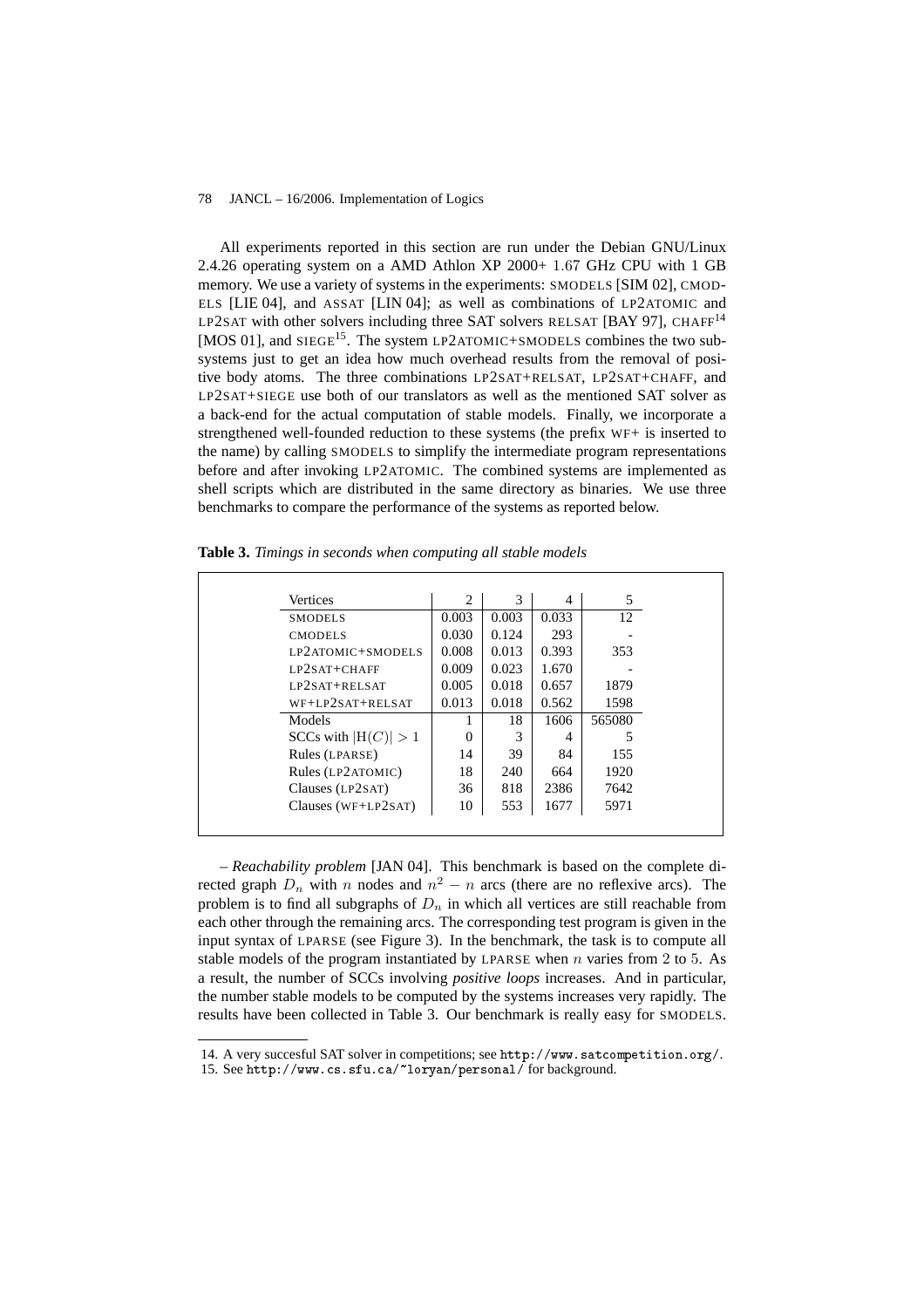However, the main objective here is to compare CMODELS with our approach as it is based on similar methodology. We did not use ASSAT nor SIEGE as they have been designed to compute only one model. Our results indicate that the systems based on LP2ATOMIC and LP2SAT appear to be faster than CMODELS. When  $n = 5$ , CMODELS exceeds the time limit of 24 hours and CHAFF runs out of memory (1 GB) as the backend of LP2SAT. The systems perform differently when we compute only one stable model for the program and  $n = 8$ . The respective timings are 0.012, 0.043,  $>10^4$ , 0.80, 2.6 and 2.8 seconds for the systems in Table 3; and 0.020 seconds for ASSAT.



**Figure 4.** *Timings in seconds when showing the non-existence of stable models (averaged over 10 runs on the same instance)*

– *Verifying the equivalence of programs.* Our second benchmark is related to the famous *n*-queens problem where the task is to place *n* queens on an  $n \times n$  chess board so that they do not threaten each other. The idea is to use two orthogonal variants of a program formulated by Niemelä [NIE 99]: one is based on a row-wise placement of the queens while the other uses columns. The task is to prove the equivalence of the two programs, which is achieved by (i) combining the programs using a specialized tool called LPEQ [JAN 02] and (ii) showing that the result does not have stable models. In the benchmark, the number of queens  $n$  is varied from 4 to 12. The running times of four systems have been plotted in Figure 4. ASSAT and CMODELS scale very similarly and run out of memory when  $n = 13$ . The SMODELS system is slightly better and LP2SAT+SIEGE turns out to be the best combination. Other SAT solvers lead to slower performance and the well-founded reduction does not really prune the program instances. SMODELS and LP2SAT+SIEGE can handle  $n = 13$ .

– *Hamiltonian circuits.* Our last benchmark concerns the problem of finding Hamiltonian circuits on random planar graphs generated generated by the Stanford Graph Base (SGB). Again, we have to slightly modify a program written by Niemelä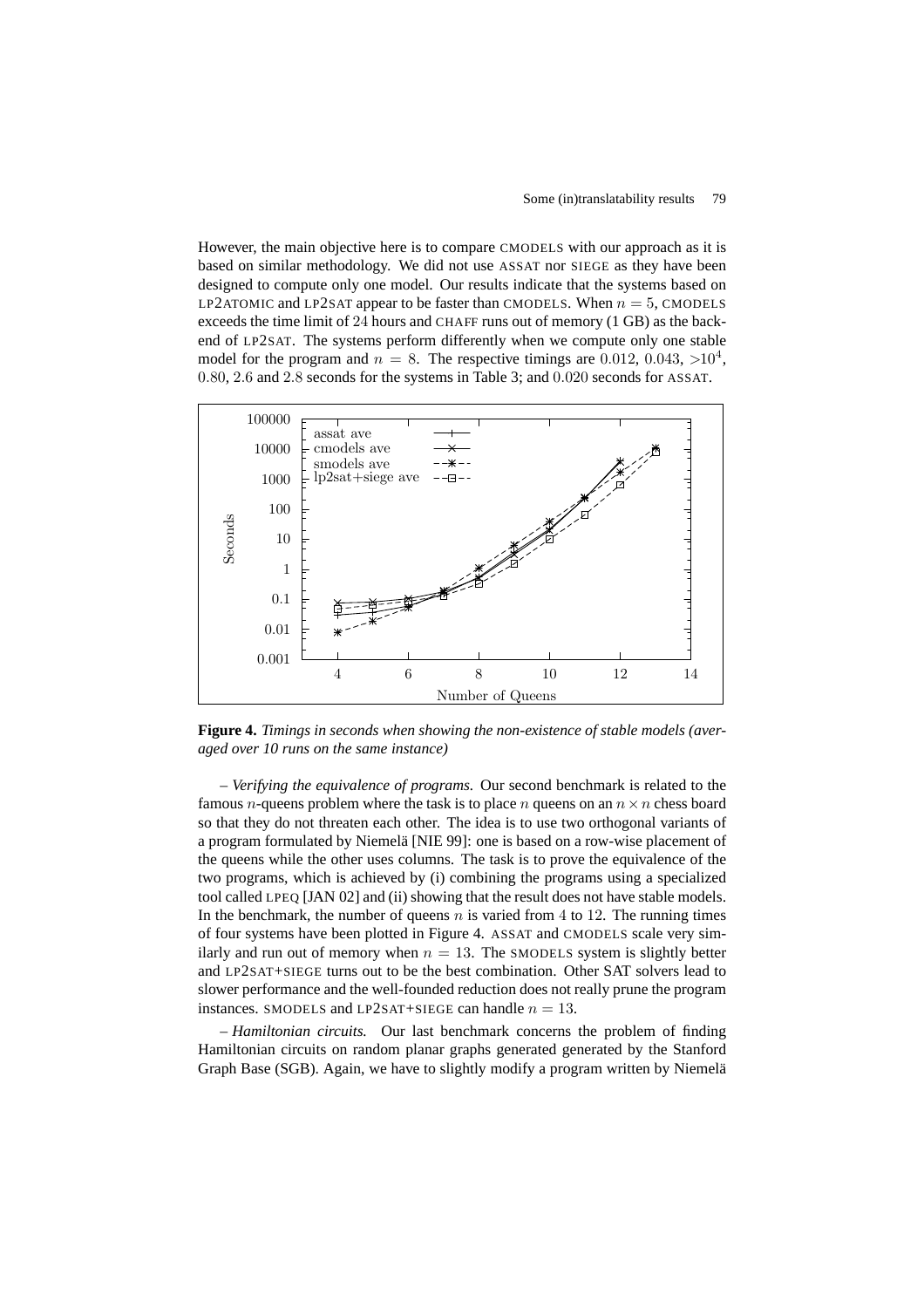[NIE 99], since *choice rules* are not yet supported by LP2ATOMIC and LP2SAT. In the benchmark, the number of nodes is varied from 10 to 40. The results are illustrated in Figure 5. For small numbers of nodes, SMODELS outperforms the others, namely CMODELS, LP2SAT+SIEGE, and ASSAT in the order of improving performance. However, the average performance of SMODELS becomes worse as the number of nodes approaches 40 while the other three systems scale in a more robust way. Eventually, the performances of ASSAT and LP2SAT+SIEGE are almost identical. It is worth mentioning that the latter cannot be improved by using CHAFF as the back-end nor the well-founded reduction to simplify its input.



**Figure 5.** *Timings in seconds when computing one stable model (averaged over 100 runs on different instances)*

Our three benchmark problems involve basic reasoning tasks in answer set programming: (i) finding one stable model, (ii) showing the non-existence of stable models, and (iii) finding all stable models. The experiments reported above provide us the first indication that our translation-based approach is becoming competitive with other systems [LIE 04, LIN 04] employing SAT solvers for the computation of stable models. Our experience is that this holds mostly for the last two reasoning tasks given that the number of model candidates that have to be excluded is sufficient. Consequently, the other systems have to introduce loop formulas which eventually compensate the larger input program generated by LP2ATOMIC and LP2SAT in the beginning. However, if the task is to compute just one stable model for a program that has plenty of stable models, then ASSAT and CMODELS can be much faster as they benefit from the smaller initial representation of the program.

It is also very encouraging that in certain cases, the translation-based approach even outperforms a native ASP solver SMODELS [SIM 02] although SMODELS is of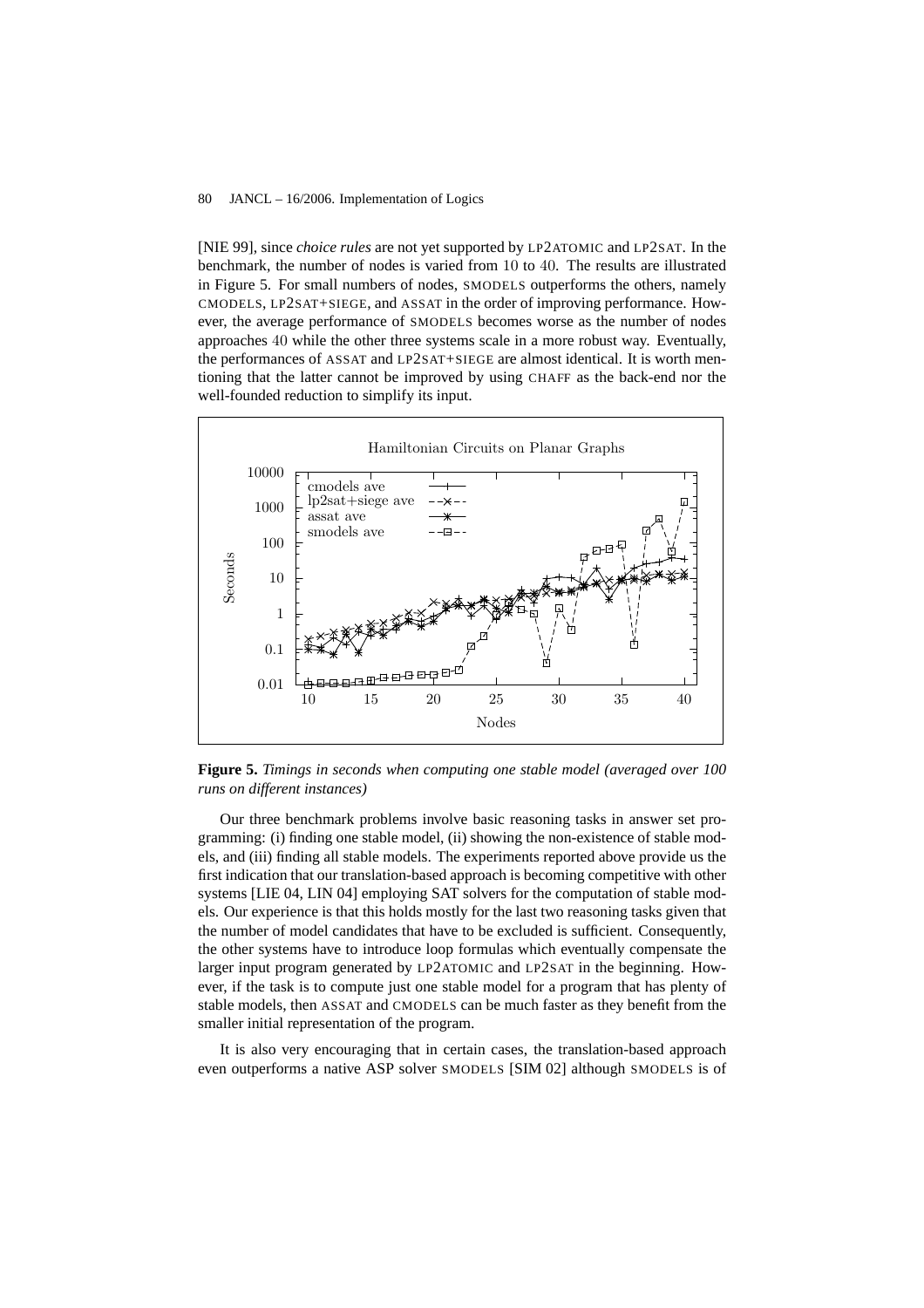its own league in the first experiment. In this case, the combination of LP2ATOMIC and SMODELS gives us more insight into the feasibility of removing positive positive body atoms from rules. When  $n = 5$  the translation produced by LP2ATOMIC is roughly 15 times longer (in symbols) than the original program whereas a 30-fold increase in the running time of SMODELS is perceived. Thus the overall consequences of removing all positive body atoms seem quite negative which suggests us to study variants of Tr<sub>AT</sub> that preserve positive body atoms whenever possible.

# **9. Conclusions**

This research started from the problem of reducing the number of positive subgoals in the bodies of rules of normal logic programs. To analyze this problem, we propose a classification method based on PFM translation functions in Section 3. The method is designed for the comparison of classes of logic programs on the basis of their expressive power and it is applied in Section 4 to the analysis of classes obtained by restricting the number of positive subgoals in rules. Retrospectively speaking, the method was obtained by adjusting the one presented in [JAN 00b, JAN 01] in many respects. In the new design, many objectives are settled: (i) the comparison of classes which may differ by either syntax or semantics is possible, (ii) the properties characterizing PFM translation functions are preserved under composition, and (iii) our preliminary expressiveness results [JAN 00b] remain valid. Moreover, the development of the underlying theory forced us to tackle with many important technical details such as visibility of atoms, mechanisms to extend Herbrand bases, notions of equivalence, and module conditions. Many of these ideas arose from our practical experience with answer set programming and experiments with existing implementations.

The expressiveness analysis reveals the main constituents of rule-based reasoning. In the simplest case, we have just sets of atomic rules  $a \leftarrow$  describing the state of the world; and no further inferences are possible. Unary rules enrich this setting by allowing *chained inferences* with rules, e.g. we can infer a using rules  $a \leftarrow b$ ;  $b \leftarrow c$ ; and  $c \leftarrow$ . Binary rules incorporate conjunctive conditions to rule-based reasoning. For instance, one can derive a using  $a \leftarrow b, c; b \leftarrow d; c \leftarrow d;$  and  $d \leftarrow$ . Non-binary rules with more than two positive subgoals are easily reducible to these primitive forms, but our formal counter-examples indicate that binary and unary rules are not expressible in a faithful and modular way using unary and atomic rules, respectively, whatever number of rules is used. Moreover, the use of negation as failure in the bodies of rules does not affect this setting. Looking back to EPH illustrated in Figure 1, the number of positive body literals appears to be an essential syntactic restriction, as strict differences in expressive power can be established. It is also interesting to realize that propositional theories do not capture reasoning with (atomic) normal programs very easily, as shown in Section 4.3. There is also practical evidence for this, as many problems tend to be easier to formalize using rules rather than clauses.

The new characterization of stable models developed in Section 5 is based on uniquely determined level numberings. This contrasts with earlier characterizations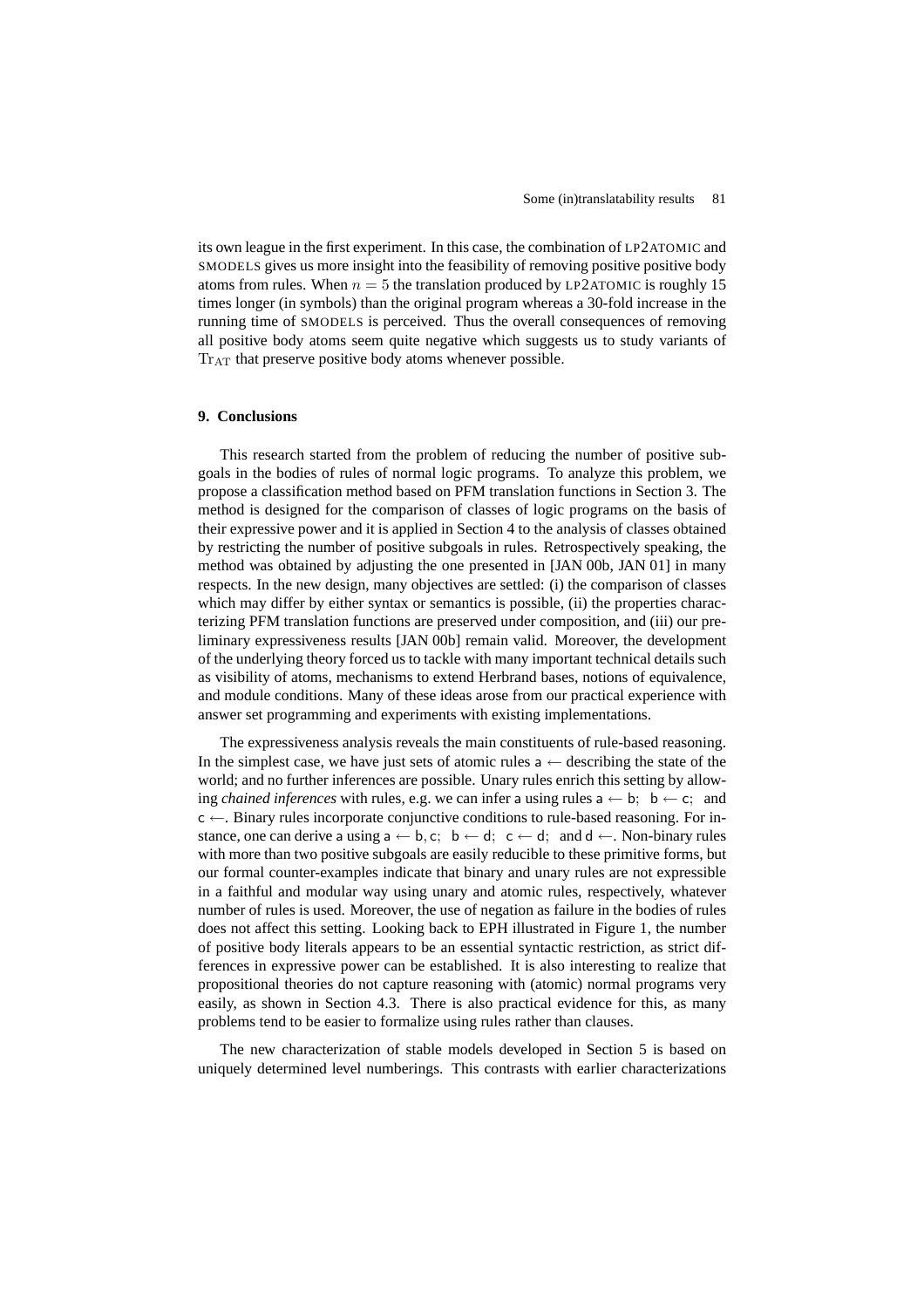which enable the assignment of level numbers even in infinitely many ways. Due to the strong notion of faithfulness employed herein, unique level numberings are crucial for the main objective of Section 6, i.e. a polynomial and faithful translation of normal programs into atomic programs and propositional clauses. The translation function  $Tr_{AT}$   $\circ$   $Tr_{CL}$  possesses a distinctive combination of features: (i) all finite normal programs  $P$  are covered, (ii) a bijective relationship of models is obtained, (iii) the Herbrand base Hb(P) is preserved, (iv) the length  $||\text{Tr}_{CL}(\text{Tr}_{AT}(P))||$  as well as the translation time are of the order of  $||P|| \times \log_2 |Hb(P)|$ , i.e. sub-quadratic, and (v) there is no need for incremental updating. We consider this as a breakthrough, since the best known transformations to date [BEN 94, LIN 03] are quadratic. A further implication of Tr<sub>AT</sub> ◦ Tr<sub>CL</sub> is that various closures of relations, such as the *transitive closure* (c.f. [ERD 01]), can be properly captured with classical models. This aspect is crucial in many applications involving e.g. some form of reachability.

The experiments reported in Section 8 are limited and by no means conclusive. For us, they serve as a proof of concept while demonstrating that our translation-based approach can be competitive in certain cases. Nevertheless, we are still pursuing for new optimizations techniques to be integrated to our translators. A further objective is to support the full SMODELS language involving cardinality and weight constraints [SIM 02]. Thereafter we can fully benefit from the rapid development and increasing performance of SAT solvers in the task of computing stable models.

# Acknowledgements

The author wishes to thank anonymous referees for their comments and suggestions for improvement as well as Mirek Truszczyński for the initial idea of applying techniques from [JAN 99a] to the analysis of normal logic programs.

Due to long history, this research has been supported partially by the Academy of Finland (under projects #43963 *"Constraint Programming Based on Default Rules"*, #53695 *"Applications of Rule-Based Constraint Programming"*, and #211025 *"Applications of Constraint Programming Techniques"*) and the European Commission (under contract IST-FET-2001-37004 *"Working Group on Answer Set Programming"*).

### **10. References**

- [ANT 01] ANTONIOU G., BILLINGTON D., GOVERNATORI G., MAHER M. J., "Representation Results for Defeasible Logic", *ACM Transactions on Computational Logic*, vol. 2, num. 2, 2001, p. 255-287.
- [APT 88] APT K., BLAIR H., WALKER A., "Towards a Theory of Declarative Knowledge", MINKER J., Ed., *Foundations of Deductive Databases and Logic Programming*, p. 89–148, Morgan Kaufmann, Los Altos, 1988.
- [ARA 95] ARAVINDAN C., DUNG P. M., "On the Correctness of Unfold/Fold Transformation of Normal and Extended Logic Programs", *Journal of Logic Programming*, vol. 24, num. 3, 1995, p. 201–217.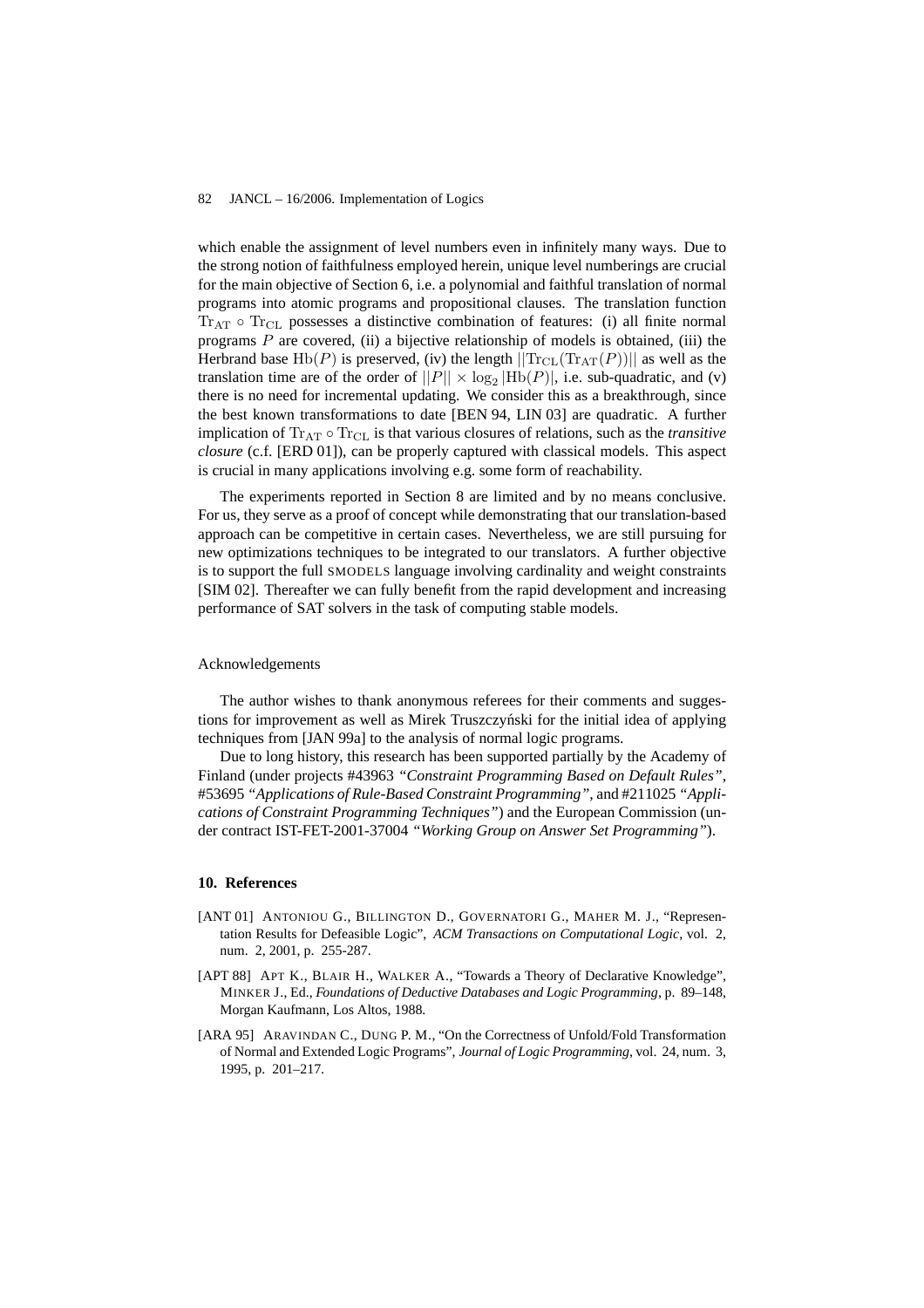- [BAB 00] BABOVICH Y., ERDEM E., LIFSCHITZ V., "Fages' Theorem and Answer Set Programming", *Proceedings of the 8th International Workshop on Non-Monotonic Reasoning*, Breckenridge, Colorado, USA, April 2000, cs.AI/0003042.
- [BAY 97] BAYARDO R., SCHRAG R., "Using CSP Look-Back Techniques to Solve Real-World SAT Instances", *Proceedings of the 12th National Conference*, AAAI, 1997, p. 203– 208.
- [BEN 94] BEN-ELIYAHU R., DECHTER R., "Propositional Semantics for Disjunctive Logic Programs", *Annals of Mathematics and Artificial Intelligence*, vol. 12, num. 1–2, 1994, p. 53–87.
- [BRA 97] BRASS S., DIX J., "Characterizations of the Disjunctive Stable Semantics by Partial Evaluation", *Journal of Logic Programming*, vol. 32, num. 3, 1997, p. 207–228.
- [BUG 94] BUGLIESI M., LAMMA E., MELLO P., "Modularity in Logic Programming", *Journal of Logic Programming*, vol. 19–20, 1994, p. 443–502.
- [CAB 05] CABALAR P., FERRARIS P., "Propositional Theories are Strongly Equivalent to Logic Programs", Submitted for publication, 2005.
- [CLA 78] CLARK K. L., "Negation as Failure", GALLAIRE H., MINKER J., Eds., *Logic and Data Bases*, p. 293-322, Plenum Press, New York, 1978.
- [COO 71] COOK S. A., "The Complexity of Theorem Proving Procedures", *Proceedings of the third Annual ACM Symposium on Theory of Computing*, 1971, p. 151–158.
- [COS 02] COSTANTINI S., D'ANTONA O., PROVETTI A., "On the Equivalence and Range of Applicability of Graph-Based Representations of Logic Programs", *Information Processing Letters*, vol. 84, 2002, p. 241–249.
- [DIM 97] DIMOPOULOS Y., NEBEL B., KOEHLER J., "Encoding Planning Problems in Nonmonotonic Logic Programs", *Proceedings of the Fourth European Conference on Planning*, Toulouse, France, September 1997, Springer-Verlag, p. 169–181.
- [DOW 84] DOWLING W. F., GALLIER J. H., "Linear-Time Algorithms for Testing the Satisfiability of Propositional Horn Formulae", *Journal of Logic Programming*, vol. 3, 1984, p. 267–284.
- [EIT 98] EITER T., LEONE N., MATEIS C., PFEIFER G., SCARCELLO F., "The KR System DLV: Progress Report, Comparisons and Benchmarks", *Proceedings of the 6th International Conference on Principles of Knowledge Representation and Reasoning*, Trento, Italy, June 1998, Morgan Kaufmann, p. 406–417.
- [EIT 04] EITER T., FINK M., TOMPITS H., WOLTRAN S., "Simplifying Logic Programs under Uniform and Strong Equivalence", *Proceedings of LPNMR-7*, Fort Lauderdale, Florida, January 2004, Springer, p. 87–99, LNAI 2923.
- [EMD 76] VAN EMDEN M., KOWALSKI R., "The Semantics of predicate logic as a programming language", *Journal of the ACM*, vol. 23, 1976, p. 733-742.
- [ERD 01] ERDEM E., LIFSCHITZ V., "Transitive Closure, Answer Sets and Predicate Completion", *AAAI Spring Symposium on Answer Set Programming: Towards Efficient and Scalable Knowledge Representation and Reasoning*, AAAI, 2001.
- [ERD 03] ERDEM E., LIFSCHITZ V., "Tight Logic Programs", *Theory and Practice of Logic Programming*, vol. 3, num. 4–5, 2003, p. 499–518.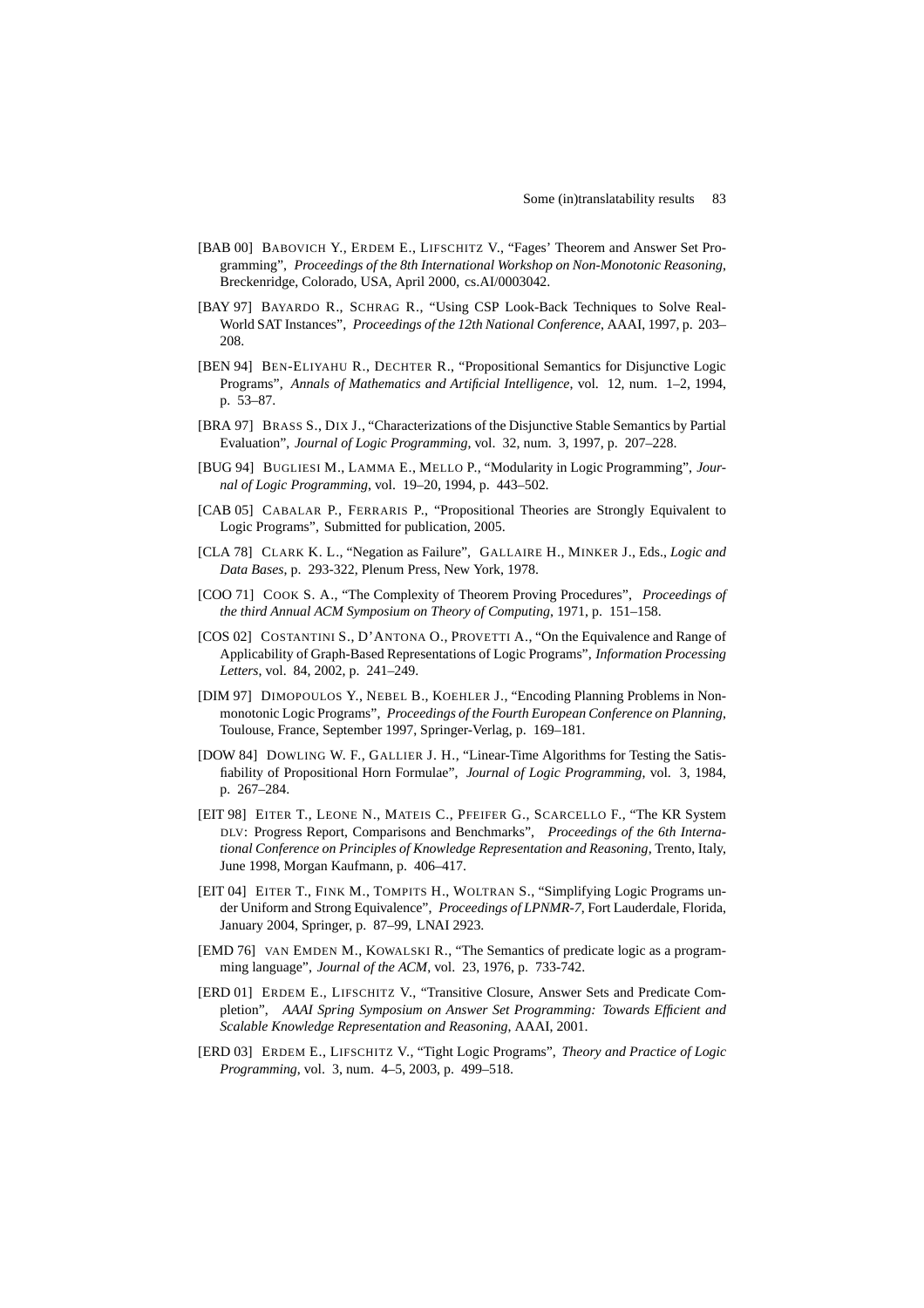- [ETA 96] ETALLE S., GABBRIELLI M., "Transformations of CLP Modules", *Theoretical Computer Science*, vol. 166, 1996, p. 101–146.
- [FAG 94] FAGES F., "Consistency of Clark's Completion and Existence of Stable Models", *Journal of Methods of Logic in Computer Science*, vol. 1, 1994, p. 51-60.
- [FER 05] FERRARIS P., "On Modular Translations and Strong Equivalence", BARAL C., GRECO G., LEONE N., TERRACINA G., Eds., *Proceedings of the 8th International Conference on Logic Programming and Nonmonotonic Reasoning*, Diamante, Italy, September 2005, Springer-Verlag, p. 79–91.
- [GEL 88] GELFOND M., LIFSCHITZ V., "The Stable Model Semantics for Logic Programming", *Proceedings of the 5th International Conference on Logic Programming*, Seattle, USA, August 1988, The MIT Press, p. 1070–1080.
- [GEL 90] GELFOND M., LIFSCHITZ V., "Logic Programs with Classical Negation", *Proceedings of the 7th International Conference on Logic Programming*, Jerusalem, Israel, June 1990, The MIT Press, p. 579–597.
- [GEL 91] GELFOND M., LIFSCHITZ V., "Classical Negation in Logic Programs and Disjunctive Databases", *New Generation Computing*, vol. 9, 1991, p. 365–385.
- [GEL 02] GELFOND M., LEONE N., "Logic Programming and Knowledge Representation The A-Prolog Perspective", *Artificial Intelligence*, vol. 138, 2002, p. 3–38.
- [GOT 95] GOTTLOB G., "Translating Default Logic into Standard Autoepistemic Logic", *Journal of the ACM*, vol. 42, num. 2, 1995, p. 711-740.
- [IMI 87] IMIELINSKI T., "Results on Translating Defaults to Circumscription", *Artificial Intelligence*, vol. 32, 1987, p. 131–146.
- [JAN 99a] JANHUNEN T., "Classifying Semi-Normal Default Logic on the Basis of its Expressive Power", GELFOND M., LEONE N., PFEIFER G., Eds., *Proceedings of the 5th International Conference on Logic Programming and Non-Monotonic Reasoning, LPNMR'99*, El Paso, Texas, December 1999, Springer-Verlag, p. 19–33, LNAI 1730.
- [JAN 99b] JANHUNEN T., "On the Intertranslatability of Non-monotonic Logics", *Annals of Mathematics and Artificial Intelligence*, vol. 27, num. 1-4, 1999, p. 79–128.
- [JAN 00a] JANHUNEN T., "Capturing Stationary and Regular Extensions with Reiter's Extensions", OJEDA-ACIEGO M. et al., Eds., *Logics in Artificial Intelligence, European Workshop, JELIA 2000*, Málaga, Spain, September/October 2000, Springer-Verlag, p. 102–117, LNAI 1919.
- [JAN 00b] JANHUNEN T., "Comparing the Expressive Powers of Some Syntactically Restricted Classes of Logic Programs", LLOYD J. et al., Eds., *Computational Logic, First International Conference*, London, UK, July 2000, Springer-Verlag, p. 852–866, LNAI 1861.
- [JAN 01] JANHUNEN T., "On the Effect of Default Negation on the Expressiveness of Disjunctive Rules", EITER T., FABER W., TRUSZCZYŃSKI M., Eds., *Logic Programming and Nonmonotonic Reasoning, Proceedings of the 6th International Conference*, Vienna, Austria, September 2001, Springer-Verlag, p. 93–106, LNAI 2173.
- [JAN 02] JANHUNEN T., OIKARINEN E., "Testing the Equivalence of Logic Programs under Stable Model Semantics", FLESCA S. et al., Eds., *Logics in Artificial Intelligence, Pro-*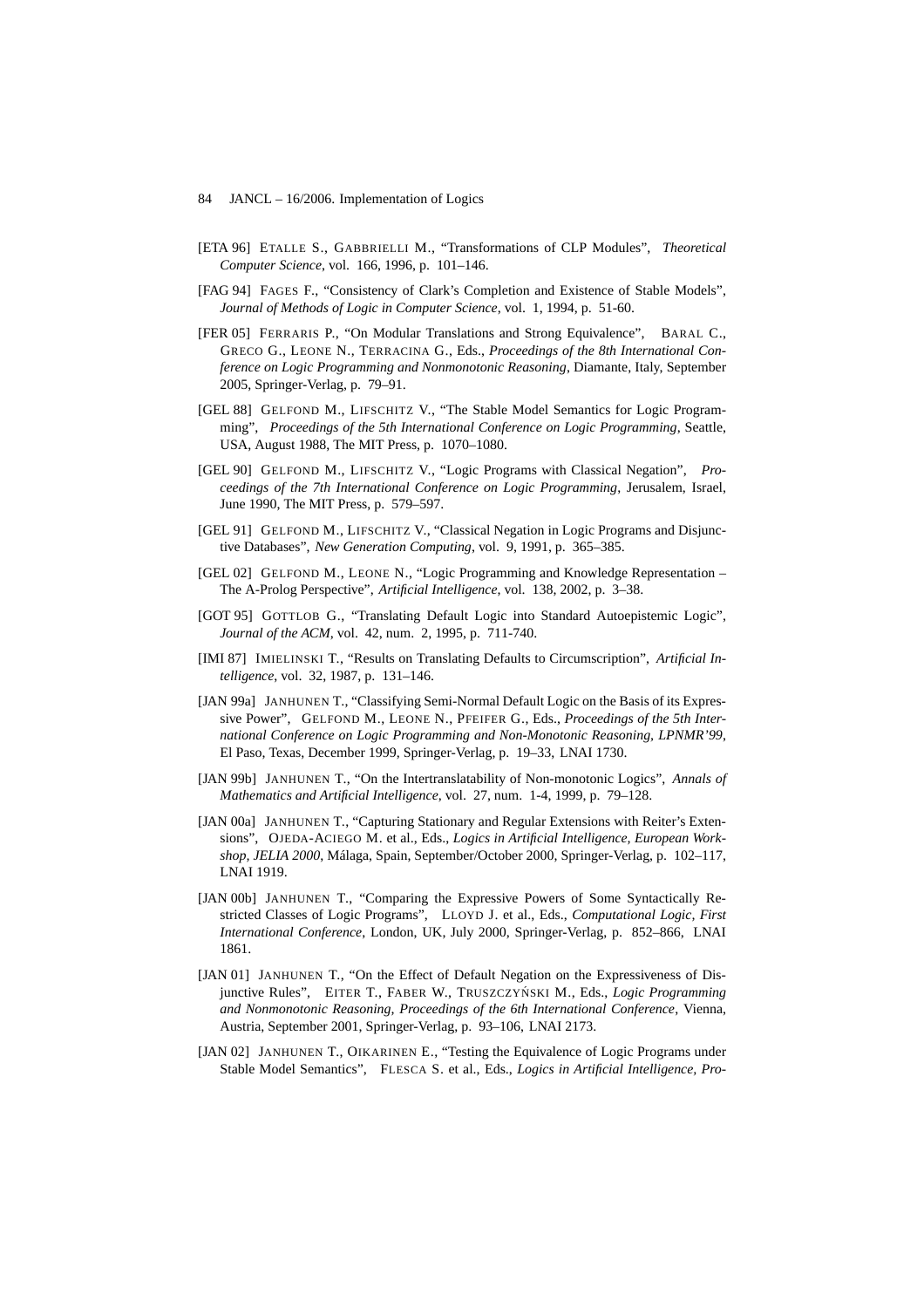*ceedings of the 8th European Conference*, Cosenza, Italy, September 2002, Springer-Verlag, p. 493–504, LNAI 2424.

- [JAN 03a] JANHUNEN T., "Evaluating the Effect of Semi-Normality on the Expressiveness of Defaults", *Artificial Intelligence*, vol. 144, num. 1–2, 2003, p. 233–250.
- [JAN 03b] JANHUNEN T., "Translatability and intranslatability results for certain classes of logic programs", Series A: Research report num. 82, November 2003, Helsinki University of Technology, Laboratory for Theoretical Computer Science, Espoo, Finland.
- [JAN 04] JANHUNEN T., "Representing Normal Programs with Clauses", DE MÁNTARAS R. L., SAITTA L., Eds., *Proceedings of the 16th European Conference on Artificial Intelligence*, Valencia, Spain, August 2004, IOS Press, p. 358–362.
- [KAU 96] KAUTZ H., SELMAN B., "Pushing the Envelope: Planning, Propositional Logic, and Stochastic Search", *Proceedings of the 13th National Conference on Artificial Intelligence*, Portland, Oregon, July 1996.
- [LIE 04] LIERLER Y., MARATEA M., "CMODELS-2: SAT-based Answer Set Solver Enhanced to Non-tight Programs", *Proceedings of LPNMR-7*, Fort Lauderdale, Florida, January 2004, Springer, p. 346–350, LNAI 2923.
- [LIF 01] LIFSCHITZ V., PEARCE D., VALVERDE A., "Strongly Equivalent Logic Programs", *ACM Transactions on Computational Logic*, vol. 2, 2001, p. 526-541.
- [LIF 06] LIFSCHITZ V., RAZBOROV A., "Why Are There So Many Loop Formulas?", *ACM Transactions on Computational Logic*, vol. 7, num. 2, 2006, To appear, see http://www. acm.org/pubs/tocl/accepted.html.
- [LIN 03] LIN F., ZHAO J., "On Tight Logic Programs and Yet Another Translation from Normal Logic Programs to Propositional Logic", GOTTLOB G., WALSH T., Eds., *the 18th International Joint Conference on Artificial Intelligence*, Acapulco, Mexico, August 2003, Morgan Kaufmann, p. 853–858.
- [LIN 04] LIN F., ZHAO Y., "ASSAT: Computing Answer Sets of a Logic Program by SAT solvers", *Artificial Intelligence*, vol. 157, 2004, p. 115–137.
- [LLO 87] LLOYD J., *Foundations of Logic Programming*, Springer-Verlag, Berlin, 1987.
- [MAH 88] MAHER M. J., "Equivalences of Logic Programs", MINKER J., Ed., *Foundations of Deductive Databases and Logic Programming*, p. 627–658, Morgan Kaufmann, Los Altos, 1988.
- [MAH 93] MAHER M. J., "A Tranformation System for Deductive Databases Modules with Perfect Model Semantics", *Theoretical Computer Science*, vol. 110, num. 2, 1993, p. 377– 403.
- [MAR 91] MAREK W., TRUSZCZYŃSKI M., "Autoepistemic Logic", *Journal of the ACM*, vol. 38, 1991, p. 588–619.
- [MAR 92] MAREK V. W., SUBRAHMANIAN V. S., "The Relationship between Stable, Supported, Default and Autoepistemic Semantics for General Logic Programs", *Theoretical Computer Science*, vol. 103, 1992, p. 365–386.
- [MAR 99] MAREK W., TRUSZCZYŃSKI M., "Stable Models and an Alternative Logic Programming Paradigm", *The Logic Programming Paradigm: a 25-Year Perspective*, p. 375– 398, Springer-Verlag, 1999.